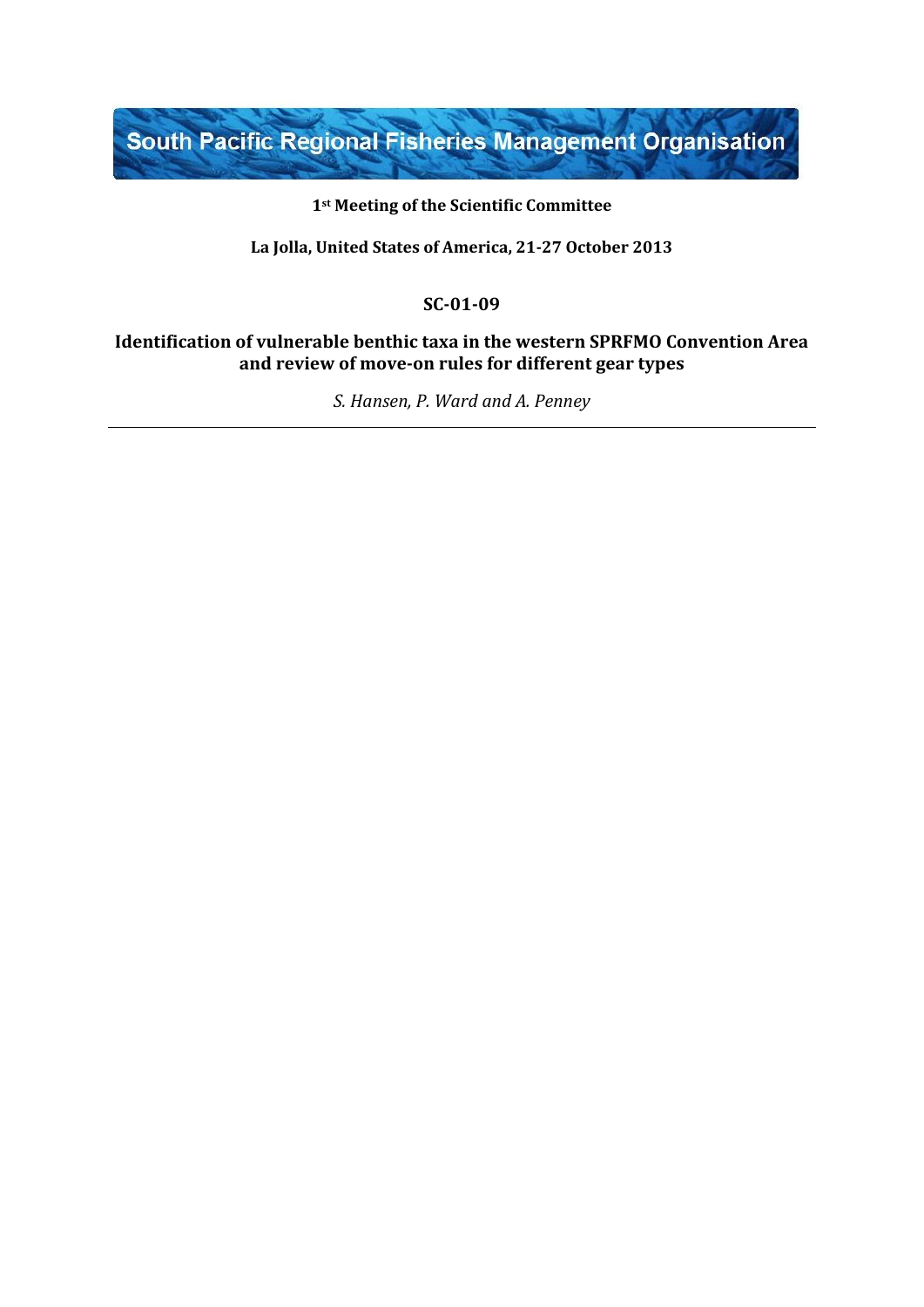

**Australian Government** 

Department of Agriculture, Fisheries and Forestry **ABARES** 

# **Identification of vulnerable benthic taxa in the western SPRFMO Convention Area and review of move-on rules for different gear types**

S. Hansen, P. Ward and A. Penney

**Research by the Australian Bureau of Agricultural and Resource Economics and Sciences**

SPRFMO document number: SC-01-09 October 2013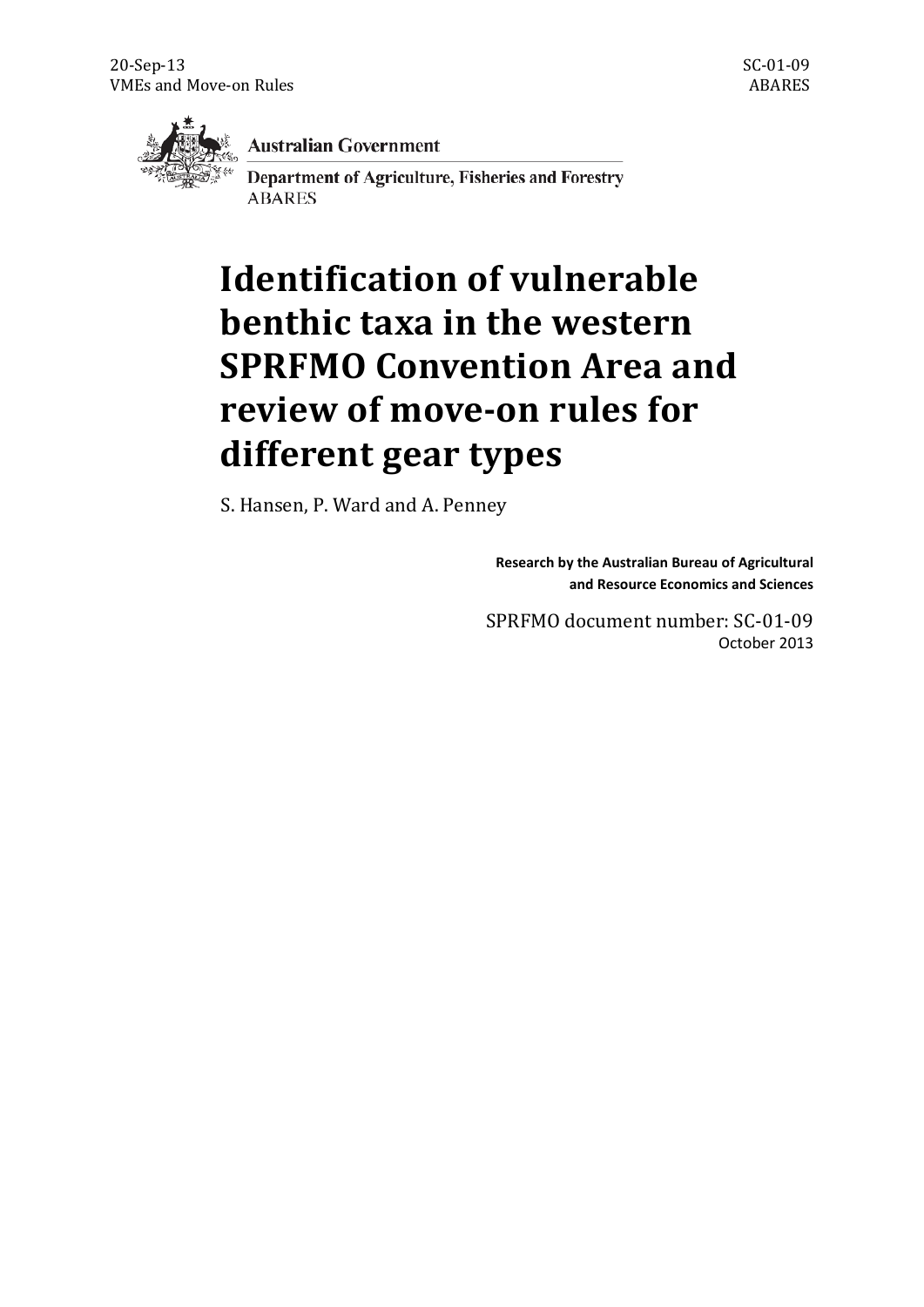© Commonwealth of Australia

#### **Ownership of intellectual property rights**

Unless otherwise noted, copyright (and any other intellectual property rights, if any) in this publication is owned by the Commonwealth of Australia (referred to as the Commonwealth).

#### **Creative Commons licence**

All material in this publication is licensed under a Creative Commons Attribution 3.0 Australia Licence, save for content supplied by third parties, logos and the Commonwealth Coat of Arms.



Creative Commons Attribution 3.0 Australia Licence is a standard form licence agreement that allows you to copy, distribute, transmit and adapt this publication provided you attribute the work. A summary of the licence terms is available from creativecommons.org/licenses/by/3.0/au/deed.en. The full licence terms are available from creativecommons.org/licenses/by/3.0/au/legalcode.

This publication (and any material sourced from it) should be attributed as: Hansen, S., Ward, P., Penney, A., 2013, Identification of vulnerable benthic taxa in the western SPRFMO Convention Area and review of move-on rules for different gear types, ABARES, Canberra, October. CC by 3.0.

#### **Cataloguing data**

Hansen, S., Ward, P., Penney, A., 2013, Identification of vulnerable benthic taxa in the western SPRFMO Convention Area and review of move-on rules for different gear types, SC-01-09 presented at the First meeting of the South Pacific Regional Fisheries Management Organisation (SPRFMO) Scientific Committee (La Jolla, 21– 27 September 2013), Australian Bureau of Agricultural and Resource Economics and Sciences (ABARES), Canberra, October.

#### **Internet**

*Identification of vulnerable benthic taxa in the western SPRFMO Convention Area and review of move-on rules for different gear types* is available at: daff.gov.au/abares/publications.

#### **Department of Agriculture**

**Australian Bureau of Agricultural and Resource Economics and Sciences (ABARES)** Postal address GPO Box 1563 Canberra ACT 2601 Switchboard +61 2 6272 2010| Facsimile +61 2 6272 2001 Emai[l info.abares@daff.gov.au](mailto:info.abares@daff.gov.au) Web daff.gov.au/abares

Inquiries regarding the licence and any use of this document should be sent to: [copyright@daff.gov.au.](mailto:copyright@daff.gov.au)

The Australian Government acting through the Department of Agriculture has exercised due care and skill in the preparation and compilation of the information and data in this publication. Notwithstanding, the Department of Agriculture, its employees and advisers disclaim all liability, including liability for negligence, for any loss, damage, injury, expense or cost incurred by any person as a result of accessing, using or relying upon any of the information or data in this publication to the maximum extent permitted by law.

#### **Acknowledgements**

Kim George and Chris Dick of Research Data Management, New Zealand Ministry for Primary Industries (MPI), provided access to historical scientific observer data on benthic bycatch by New Zealand vessels fishing in the SPRFMO Area. Ben Sharp and Geoff Tingley (New Zealand MPI) provided comments on an earlier version of this paper.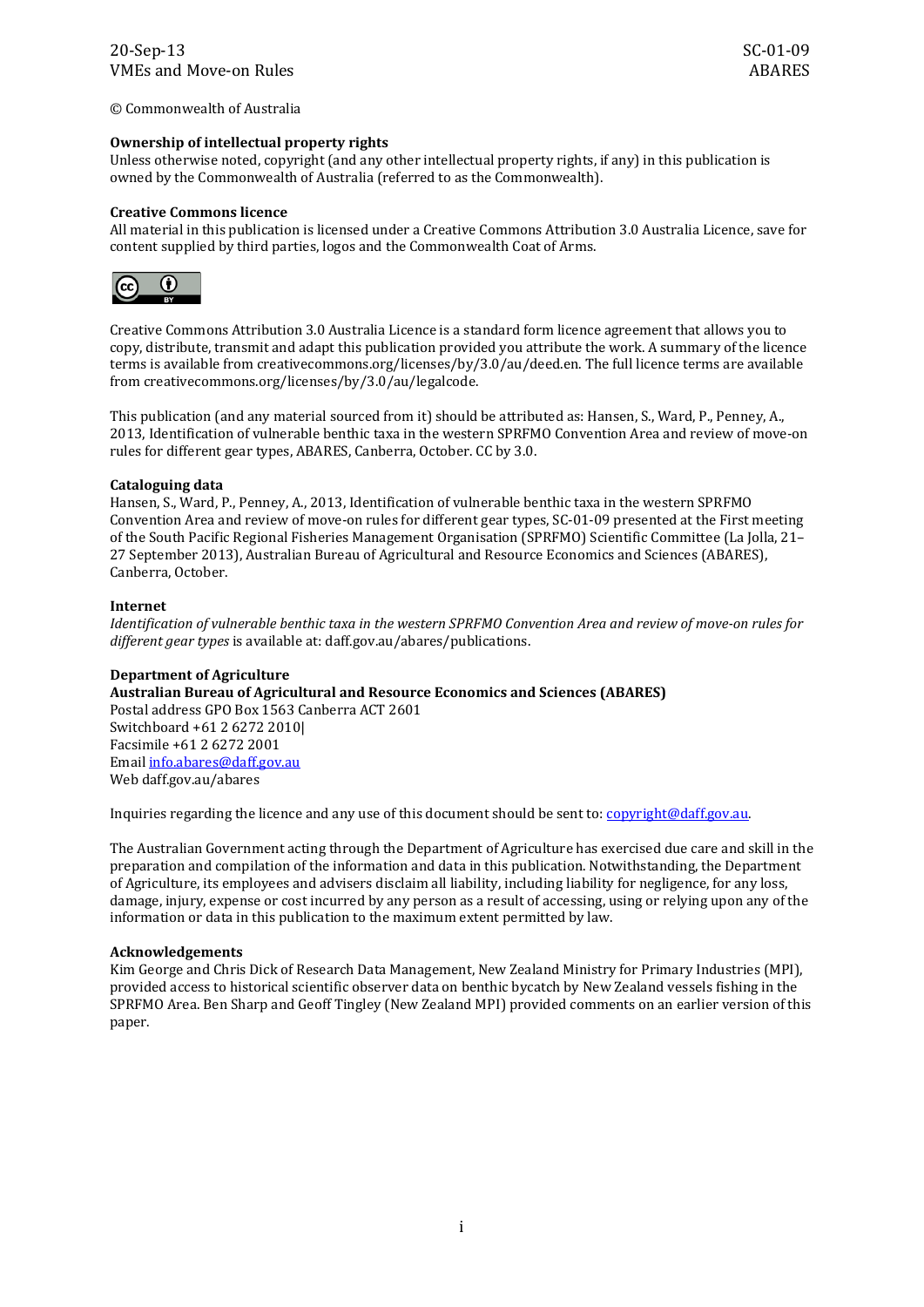# **Contents**

| Commission for the Conservation of Antarctic Marine Living Resources 11 |  |
|-------------------------------------------------------------------------|--|
|                                                                         |  |
|                                                                         |  |
|                                                                         |  |

# Tables

| Table 2 Taxonomic groups identified as providing evidence of VMEs in the convention<br>area of the South Pacific Regional Fisheries Management Organisation (SPRFMO), |
|-----------------------------------------------------------------------------------------------------------------------------------------------------------------------|
| Table 3 Tow length means and modes (nm) for Australian and NZ fishing fleets in the                                                                                   |
| Table 4 Taxonomic groups that the 2009 CCAMLR workshop on VMEs identified as                                                                                          |
| Table A1 Summary of VME move-on protocols adopted by RFMOs and flag states 28                                                                                         |

# Figures

| Figure 1 Illustration of the mean tow lengths in the Australian and New Zealand orange |  |
|----------------------------------------------------------------------------------------|--|
| roughy (ORY) and alfonsino (ALF) fisheries in the SPRFMO Area, compared to the 5       |  |
| nm move-on distance required under the SPRFMO interim measures for bottom              |  |
|                                                                                        |  |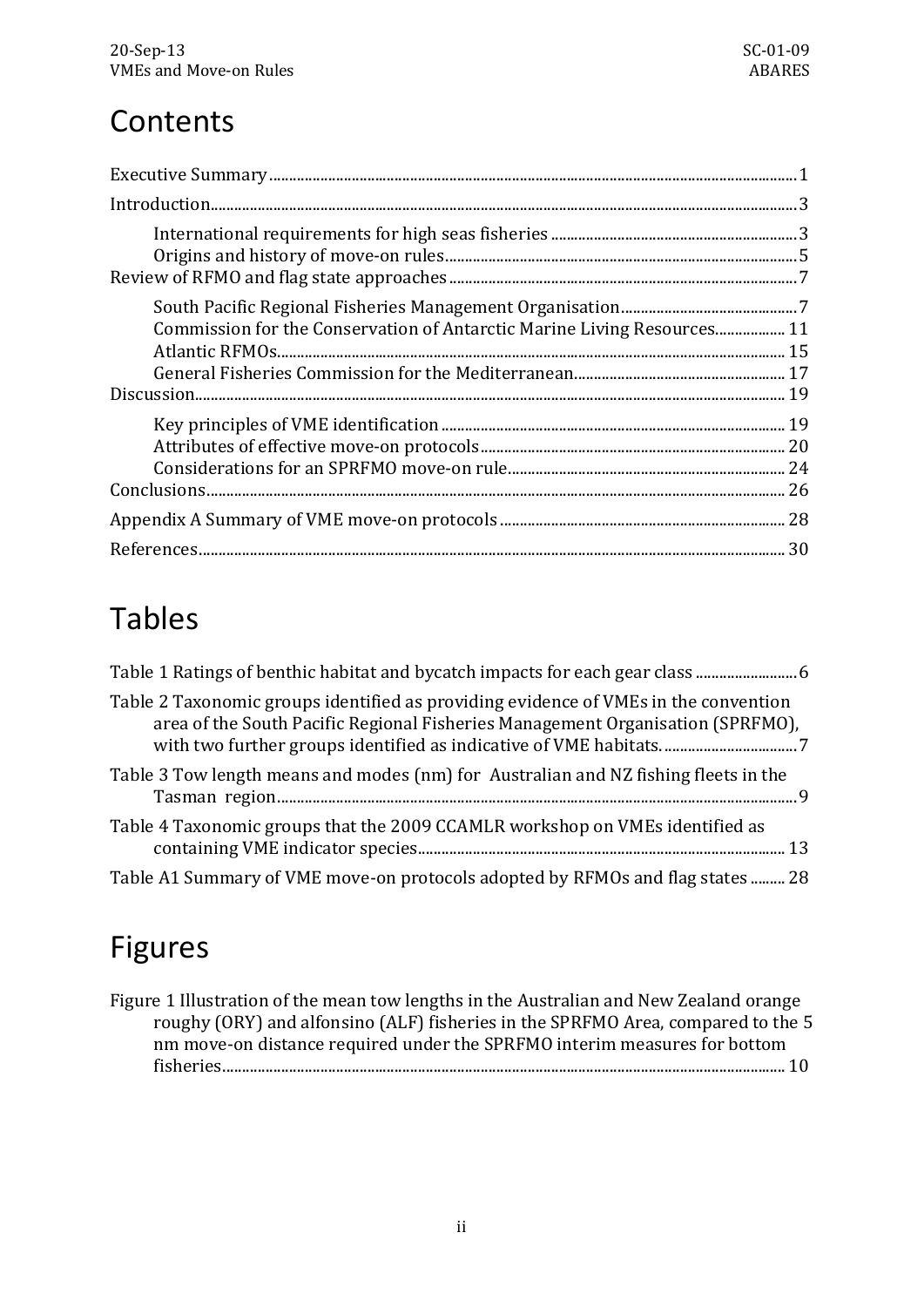# <span id="page-4-0"></span>Summary

Regional Fisheries Management Organisations (RFMOs) or Regional Fisheries Management Arrangements (RFMAs) are a mechanism through which states that are party to a particular international fishery agreement cooperate to adopt and implement scientifically-based conservation and management strategies for transboundary, straddling and highly migratory fish stocks on the high seas. RFMOs adopt fisheries conservation and management measures which are binding on members. Engagement in RFMOs can be a mechanism for parties to give effect to their obligations under the *United Nations Convention on the Law of the Sea* (UNCLOS 1982) and the *Agreement for the Implementation of the Provisions of the United Nations Convention on the Law of the Sea of 10 December 1982 Relating to the Conservation and Management of Straddling Fish Stocks and Highly Migratory Fish Stocks* (UNFSIA 1995) to cooperate with other countries in the management of highly migratory, straddling and shared fisheries resources. The Food and Agriculture Organization (FAO) of the United Nations has provided guidelines on how RFMOs are to approach the management of high seas resources, including the FAO Code of Conduct for Responsible Fisheries (2008) and the many technical guidelines published under this Code. Of direct relevance to the management of bottom fisheries, the FAO has provided the International Guidelines for the Management of Deep-Sea Fisheries in the High Seas (FAO 2009, referred to as the 'FAO Guidelines').

In 2007, the United Nations General Assembly (UNGA) adopted Resolution 61/105 that calls on high seas fishing nations and RFMOs to take urgent action to protect vulnerable marine ecosystems (VMEs) from destructive fishing practices, including bottom fishing, in areas beyond national jurisdiction. Key elements of Resolution 61/105 include undertaking impact assessments to determine whether bottom fishing activities would have significant adverse impacts on VMEs, identifying VMEs, establishing move on protocols, sustainably managing the exploitation of deep-sea fish stocks, and establishing appropriate monitoring, control and surveillance mechanisms. In 2009, UNGA adopted Resolution 64/72. While reaffirming Resolution 61/105, it asserted that measures should be implemented by flag states and RFMOs in accordance with the FAO Guidelines, prior to allowing or authorising bottom fishing in the high seas. Resolution 64/72 calls for States and RFMOs to conduct impact assessments on bottom fishing on the high seas and to ensure that vessels do not engage in bottom fishing until such assessments have been carried out.

In response, and largely in the absence of alternative measures, many RFMOs have formalised 'move-on rules' that require fishing to cease when evidence of VMEs is encountered (typically based on some pre-determined minimum weight or volume threshold for bycatch of specified vulnerable taxa) and to move a predetermined distance from the location of the encounter to prevent further damage. These move-on protocols may trigger temporary or longer term closures to fishing operations to prevent further impacts. RFMOs and flag states in different regions have adopted widely differing move-on protocols, with different lists of VME indicator taxa, weight thresholds and move-on distances. Several RFMOs have recently started to move towards spatial management (closure or zoning of relatively large areas) to protect VMEs rather than relying on move-on-rules.

This review summarises key aspects of the different approaches taken in developing move-on rules in different regions. These are used to distil desirable characteristics of effective move-on rules to inform possible further discussions on development of encounter-protocols and moveon rules for the South Pacific Regional Fisheries Management Organisation (SPRFMO) Area. An important issue is that move-on protocols cannot be considered in isolation; they are often one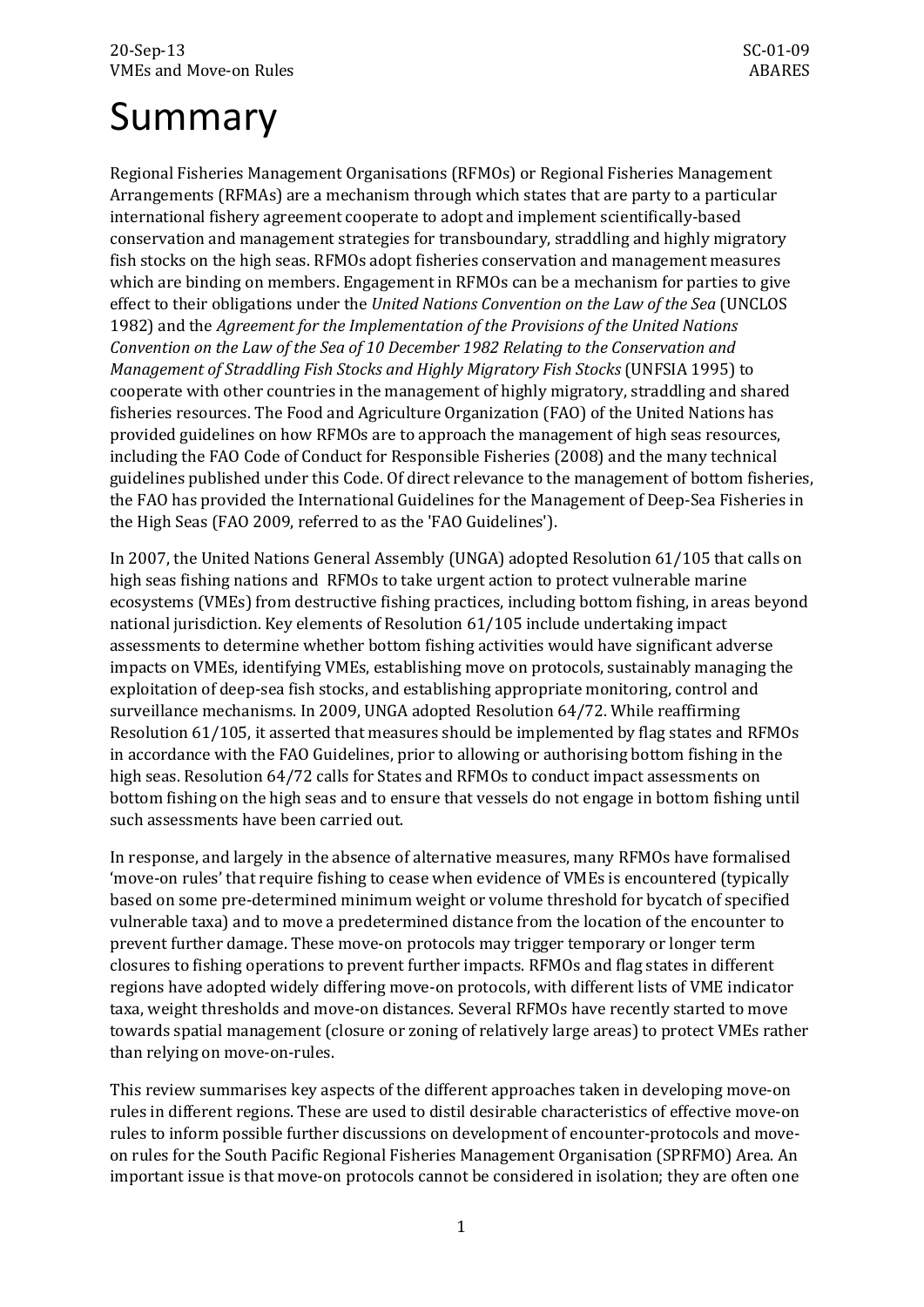component of a package that includes measures such as spatial closures, impact assessments and limits on catches or fishing effort.

Key conclusions of our review include:

- 1) Past analyses indicate that lists of regionally specific VME indicator taxa should be identified for each fishery in the region of interest, particularly for fisheries using different gear types that may be expected to impact and retain different benthic VME species.
- 2) It is important for VME indicator taxa to be specified at a taxonomic level that is appropriate with using them as a reliable indicator of potential VMEs, while allowing for accurate and rapid identification by scientific observers at sea. This will generally require taxa to be specified at higher levels than species, typically at Order or Family level. The list of VME indicator taxa should be updated as new information becomes available as a result of implementation of scientific observer programs and data collection as part of encounter protocols.
- 3) Adequate levels of coverage by fishery-independent observers are an essential component of effective move-on rules. The appropriate level of observer coverage will depend on the technical complexity of the move-on rule and compliance risks related to implementation of the move-on rule. Complex rules that require expertise in identifying VME taxa are best dealt with by scientifically trained observers with the time to do the identification. Fisheryindependent observers are also required if there is a risk that move-on rules will not be followed by fishers. High levels of observer coverage (such as the 100 per cent required by the implementation of the interim measures for bottom trawling in the SPRFMO Area) would be ideal, but lower levels might be justified following a risk-assessment to identify high risk areas or fishing operations on which to focus observer coverage.
- 4) Where minimum weight thresholds are used as evidence of a VME, they should be based on analysis of historical bycatch weights of these species and reflect a precautionary approach to the range of weights retained by each gear type, such as less than the 50th percentile of cumulative retained weights. This indicates that a range of weights for different taxa is more appropriate than a single weight threshold for all taxa combined. Inclusion of a biodiversity index (number of taxa) provides an indication of multi-species VMEs.
- 5) In the event of an encounter constituting evidence of a VME, the specified move-on area should be closed to fishing by all vessels of the same gear type until further analysis has been conducted to determine whether the area concerned is likely to contain VMEs or not.
- 6) In protecting VMEs, it is important that if area closures are implemented in response to encounters with evidence of a VME that they be adequate to encompass at least the area covered by typical fishing operations using that gear type.
- 7) Move-on protocols should be considered to be interim measures, providing some minimum degree of protection to areas that show evidence of containing VMEs until other management arrangements are established. In the long term, properly planned spatial closures might be effective in protecting areas known or likely to contain VMEs while allowing commercial fishing to occur in other areas, with appropriate rules applied when VME indicators are encountered.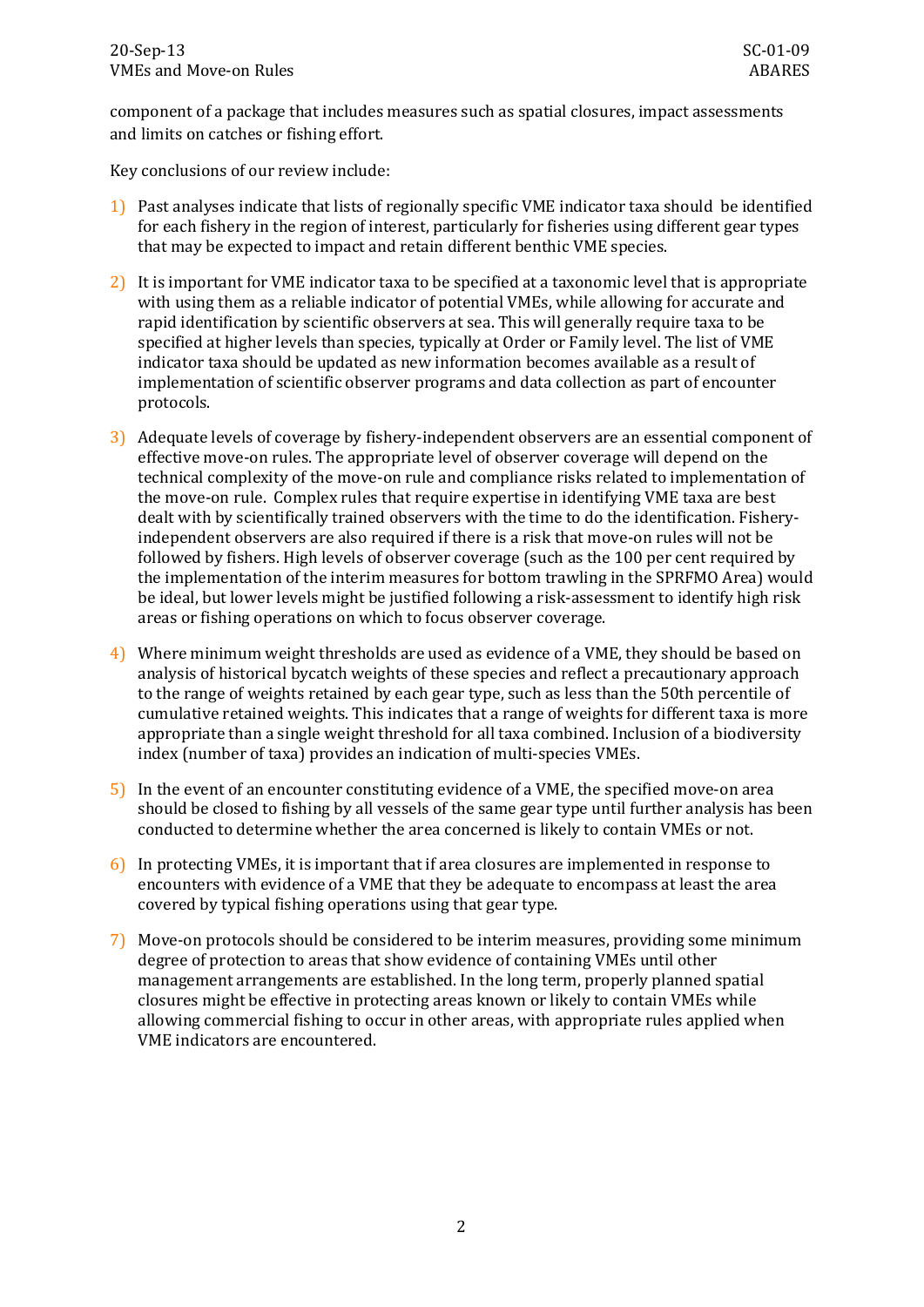# <span id="page-6-0"></span>Introduction

There is increasing emphasis on managing the ecological impacts of fishing, not just for bycatch species, but also on habitats and communities. Within territorial waters, nations are responsible for monitoring their fisheries and ensuring the sustainability of fishing operations. In areas beyond national jurisdiction (high seas fisheries), fishing is largely conducted under the supervision of the relevant Regional Fisheries Management Organisations or Arrangements (RFMOs/RFMAs).

This review provides a summary of the different approaches taken by RFMOs in managing fishing impacts on vulnerable marine ecosystems (VMEs) in order to identify key attributes of effective management of fisheries impacts on VMEs. It also summarises existing publications and data to identify VME taxa that characterise the south Pacific Ocean. This information is intended to help inform the development of conservation and management measures for bottom fishing under the new South Pacific Regional Fisheries Management Organisation (SPRFMO).

# <span id="page-6-1"></span>International requirements for high seas fisheries

Regional Fisheries Management Organisations (RFMOs) are a mechanism through which States that are party to a particular international fishery agreement cooperate to adopt and implement scientifically-based conservation and management strategies for transboundary, straddling and highly migratory fish stocks on the high seas. Engagement in RFMOs can be a mechanism to give effect to can be a mechanism for States Parties to give effect to their obligations under the *United Nations Convention on the Law of the Sea* (UNCLOS 1982) and the *Agreement for the Implementation of the Provisions of the United Nations Convention on the Law of the Sea of 10 December 1982 Relating to the Conservation and Management of Straddling Fish Stocks and Highly Migratory Fish Stocks* (UNFSIA 1995) to cooperate with other countries in the management of highly migratory, straddling and shared fisheries resources. Further guidance is provided by the many technical guidelines published by the Food and Agriculture Organization of the United Nations (FAO). First of these was the FAO Code of Conduct for Responsible Fisheries (1995) which states that:

States should prevent overfishing and excess fishing capacity and should implement management measures to ensure that fishing effort is commensurate with the productive capacity of the fishery resources and their sustainable utilization. States should take measures to rehabilitate populations as far as possible and when appropriate.

The code of conduct goes on to make the a specific mention of habitat degradation as a result of human activity:

Particular effort should be made to protect habitats from ... significant impacts resulting from human activities that threaten the health and viability of the fishery resources.

The subsequent FAO International Guidelines for the Management of Deep-sea Fisheries in the High Seas (2009) state that the two main objectives of the management of deep-sea fisheries are to ensure the 'long-term conservation and sustainable use of marine living resources', and to prevent significant adverse impacts on VMEs (paragraph 11, FAO 2009).

Following these UN instruments and FAO guidelines, the United Nations General Assembly (UNGA) has recently called for RFMOs and flag states to undertake a series of actions to address the impact of fisheries on VMEs.

In 2007, UNGA Resolution 61/105 called upon RFMOs: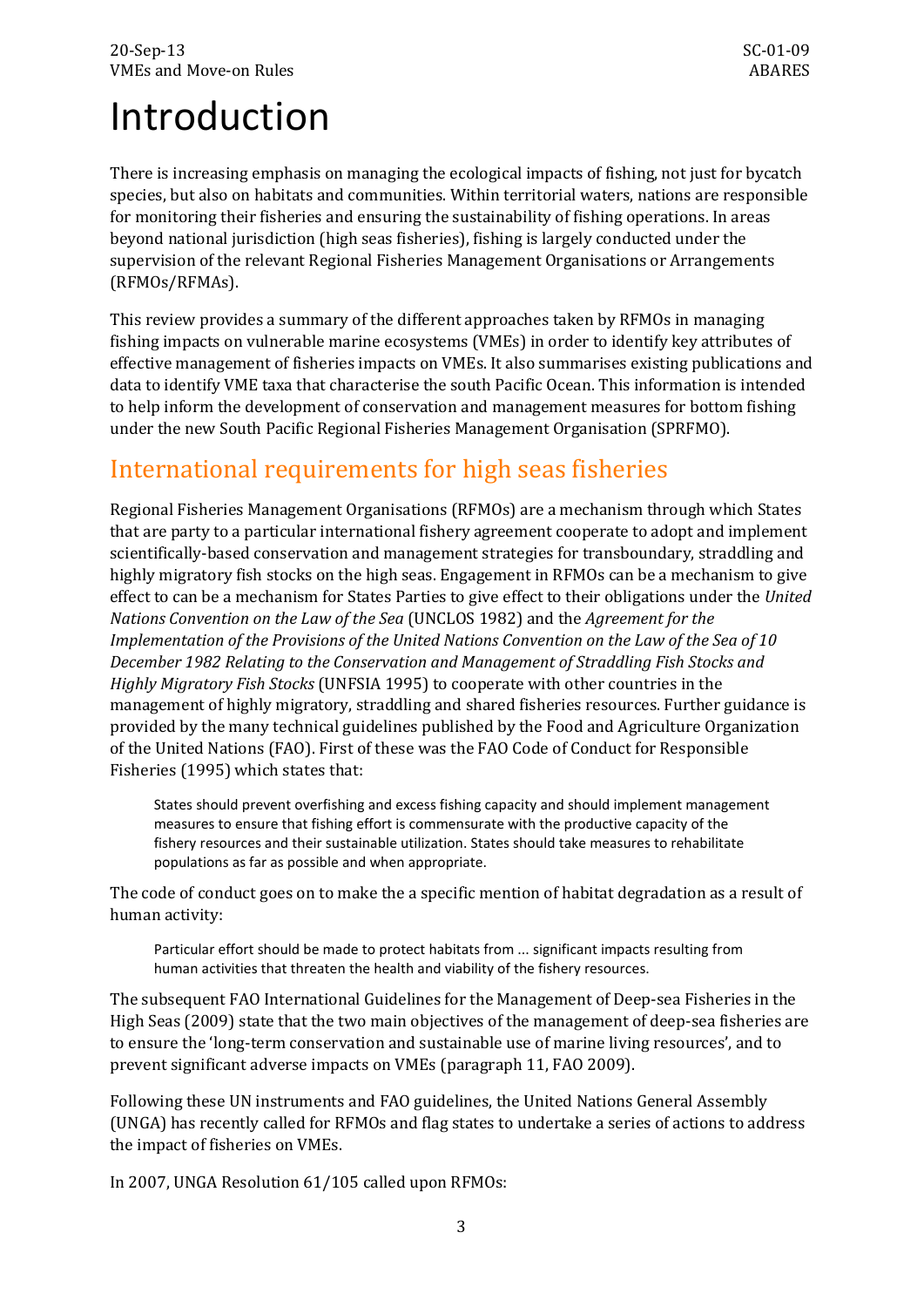83 d) To require members of the regional fisheries management organizations or arrangements to require vessels flying their flag to cease bottom fishing activities in areas where, in the course of fishing operations, vulnerable marine ecosystems are encountered, and to report the encounter so that appropriate measures can be adopted in respect of the relevant site.

Paragraphs 67–69 of Resolution 61/105 went further in calling on states and RFMOs to implement appropriate response protocols in cases where VMEs are encountered. However, these UNGA Resolutions are non-binding and it is therefore left up to RFMOs and flag states to give effect to these requirements in the manner most appropriate and effective for each specific region.

The four key requirements of Resolution 61/105 in relation to protection of VMEs are:

- to assess the impacts of individual bottom fishing activities and act to prevent such impacts from occurring (Paragraph 83a)
- to identify VMEs and to assess whether bottom fishing activities will negatively influence the long term survival and sustainability of such ecosystems (Paragraph 83b)
- in areas where VMEs are known or likely to occur, 'to close such areas to bottom fishing and ensure that such activities do not proceed unless conservation and management measures have been established to prevent significant adverse impacts on vulnerable marine ecosystems' (Paragraph 83c)
- to implement move-on protocols that require the cessation of fishing operations in cases that VMEs are encountered (Paragraph 83d).

In 2009, the UNGA reaffirmed this requirement for the protection of VMEs with Resolution 64/72, and further called on flag states and RFMOs to conduct impact assessments for exploratory fisheries before fishing operations commence. Resolution 64/72 acknowledged that Resolution 61/105 had not been implemented sufficiently in the given timeframe, and called for flag states and RFMOs to enact the necessary measures before proceeding with bottom fishing on the high seas (Rogers & Gianni 2010; UNGA 2010). More recently Resolution 66/68 (2011) noted that despite the progress made in recent years, the urgent actions called for in Resolutions 61/105 and 64/72 had not been fully implemented. Additionally, Resolution 66/68 (2011) encouraged marine scientific research, including the use of seabed mapping programmes, to identify VMEs (UNGA Resolution 66/68 adopted by the General Assembly on 6 December 2011, paragraph 131).

The SPRFMO responded to these calls during the early stages of negotiation of the SPRFMO Convention by adopting interim, non-binding measures for bottom fisheries, that reflected the requirements of the above UNGA resolutions. The requirements to conduct impact assessments was included in these interim measures and the interim Scientific Working Group (SWG) was tasked with developing guidelines for preparation of such assessments. The resulting SPRFMO Bottom Fishing Impact Assessment Standard was adopted in 2012. Bottom fishing impact assessments were prepared under a draft version of these guidelines by New Zealand (in 2007) and Australia (in 2011), each of which included details of how the countries concerned intended to monitor and respond to interactions with evidence of VMEs encountered during bottom fishing operations in the SPRFMO Area.

RFMOs have adopted a range of move-on rules to manage the impact of fishing on VMEs (Rogers & Gianni 2010; Kenchington 2011). The absence of specific or detailed management requirements in the UNGA resolutions has allowed RFMOs and flag states to institute regionally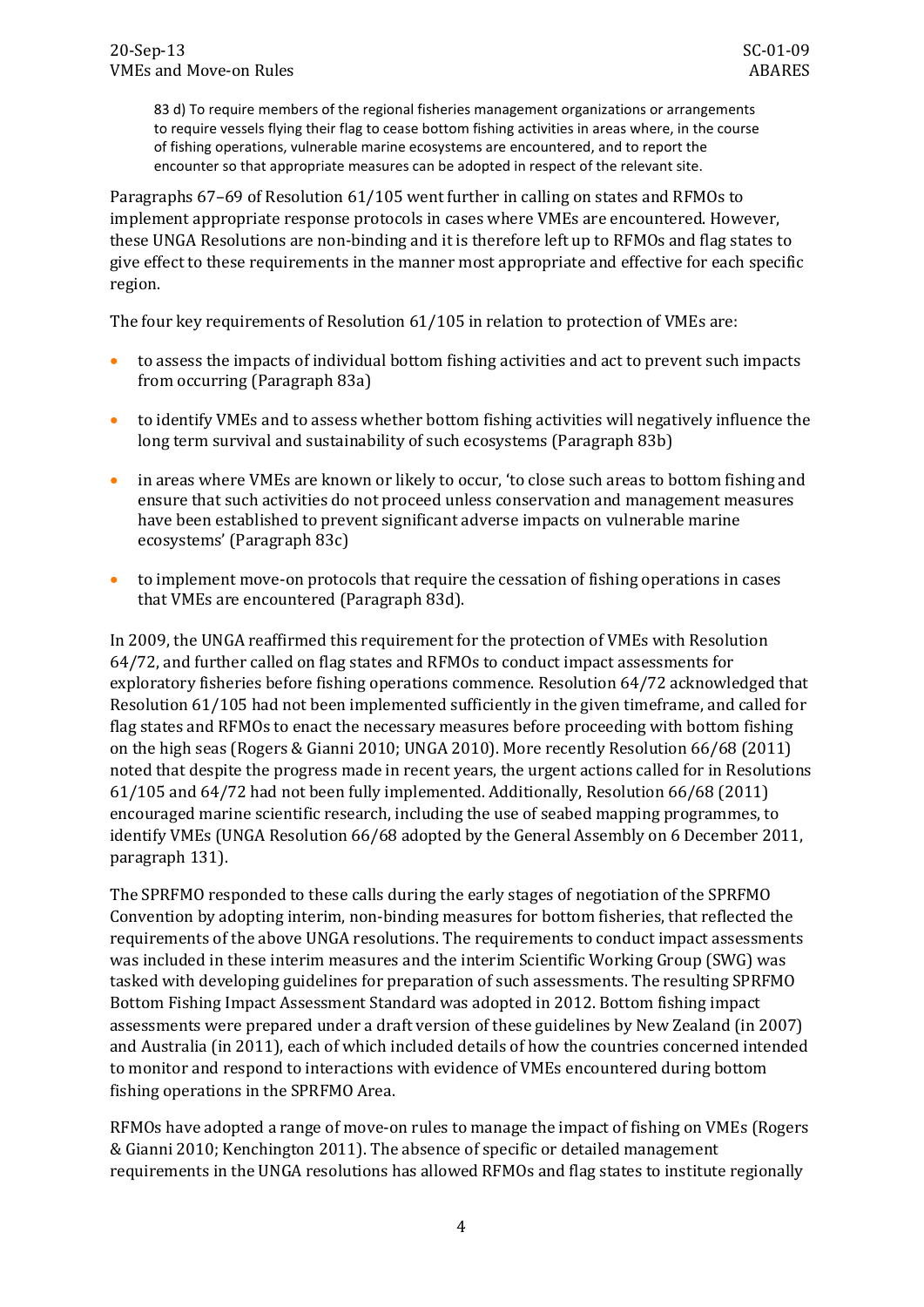specific management measures for their fisheries. However this flexibility has resulted in varied and sometimes inadequate measures by different RFMOs, with some measures considered to afford little protection to VMEs (Rogers & Gianni 2010).

# <span id="page-8-0"></span>Origins and history of move-on rules

Move-on rules, also referred to as encounter protocols<sup>1</sup>, were initially instituted in the early 1990s in Canadian snow crab fishery and groundfish fisheries to reduce wastage of unmarketable catches of target species (Kenchington 2011). In response to the UNGA requirements to 'prevent significant adverse impacts' to areas where VMEs are 'known or likely to occur', numerous RFMOs have adopted move-on rules as a first measure to prevent ongoing fishing in areas where 'evidence' of VMEs is encountered during fishing operations (Rogers & Gianni 2010; Kenchington 2011). This proceeded in the absence of spatial management approaches that several RFMOs are now beginning to develop, e.g. the North East Atlantic Fisheries Commission (NEAFC). These move-on rules require fishing vessels to move a predetermined minimum distance from locations where some pre-determined quantity of species indicative of VMEs are captured in fishing gear (FAO 2010; Rogers & Gianni 2010). In the event that a fishing vessel exceeds a predetermined threshold (weight, volume and/or biodiversity) of VME indicator species, a move-on rule may be triggered requiring the vessel to move a predetermined minimum distance from its current fishing area.

While the FAO guidelines (FAO 2009) provide broad definitions to guide RFMOs in the identification of VMEs, they do not advise on specific subsequent actions. The guidelines do, however, assert that states should 'require vessels flying their flag to cease fishing activities at the site and report the encounter ... to the relevant RFMO/A and flag State' (FAO 2009). The guidelines go on to propose that 'in areas where VMEs have been designated, or are known or likely to occur … States and RFMO/As should close such areas to DSFs [deep-sea fisheries] until appropriate conservation and management measures have been established to prevent significant adverse impacts on VMEs and ensure long-term conservation and sustainable use of deep-sea fish stocks.' It is up to RFMOs and their flag states to tailor their rules so that they are practical and appropriate for their region and fisheries while meeting the requirements of the FAO management framework.

The FAO guidelines note that vulnerability stems from the likelihood of substantial alteration in populations, communities or habitats after short-term or chronic disturbance (FAO 2009). There are certain characteristics that may provide indications of the vulnerability of specific species or habitats. The FAO lists five characteristics that may help determine the vulnerability of different ecosystems:

- 1) uniqueness or rarity of the assemblage
- 2) functional significance of the habitat
- 3) fragility

-

- 4) life-history traits of component species that make recovery slow or difficult
- 5) structural complexity characterized by complex physical structures created by biotic and abiotic features.

<span id="page-8-1"></span> $1$  The terms 'move-on rules' and 'encounter protocols' are used interchangeably in this paper.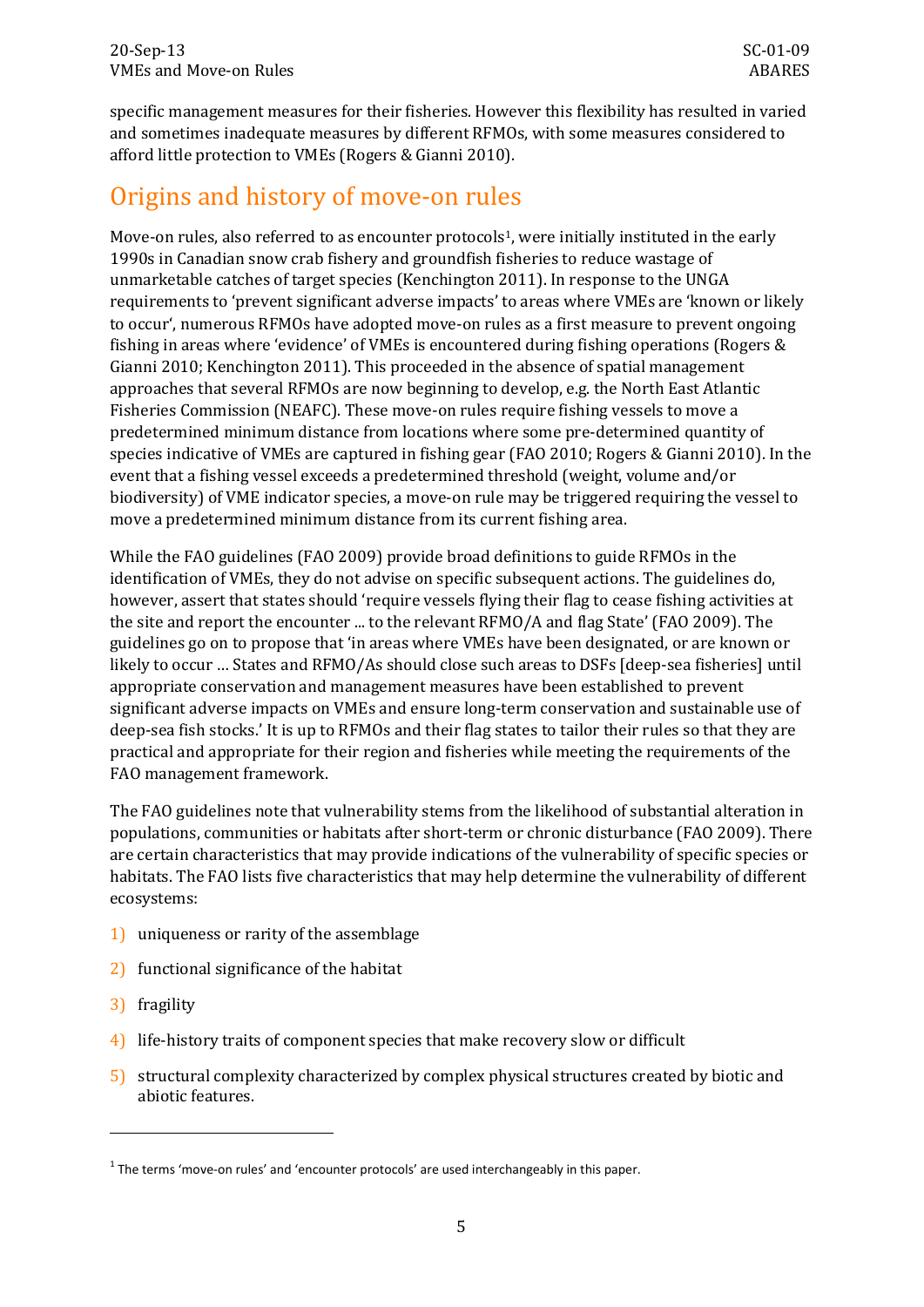Following these broad guidelines, each RFMO and flag state has undertaken work to identify specific VME taxa in their respective areas of competence and then used these to develop moveon protocols tailored to the species in their region (see Appendix A for a summary of current move-on protocols in various areas).

In developing move-on rules, it is important for each RFMO to consider its specific fishery operations, and not rely on data from other fisheries. VME assemblages vary depending on the gear-types used and the longitude, latitude and depth of each operation (Kaiser et al. 2006; Rogers et al. 2008; Williams et al. 2011). Much of the work to identify vulnerable taxa has been based on data from bottom trawling, this being the gear type with most contact with the seabed, and therefore potentially able to cause the most damage to VMEs (Chuenpagdee et al. 2002, [Table 1\)](#page-9-0). However, bottom trawl gear has been shown to be a poor sampling tool for attached benthic species, particularly where these are fragile or flexible species, as the animals often fragment and are lost through the net (Rogers & Gianni 2010; Kenchington 2011).

While it has been shown that bottom longline sets retain lower volumes of habitat-forming VME indicator taxa, and have a far smaller impact area than trawl nets, there are concerns that lines may cause unobserved damage through the lateral movement of the mainline (or 'backbone') and chain due to currents or while hauling (Sharp et al. 2009). Multiple deployments of lowimpact fishing gears in the same area may also result in significant adverse impacts (SAIs) to benthic communities or reduce the capacity of these habitats to recover (Williams et al. 2011).

The extent of damage cause by repeated disturbance is highlighted in the FAO guidelines that specify significant adverse impacts are those that 'compromise ecosystem integrity in a manner that ... (iii) causes, on more than a temporary basis, significant loss of species richness, habitat or community types'. As such, the guidelines require the duration and timing of disturbance in conjunction with the likely recovery rate of the ecosystem into account when determining the scale and significance of an impact. Impacts should be considered 'temporary' when an ecosystem is likely to recover in 5–20 years (as decided on a case-by-case basis). However, when the interval between disturbance events is shorter than the expected recovery time, the impact should be considered more than temporary (FAO 2009)

| Gear class               | Benthic habitat |            | Suggested consideration                                    |
|--------------------------|-----------------|------------|------------------------------------------------------------|
|                          | Physical        | Biological |                                                            |
| Dredge                   | 5               |            | Not assessed                                               |
| Gillnet - bottom         | 3               |            | Not assessed                                               |
| Gillnet – midwater       |                 |            | Not assessed                                               |
| Hook and line (dropline) |                 |            | None proposed                                              |
| Longline - bottom        |                 | 2          | Impact on biological habitat likely higher than previously |
|                          |                 |            | recognized                                                 |
| Longline – pelagic       |                 |            | Not assessed                                               |
| Pots and traps           |                 | 2          | None proposed                                              |
| Purse seine              |                 |            | Not assessed                                               |
| Trawl – bottom           | 5               | 5          | None proposed                                              |
| Trawl – midwater         |                 |            | Some mid-water trawls targeting bentho-pelagic species     |
|                          |                 |            | come in contact with bottom                                |

<span id="page-9-0"></span>

| Table 1 Ratings of benthic habitat and bycatch impacts for each gear class |  |  |  |  |  |  |  |  |  |
|----------------------------------------------------------------------------|--|--|--|--|--|--|--|--|--|
|----------------------------------------------------------------------------|--|--|--|--|--|--|--|--|--|

Sources: impact ratings were by Chuenpagdee et al. (2002) with rating considerations proposed by Williams et al. (2011), who only assessed and proposed considerations for gear types used by the Australian fishing fleet in the SPRFMO area. Note: Ratings scale from 1 (very low) to 5 (very high).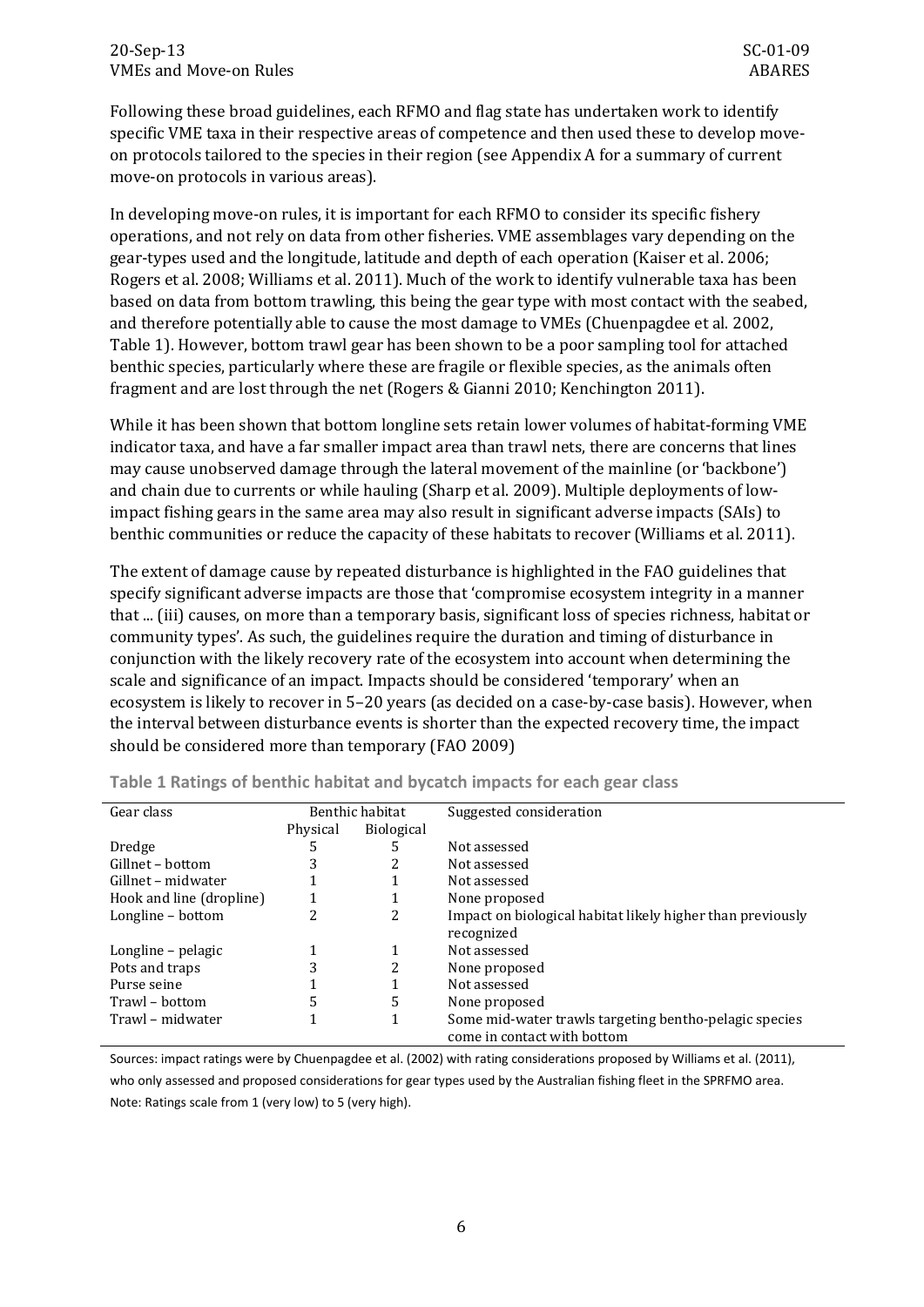# <span id="page-10-0"></span>Review of RFMO and flag state approaches

## <span id="page-10-1"></span>South Pacific Regional Fisheries Management Organisation

## **VME identification and move-on protocols**

In 2009, New Zealand completed an assessment of its high-seas fisheries in the convention area of the South Pacific Regional Fisheries Management Organisation (SPRFMO; Parker et al. 2009b). This study identified eight taxonomic groups as being vulnerable to bottom trawl fisheries and capable of being retained in trawl nets, with a further two groups identified as VME habitat indicators due to their frequent association with VME habitats and taxa [\(Table 2\)](#page-10-2). In developing this list of SPRFMO VME taxa, the New Zealand study adapted the general FAO VME criteria for the fishery characteristics and region, refining the criteria as follows:

- 1) fragility to fishing gears
- 2) functional significance to the community or ecosystem
- 3) uniqueness, rarity or endemism
- 4) low productivity due to life-history traits
- 5) previous encounters as bycatch
- 6) easy identification by scientific observers, without having to resort to complex characteristics or methods such as microscopy or meristics.

Criteria 1–4 drew heavily on the FAO guidelines, while criteria 5–6 were proposed by Parker et al. (2009b).

<span id="page-10-2"></span>**Table 2 Taxonomic groups identified as providing evidence of VMEs in the convention area of the South Pacific Regional Fisheries Management Organisation (SPRFMO), with two further groups identified as indicative of VME habitats.**

| Taxonomic level      |                      | Common name   | Weight         | <b>VME</b> Indicator |
|----------------------|----------------------|---------------|----------------|----------------------|
|                      |                      |               | threshold (kg) | Score                |
| Vulnerable taxa      |                      |               |                |                      |
| Phylum Porifera      |                      | Sponges       | 50             | 3                    |
| Phylum Cnidaria      |                      |               |                |                      |
| Class Anthozoa       |                      |               |                |                      |
|                      | Order Actinaria      | Anemones      | $\Omega$       |                      |
|                      | Order Scleractinia   | Stony corals  | 30             | 3                    |
|                      | Order Antipatharia   | Black corals  | 1              | 3                    |
|                      | Order Alcyonacea     | Soft corals   | $\mathbf{1}$   | 3                    |
|                      | Order Gorgonacea     | Sea fans      |                | 3                    |
|                      | Order Pennatulacea   | Sea pens      | $\Omega$       |                      |
| Class Hydrozoa       |                      |               |                |                      |
|                      | Order Anthoathecatae |               |                |                      |
|                      | Family Stylasteridae | Hydrocorals   | 6              | 3                    |
| Habitat indicators   |                      |               |                |                      |
| Phylum Echinodermata |                      |               |                |                      |
| Class Crinoidea      |                      | Sea lilies    |                |                      |
|                      | Class Asteroidea     |               | $\mathbf{0}$   |                      |
|                      | Order Brisingida     | Armless stars | 0              |                      |

Source: Parker et al. (2009b).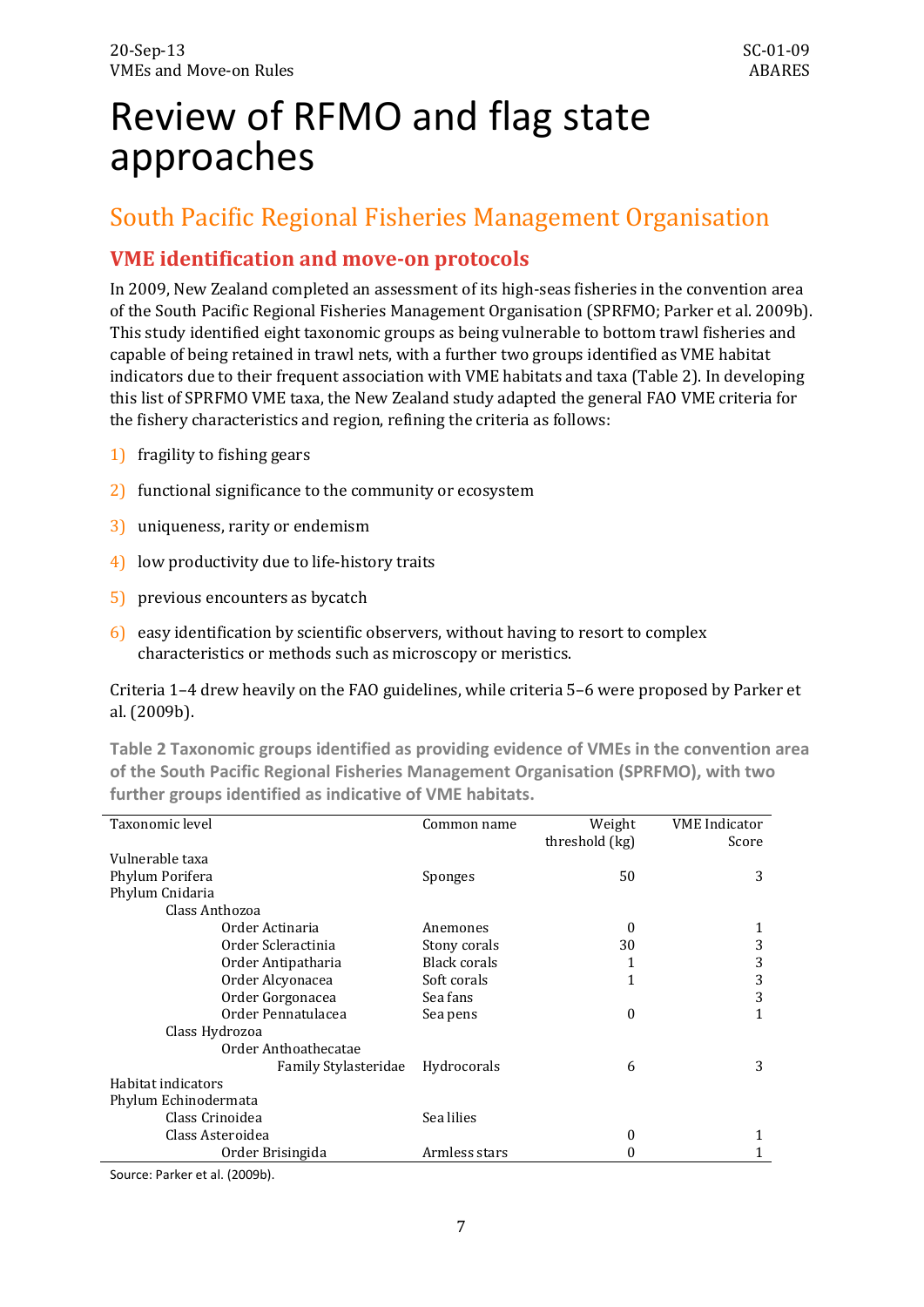Higher taxonomic groupings (Phylum, Class or Order) were used to ensure the speed and ease of identification by scientific observers, without reliance on complex identification characteristics or methods. It is likely that some species within taxonomic groupings may not be vulnerable to fishing activity due to their specific life history traits, but the need for rapid identification of taxa at sea makes the use of individual species impractical (Parker et al. 2009b).

The New Zealand VME Evidence Protocol based on the above taxa incorporates different weight thresholds for different taxa, based on an analysis of bycatch weight-frequency distributions in historical trawl catches. Using the 50th percentile of the cumulative weight-frequency distributions, this protocol uses different bycatch thresholds for each taxa (Table 2) to trigger a move-on. This protocol is also unique, so far, in including a biodiversity threshold, summing the scores for presence of each taxon and requiring a move-on if any three of the listed VME taxa are caught, even if individual weight thresholds are not breached (Parker et al. 2009b). Further, a three-level weighting was applied to each of the VME taxa groups based on the known importance of each group. Groups that exhibit life history characteristics that are known to contribute to higher vulnerability to fishing activities were scored high. While other groups that may be less vulnerable themselves, but indicate the presences of habitats containing VMEs, were scored low. If the total VME indicator score is three or greater, the area is considered to have evidence of a VME (Parker et al. 2009b).

Kenchington (2011) questions the effectiveness of the biodiversity thresholds introduced by New Zealand as being too severe, potentially leading to excessive movement of vessels, and the displacement of fishing effort into a previously undisturbed location. However, by introducing a biodiversity score into the protocol, New Zealand has addressed the possibility of low retention rates and low retained weight of small, fragile coral species.

Scientific observers on Australian vessels utilise the same VME indicator species as used by New Zealand (Williams et al. 2011). However, the Australian fleet operates under a simpler protocol with a single bycatch weight threshold of 50 kg of coral and/or sponge in one trawl. The Australian high-seas fishery makes more use of bottom longlines and drop lines and, for nontrawl vessels, this threshold is reduced to 10 kg of coral and/or sponge per 1000 hook section of line or 1200 m section of line, whichever is shorter. If this threshold is breached, the fishing vessel must cease operations and a temporary closure of 5 nm radius is implemented around the area of the trigger operation. This closure remains in place for all Australian flagged fishing vessels using the same gear for the life of the permits (reissued each year).

In 2008, the European Union presented a draft fishing plan for proposed gillnet fishing by in the SPRFMO area. This assessment included a move-on protocol similar to measures implemented by RFMOs in the Atlantic (SPRFMO 2008) and was criticised for proposing bycatch weight thresholds that were considered excessively high: 1000 kg of sponge and 100 kg of coral (Kenchington 2011).

### **VME move-on distances**

The SPRFMO interim management measures for bottom fishing state that participants will 'require that vessels flying their flag to cease bottom fishing activities within five nautical miles of any site in the Area where, in the course of fishing operations, evidence of VMEs is encountered' (SPRFMO 2007). It should be noted that the SPRFMO interim measures do not distinguish between bottom fishing methods, nor do they indicate a required a duration of the closure.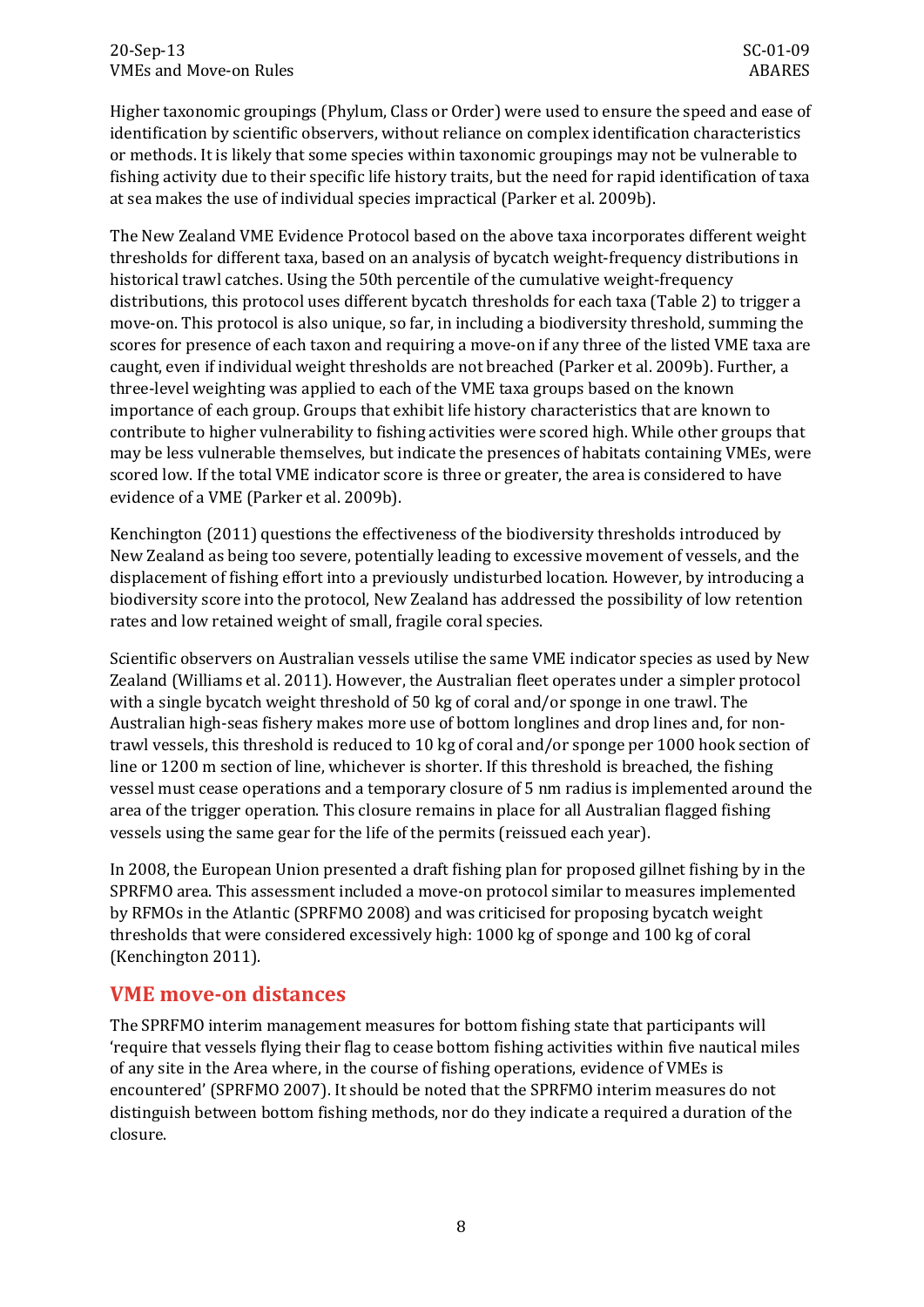Under the New Zealand SPRFMO Area VME Evidence protocol, in the event that the bycatch or biodiversity thresholds are breached by a New Zealand fishing vessel, the vessel concerned is required to cease fishing operations and move 5 nm away from the position of the end of the trawl. This 5 nm radius closure remains active only for that vessel and only for the duration of that particular trip. Despite the requirements of the SPRFMO interim measures for bottom fishing, under the New Zealand measures, there is no requirement for other fishing vessels flying their flag to remain outside the encounter area. Furthermore, the area remains closed only for the current fishing trip, allowing the vessel that exceeded the threshold to return to the encounter location on a subsequent trip (Kenchington 2011). In contrast, in the event that a move-on is triggered for the Australian fleet, the resulting 5 nm closure applies to the entire length of the trawl tow or line set and remains active for all vessels fishing under the Australian flag for the remaining duration of the annual fishing permits. All VME evidence must also be reviewed before the issuing of new permits (Williams et al. 2011). The Australian approach seems to be more compatible with the UNGA expectations and with the SPRFMO requirement for all participants to provide data on VME encounters so that these can be further reviewed by the Scientific Committee to determine the likelihood of presence of VMEs in areas where evidence of VMEs was found.

The question of where to move away from is a difficult one. Due to the length of trawls, it will be unknown where exactly within a trawl any retained VME taxa were actually caught. Moving away from the end position, for a long trawl, might result in the start position remaining outside a 5nm closure. The Australian move-on protocol requiring vessels to move-on 5 nm from any point along the trawl track recognises the possibility that the VME evidence could have been caught anywhere along the trawl (Kenchington 2011; AFMA 2013).

The typical frequency distribution of tow lengths should be analysed before setting the move-on distance for move-on rules. The Australian and New Zealand trawl fisheries in the south Pacific mainly target orange roughy (*Hoplostethus atlanticus*) and alfonsino (*Beryx* spp.). An analysis of tow lengths in these fisheries shows that the mode and mean tow lengths are less than 10 nm, so a 5 nm move-on distance should be adequate for most trawls in the SPRFMO Area [\(Table 3](#page-12-0) and [Figure 1\)](#page-13-0). However, New Zealand trawls targeting orange roughy in certain areas can occasionally be longer than 18 nm and Australian trawls for alfonsino can exceed 16 nm in length. For these longer trawls, a 5 nm move-on from the tow end position may result in sections of the trawls being left open to fishing. This illustrates the importance of setting the move-on distance based on the typical length of the trawling operations for each fishery. Given that trawl lengths vary between fleets and targeted species, even within the same region, it becomes necessary to choose some compromise move-on distance that affords adequate protection across a wide range of tow lengths. This also highlights a problem with move-on rules, in that the size and exact location of the potential VME remains unknown and, if the VME is small, a considerable amount of fishing ground could be closed unnecessarily, especially for longer tow lengths.

<span id="page-12-0"></span>**Table 3 Tow length means and modes (nm) for Australian and NZ fishing fleets in the Tasman region**

| <b>Fishing fleet</b> | Target species | Length of trawl (nm) |      |        |  |  |
|----------------------|----------------|----------------------|------|--------|--|--|
|                      |                | Mode                 | Mean | 95% CI |  |  |
| Australia            | orange roughy  | 0.54                 | 0.73 | 1.08   |  |  |
|                      | alfonsino      | 1.08                 | 5.94 | 16.20  |  |  |
| New Zealand          | orange roughy  | 1.08                 | 6.30 | 18.90  |  |  |
|                      | alfonsino      | 1.62                 | 2.59 | 7.56   |  |  |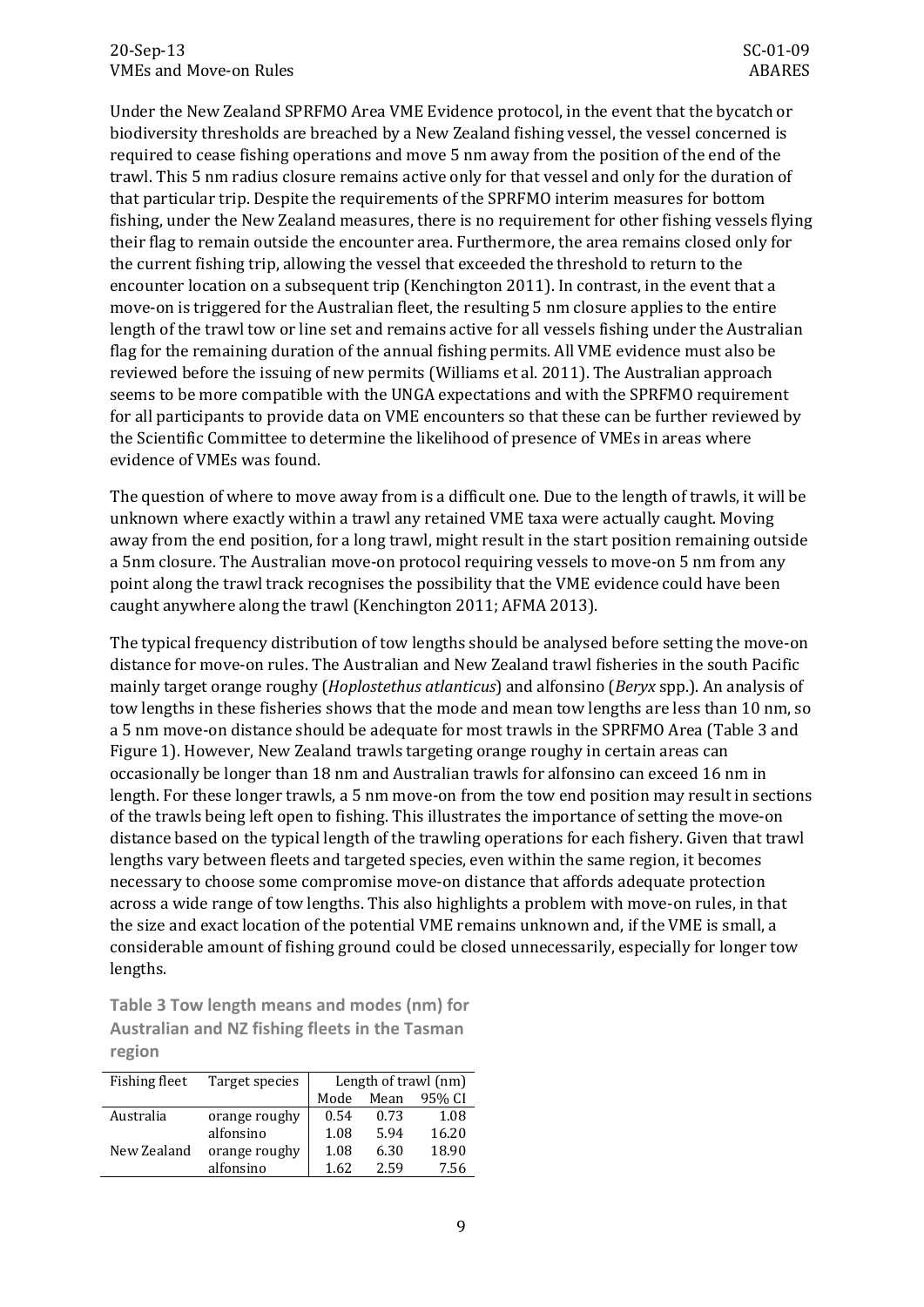<span id="page-13-0"></span>**Figure 1 Illustration of the mean tow lengths in the Australian and New Zealand orange roughy (ORY) and alfonsino (ALF) fisheries in the SPRFMO Area, compared to the 5 nm move-on distance required under the SPRFMO interim measures for bottom fisheries.**



## **Protection of VMEs**

Under the SPRFMO Interim Measures for bottom fisheries, participants are required to 'Not expand bottom fishing activities into new regions of the Area where such fishing is not currently occurring'. This has been interpreted (following recommendations from the interim Scientific Working Group) to mean that states should not fish outside any 20-minute latitude-longitude block fished over the reference period 2002–2006. Maps of 20-minute blocks fished over 2002– 2006 are referred to as 'fishing footprint' maps and limiting fishing to within such footprints has been internationally referred to as the 'freeze the footprint' approach, the intention of which is to at least prevent the spread of fishing impacts until other protective measures can be developed and implemented.

For areas where VMEs are known to occur or are likely to occur, the interim measures also require participants to 'close such areas to bottom fishing unless … conservation and management measures have been established to prevent significant adverse impacts on vulnerable marine ecosystems and the long-term sustainability of deep sea fish stocks or it has been determined that such bottom fishing will not have significant adverse impacts on vulnerable marine ecosystems or the long term sustainability of deep sea fish stocks.'

As part of their SPRFMO bottom fishing impact assessment (Ministry of Fisheries 2008) New Zealand classified areas within their 2002–2006 trawl footprint as being heavily, moderately or lightly fished by its bottom trawl fishing fleet. Effort thresholds were chosen to divide the total footprint approximately into thirds. Any 20-minute block with fewer than 2 trawls over 2002– 06 was termed 'lightly' fished and was closed to fishing, resulting in a 30 per cent closure to protect undamaged VMEs in such areas. Blocks that had experienced 3–49 sets in the same time period were termed 'moderately' fished, while those blocks fished more than 50 times were termed heavily fished, and an additional 10 per cent of blocks in these two tiers were closed, resulting in a total 40 per cent closure of previously fished areas (Penney et al. 2009). These closures were designed to meet the UNGA requirements of 'preventing significant adverse impacts' on VMEs, with New Zealand considering that this 40 per cent closure, together with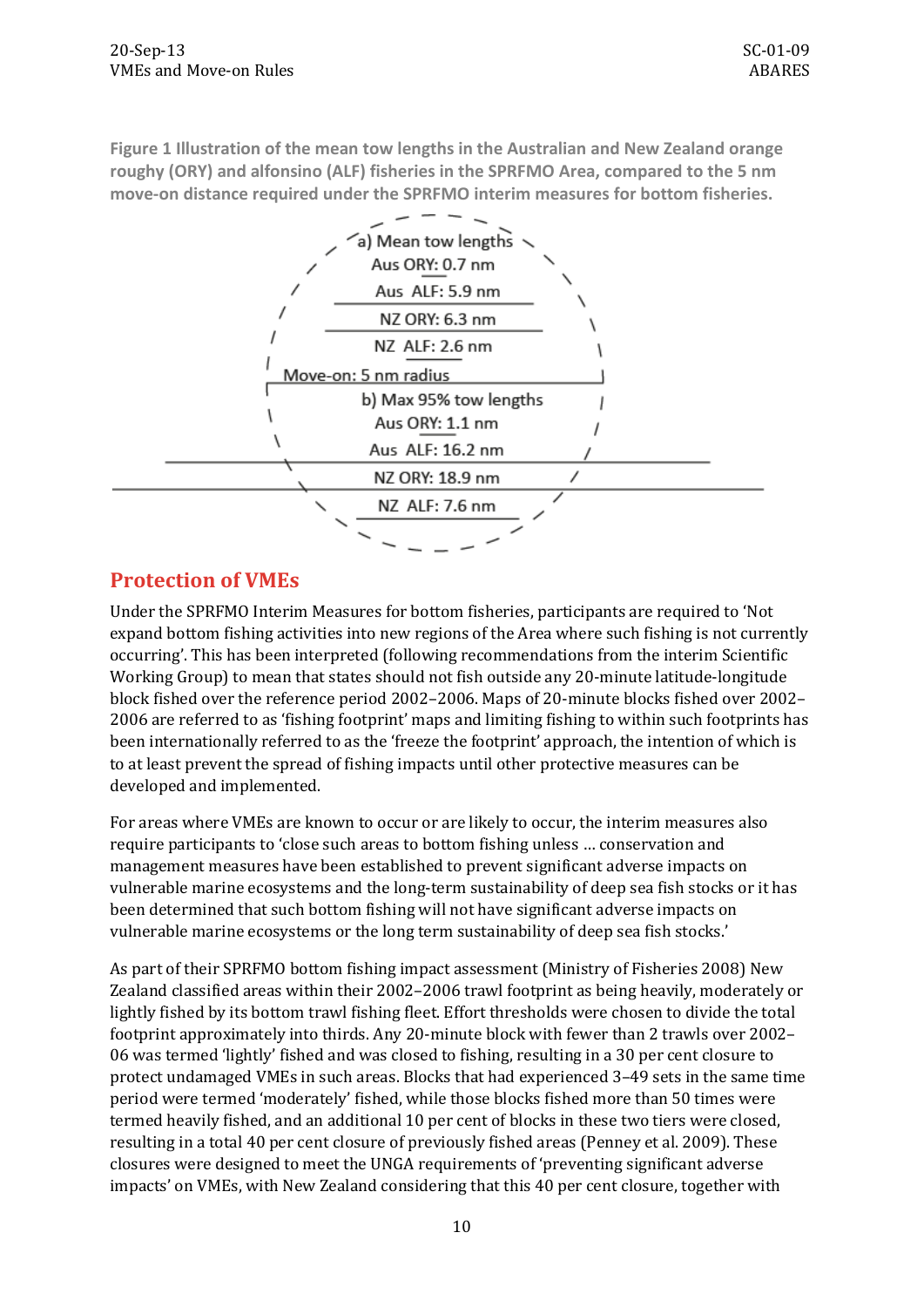closures of unfished areas outside the footprint, were adequate to prevent adverse impacts in fished from being significant. As a corollary, New Zealand has only implemented their move-on protocol in the moderately fished tier, leaving the heavily fished tier open to fishing without any move-on provisions. Importantly, this approach includes considerable area with the open footprint that has not been fished, much of which is also unlikely to be fished in the future due either to lack of fish resources in the area or unfishable ground; no account of this area has been made in considering habitat protection.

Following depletion of orange roughy resources on the South Tasman Rise, the area was closed to Australian vessels under the Australian orange roughy conservation plan, and subsequently closed to both Australian and New Zealand vessels in 2007 under a joint agreement (although New Zealand has not fished there since the end of the 2000–01 fishing season; Williams et al. 2011). This has resulted in closure of nine of the 20-minute blocks in the Australian SPRFMO bottom fishing footprint.

# <span id="page-14-0"></span>Commission for the Conservation of Antarctic Marine Living Resources

The Commission for the Conservation of Antarctic Marine Living Resources (CCAMLR) was established in 1982. The objective of the Convention on the Conservation of Antarctic Marine Living Resources (CAMLR Convention) is the conservation of Antarctic marine living resources, where the term 'conservation' includes rational use. CCAMLR has adopted conservative biomass targets for target stocks (i.e. 50 per cent or 75 per cent of unfished biomass depending on the trophic role of the target species). The CAMLR Convention requires that any harvesting activities are conducted in accordance with the following principles of conservation: that ecological relationships are maintained, that depleted populations are restored and that all ecosystem changes associated with harvesting activities be reversible on the scale of two to three decades. The FAO considers the region to be an example of successful fisheries management, with more than 20 of its fish stocks currently classified as moderately exploited or under-exploited (Rogers & Gianni 2010).

The currently remaining active fisheries in the CCAMLR Convention Area target krill (using midwater trawls), mackerel icefish (primarily using midwater trawls) and toothfish, using midwater trawling and bottom longlining, with some experimental fishing for toothfish using pots (Rogers & Gianni 2010). The only Antarctic fisheries currently employing bottom trawls are for toothfish and icefish in the Australian EEZ around Heard and McDonald Islands. This fishery is not a CCAMLR fishery, but rather an Australian fishery that applies CCAMLR rules in addition to other Australian legislation and policies which establish spatial closures to manage benthic impacts.

## **Relevant CCAMLR Conservation Measures**

In response to UNGA Resolution 61/105, CCAMLR adopted Conservation Measure (CM) 22-05 that prohibited bottom trawling within high-seas areas of its regulatory waters, except for scientific trawling or where other specific CMs are in force for bottom trawling gear (CCAMLR 2012b). In 2007 CCAMLR adopted CM22-06 requiring all flag states wishing to undertake fishing activities in high-seas areas using bottom fishing methods other than trawls (i.e. bottom longlines and pots) to evaluate the known or anticipated impacts of their proposed fishing activity on VMEs. CM22-06 also requires Members encountering evidence of VMEs in research activities (e.g. using underwater cameras or research trawls) to notify the Secretariat so that appropriate actions can be taken on advice of the Scientific Committee (CCAMLR 2012b).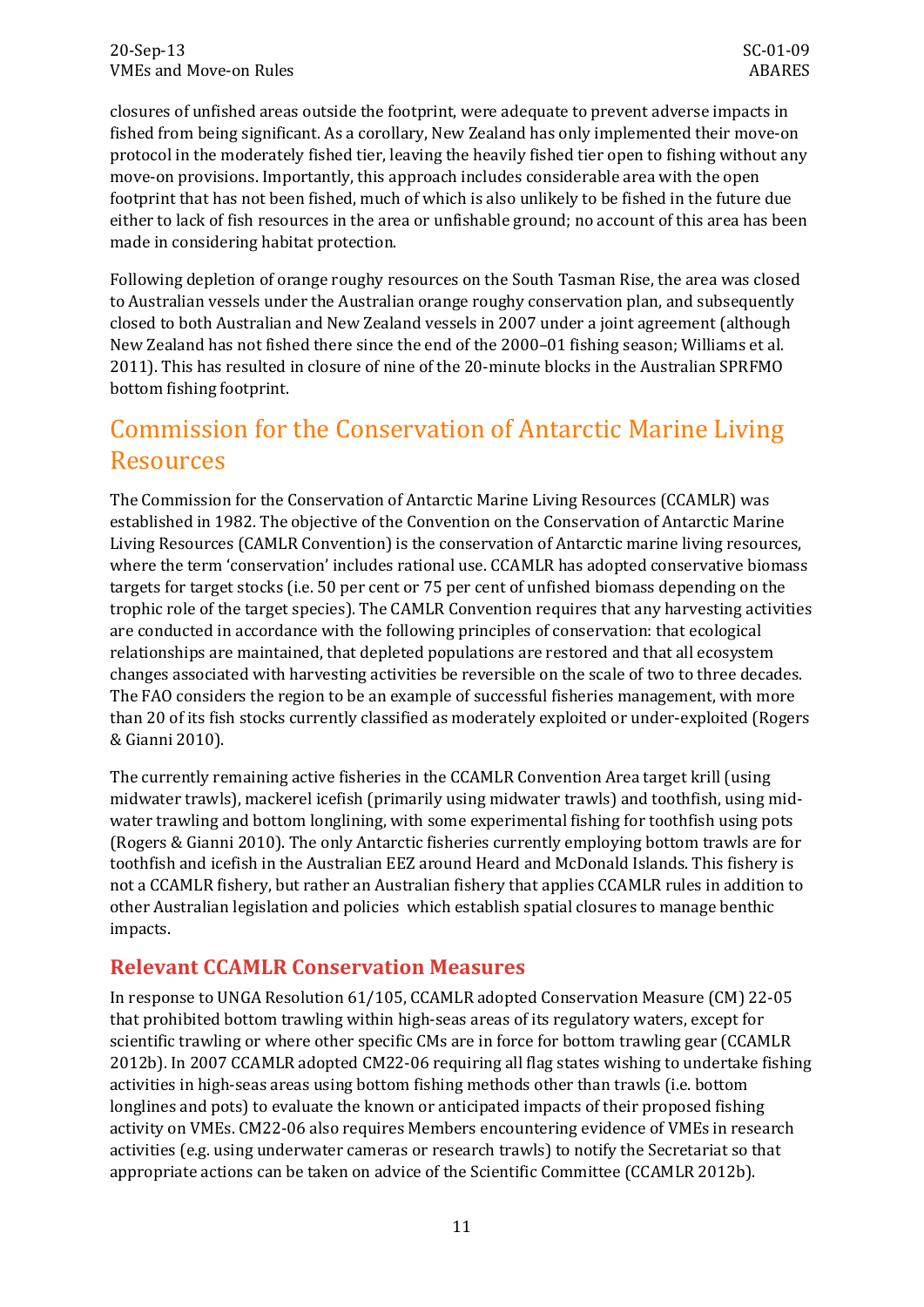In 2008, CCAMLR adopted CM22-07 as an interim measure requiring that vessels participating in exploratory fisheries monitor VME bycatch on longline hooks and implement a move-on rule where bycatch exceeds a pre-defined trigger limit. Trigger locations are subsequently closed to fishing until their status is reviewed by the CCAMLR Scientific Committee (CCAMLR 2012b).

Recognising the higher prevalence and abundance of fragile benthic communities (including VMEs) in shallower water, in 2009 CCAMLR adopted CM22-08 prohibiting all bottom fishing in high seas areas shallower than 550 m, except for scientific research (CCAMLR 2012b).

In 2010 CCAMLR adopted CM 22-09 establishing a list of 'registered VME' locations and associated fishing closures for VMEs identified using data reported under CM22-06 and agreed by the Scientific Committee (CCAMLR 2012b).

### **VME taxonomic classification**

The selection of CCAMLR VME indicator species was initially based on the SPRFMO VME taxa list developed by New Zealand's for their high-seas fisheries in the south Pacific Ocean [\(Table 2;](#page-10-2) Parker et al. 2009b). CCAMLR subsequently revised and expanded this list of taxa at a dedicated VME identification workshop held in 2009 (CCAMLR 2009). This workshop produced a revised list of VME characteristics/criteria for the CCAMLR area:

- 1) Functional significance of habitat forming taxa.
- 2) Longevity as indicative of potential recovery time in the event of disturbance. This was judged on a three-tier scale: low (<15 years), medium (15–30 years) or high (>30 years).
- 3) Slow growth rate as a contributor to long recovery times. Judged on a three-tier scale: low for fast growth rates, medium for moderate growth or high for slow growth rates.
- 4) Fragility or susceptibility to physical damage from fishing gear. Judged on a three-tier scale: low for high resistance, medium for moderate resistance or high for tall, brittle or easily damaged taxa.
- 5) Potential for larval dispersal as an indicator for potential of recolonisation after disturbance event. Judged on a three-tier scale: low for broadcast spawners, high for brooding taxa or medium when a combination of both types was observed.
- 6) Lack of adult motility. Motility may not necessarily preclude taxa from vulnerability to habitat disturbance, however lack of motility may increase risk and decrease resilience because adults are unable to move away from danger or recolonise a previously disturbed location. Motility was judged on a three-tier scale: low for typically motile groups, medium for taxa with limited potential for movement or high for completely sessile groups.
- 7) Rare or unique populations. Dense or isolated populations are intrinsically vulnerable to disturbances due to their reduced potential for recovery. Motility was judged on a three-tier scale: medium or low for increasing patch size or increasing frequency of occurrence or high for isolated populations.

Using these criteria, the workshop then identified 21 taxonomic groups (including, or subdividing, the 10 identified by Parker et al. 2009b) considered to constitute VME taxa or taxa that are often found in association with VME taxa in the CCAMLR area [\(Table 4\)](#page-16-0). Higher taxonomic groupings (Phylum, Class or Order) were retained to facilitate VME taxa identification, again resulting in the likelihood that some species within these taxonomic groupings may not be vulnerable to fishing activity due to their specific life history traits (Parker et al. 2009b). These higher taxonomic groups inevitably contain species with a variety of life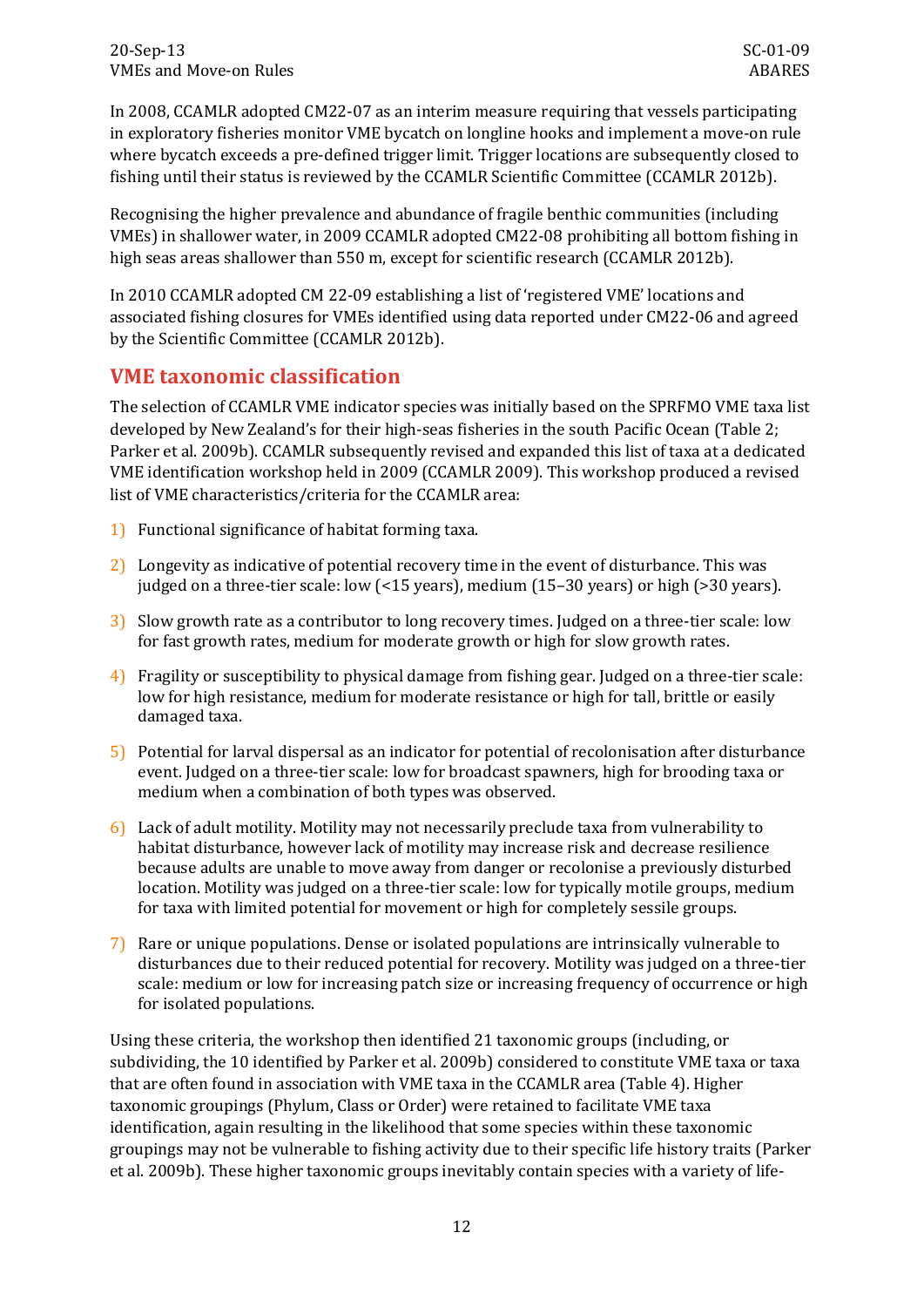history traits, in which case the most precautionary value was used to assess the vulnerability of the group as a whole (CCAMLR 2009).

By introducing criteria based on previous occurrence as bycatch, CCAMLR's taxa list ensures that the indicator species are relevant to the fishery. However, it should be noted that the list provided by Parker et al. (2009b) is based on bottom trawl fisheries, using fishing gears that are excluded from CCAMLR exploratory fisheries, and that there are far fewer data available for bycatch of longline fisheries. Nonetheless, the fact that longlines may be unlikely to catch some of the taxa concerned does not detract from the fact that those taxa, if caught, would be indicative of the presence of a VME.

The workshop on VMEs did not consider this list of 21 taxonomic groups as final, but part of a living document, to be periodically reassessed and updated to incorporate improvements in the best available scientific evidence available (CCAMLR 2009).

| Taxonomic Level          | <b>Common Names</b>           |
|--------------------------|-------------------------------|
| Phylum Porifera          |                               |
| Class Hexactinellida     | Glass sponges                 |
| Class Demospongia        | Siliceous sponges             |
| Phylum Cnidaria          |                               |
| Class Anthozoa           |                               |
| Order Actinaria          | Anemones                      |
| Order Scleractinia       | Stony corals                  |
| Order Antipatharia       | <b>Black corals</b>           |
| Order Alcyonacea         | Soft corals                   |
| Order Gorgonacea         | Sea fans                      |
| Order Pennatulacea       | Sea pens                      |
| Order Zoanthida          | Zoanthid corals               |
| Class Hydrozoa           |                               |
| Subclass Hydroidolina    | Hydroids                      |
| Family Stylasteridae     | Hydrocorals                   |
| Phylum Bryozoa           | Lace corals                   |
| Phylum Echinodermata     |                               |
| Class Crinoidea          |                               |
| Order Non-Comatulid      | Stalked crinoids (sea lilies) |
| Class Echinoidea         |                               |
| Order Cidaroida          | Pencil sea urchins            |
| Class Ophiuroidea        |                               |
| Order Euryalida          | Basket and snake stars        |
| Phylum Chordata          |                               |
| Class Ascidiacea         | Ascidians                     |
| Phylum Brachiopoda       | Lamp shells                   |
| Phylum Annelida          |                               |
| <b>Family Serpulidae</b> | Serpulid worms                |
| Phylum Arthropoda        |                               |
| Infraclass: Cirripedia   |                               |
| Family Bathylasmatidae   | Goose and acorn barnacles     |
| Phylum Mollusca          |                               |
| <b>Family Pectinidae</b> |                               |
| Adamussium colbecki      | Antarctic scallop             |
| Phylum Hemichordata      |                               |
| Class Pterobranchia      | Acorn worms                   |
| Domain Eukarya           |                               |
| Phylum Foraminifera      |                               |
| Class Xenophyophorea     | Xenophyophores                |

<span id="page-16-0"></span>**Table 4 Taxonomic groups that the 2009 CCAMLR workshop on VMEs identified as containing VME indicator species**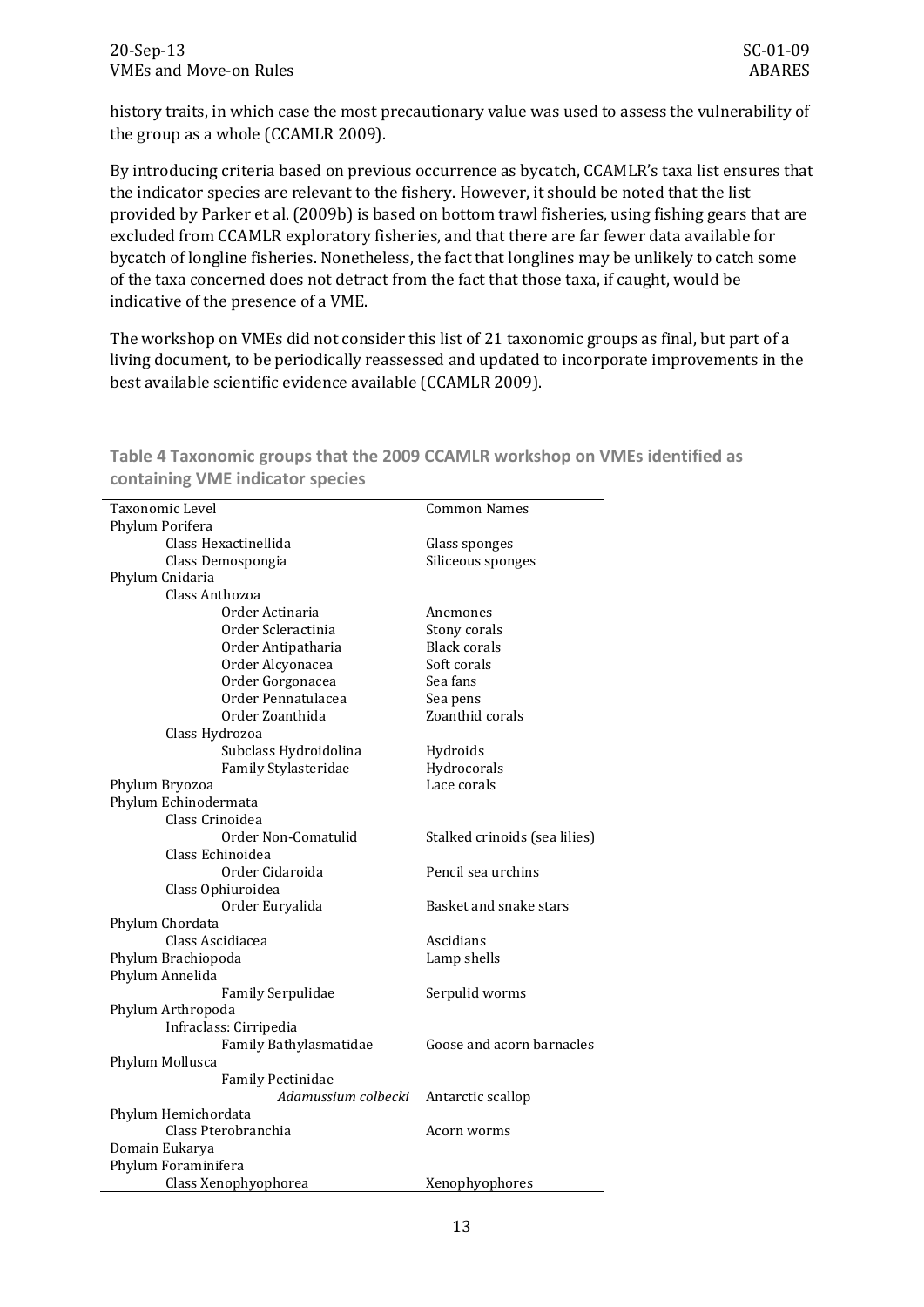#### Chemosynthetic communities

Source: CCAMLR (2009)

Photographic identification guides have been developed to allow for rapid identification of VME taxa in the SPRFMO and CCAMLR fisheries based on non-technical and easily discernible characteristics (Parker et al. 2009c). These identification cards are designed to be used by scientific observers to ensure, in conjunction with specific training, the accurate identification of key VME taxa by observers at sea. In 2009, an evaluation of CCAMLR scientific observer identification of VME taxa found that observers were reasonably accurate in their identifications, and were readily able to distinguish between the listed VME and non-VME taxa (Parker et al. 2009a). Parker et al. (2009a) did identify some concerns with identification of certain taxonomic groups, or with specific observers, but were confident that these issues would be overcome with refinement of the identification cards (completed in 2009) and further observer training.

#### **VME impact assessment**

Since 2007 under CM22-06, CCAMLR Members fishing in CCAMLR high-seas areas using bottom longlines have been required to evaluate the known or anticipated impacts on VMEs of their proposed fishing activities. Member-specific impact assessments are reviewed annually by CCAMLR scientific working groups. Between 2008 and 2011 a considerable body of additional scientific analysis was produced and reviewed within CCAMLR to better inform this process, including the development of a quantitative, spatially explicit impact assessment methodology applying precautionary assumptions to estimate cumulative impacts of bottom fishing gears on potential VME habitats at a user-defined scale. The method (based on Sharp et al. 2009 and subsequent updates) was adopted by CCAMLR in 2011, and is implemented annually using software linked with CCAMLR databases to produce updated maps of cumulative historical bottom fishing impacts at a circumpolar and regional scale (CCAMLR 2012a). Evidence considered in the adoption and parameterisation of the impact assessment method for longline fisheries included:

- 1) the use of tethered cameras to estimate lateral longline movement in contact with the seafloor during hauling
- 2) the use of VME bycatch to map the distribution of common VME taxa within the fished footprint (Parker et al. 2010)
- 3) use of a spatially explicit dynamic VME population model including management strategy evaluation (Dunn et al. 2010)
- 4) investigation of potential spatial associations between the occurrence of VME taxa and target fish species (Parker & Smith 2011)
- 5) spatial habitat classification based on environmental proxies known to affect benthic invertebrate community distribution (Sharp et al. 2010).

The impact assessment estimates that impacts of bottom longlines on benthic communities including potential VMEs in the CCAMLR Area is very low (i.e. 99 per cent of fished cells have experienced impacts <1 per cent; CCAMLR 2012a). Parameterisation of the impact assessment method to obtain comparable estimates for trawl and pot fisheries has not been undertaken.

### **VME notification and move-on protocols**

Under CM22-07 vessels participating in exploratory fisheries are required as an interim measure to monitor VME bycatch (i.e. VME indicator taxa retrieved on hooks), and notify the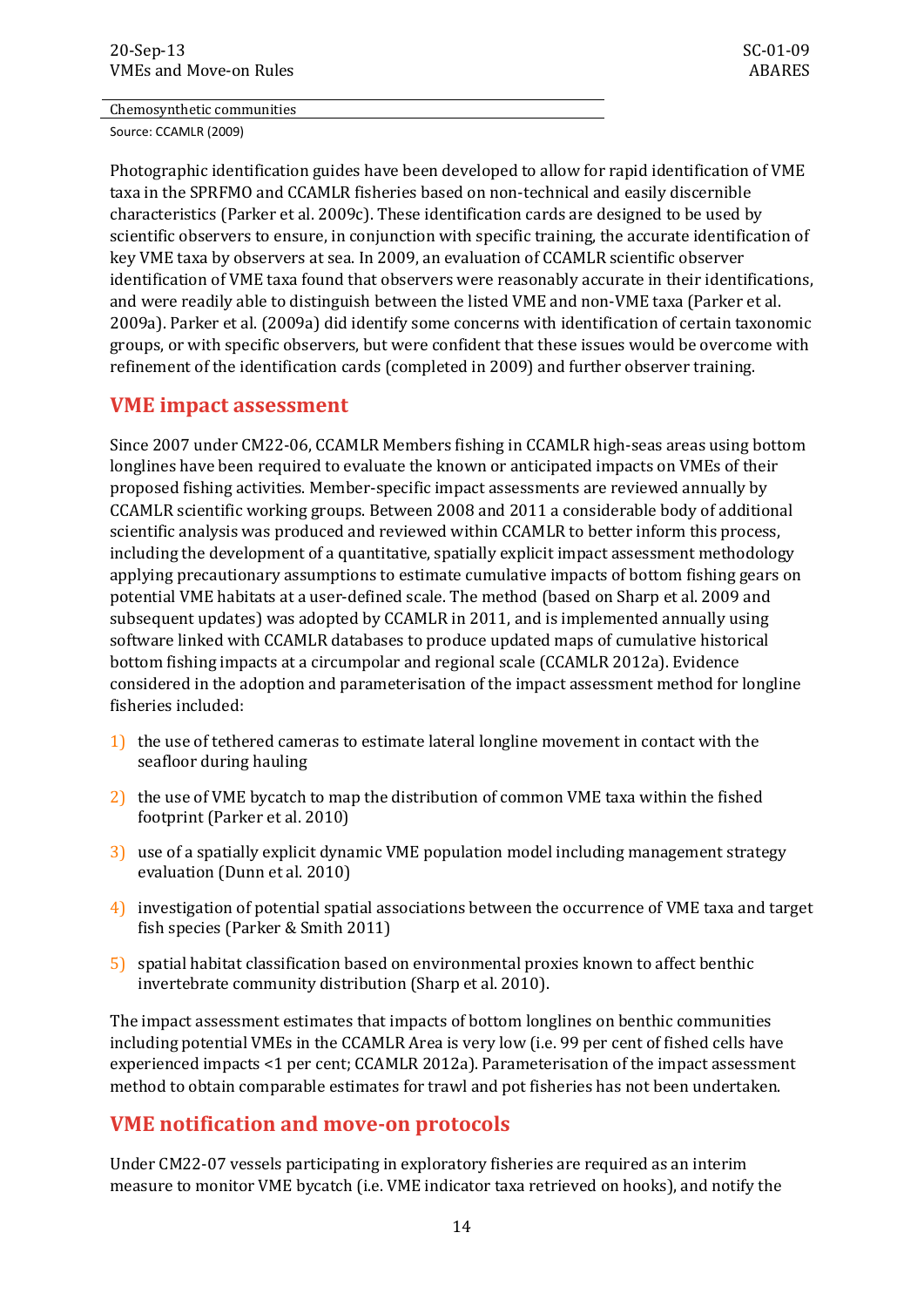CCAMLR Secretariat where VME bycatch exceeds 10 VME units from a single 1 km section of longline, triggering a move-on rule. One VME unit consists of 1 litre of VME indicator organisms in a 10 litre container, or 1 kg of organisms that do not easily fit into a container. This move-on rule therefore differs from most others in relying more on a measure of volume, rather than weight, of VME indicator species.

In the event that a move-on protocol is triggered, the vessel is required to move 1 nm from the mid-point of the line segment on which the VME taxa were encountered and the area concerned is then declared a 'VME risk area' and closed on an interim basis. Risk areas remain in force in subsequent seasons on until their status is reviewed by the CCAMLR Scientific Committee; to date no such reviews have taken place. Where more than five VME units are encountered from a single section of longline, the location of the encounter must be reported to the Secretariat. If five such encounters occur in an area of 0.5° latitude by 1.0° longitude, the secretariat notifies all fishing vessels of the potential for VMEs occurring in the area (CCAMLR 2010; Rogers & Gianni 2010). However, the measure does not indicate specific actions in response to such a notification.

## **VME Identification and Protection**

Under CM22-06 CCAMLR Members are required to notify the Secretariat of any evidence of an encounter with potential VMEs during research activities (e.g. using underwater cameras or research trawls). CCAMLR scientific working groups review these notifications on an annual basis to determine an appropriate course of action. Where evidence is deemed sufficient to define the location and extent of a VME, these locations are registered under CM 22-09 and fishing within them is prohibited. Where evidence suggests the potential presence of VME taxa but is insufficient to identify a VME and define its extent, the Scientific Committee may recommend other actions on a case by case basis (CCAMLR 2012b).

Since 2005, CCAMLR has been working towards the implementation of a network of marine protected areas (MPAs). The CM91-04 (General framework for the establishment of CCAMLR Marine Protected Areas), adopted in 2011, identifies potential objectives of CCAMLR MPAs, two of which have potential relevance for protection of VMEs, i.e. 'the protection of areas vulnerable to impact by human activities, including unique, rare or highly biodiverse habitats and features' and 'the protection of representative examples of marine ecosystems, biodiversity and habitats' (CCAMLR 2012b). In 2009, an MPA was approved near the South Orkney Islands (CM91-03; CCAMLR 2012b). Subsequent proposals to establish CCAMLR MPAs in the Ross Sea region and in East Antarctica have been discussed and are currently being revised for further consideration in CCAMLR.

# <span id="page-18-0"></span>Atlantic RFMOs

The Northwest Atlantic Fisheries Organization (NAFO), North East Atlantic Fisheries Commission (NEAFC) and South East Atlantic Fisheries Organization (SEAFO) have all responded to the UNGA resolutions by adopting move-on protocols.

## **VME Identification and move-on protocols**

Like Australia's high seas fishery, NEAFC, NAFO and SEAFO implement simplified bycatch protocols that rely on rapid assessments of the weight or volume of two or three key indicator taxonomic groups, typically 'corals' and 'sponges'. Initial bycatch thresholds of 60 kg live coral and 800 kg live sponge instituted by NEAFC and NAFO in 2009 were criticised for being too high, resulting in a low likelihood that the move-on rules would ever be triggered, leading to VME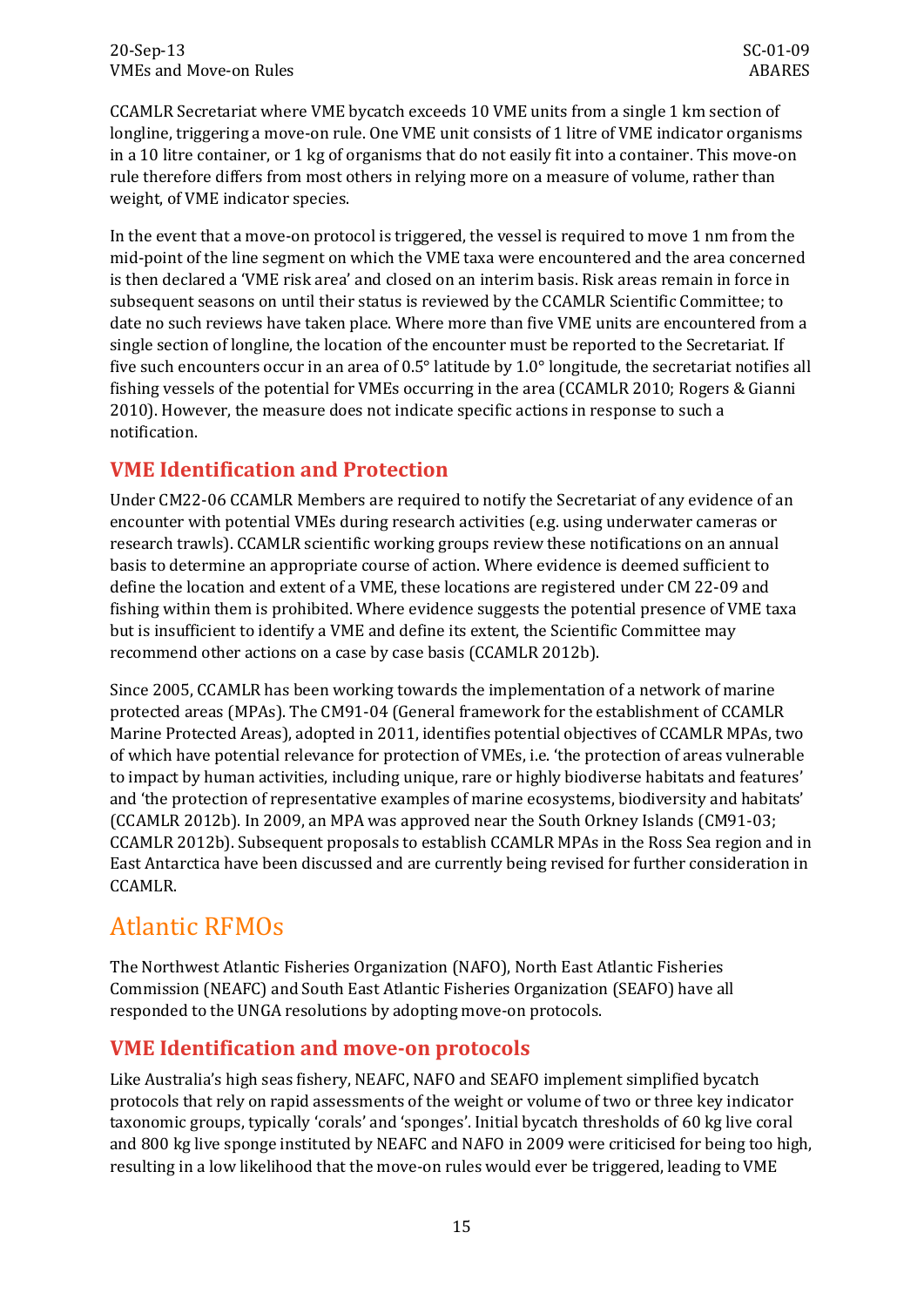habitats remaining unidentified (Rogers & Gianni 2010). Based on advice from the International Council for the Exploration of the Sea (ICES), in 2012 NEAFC and NAFO lowered their move-on thresholds by 50 per cent, to 30 kg of live coral and 400 kg of sponge (NEAFC 2012; WGDEC 2012). The 2012 NAFO revision also introduced a protocol to account for cumulative impa[ct](#page-19-0)s of encounters below threshold levels, with two encounters of 15 kg of corals in the same area<sup>2</sup> treated as equivalent to a 30 kg catch, triggering a move-on (WGDEC 2012). NAFO again updated its bycatch thresholds in 2013 by adding a threshold for sea pens (7 kg), further reducing the threshold of sponges to 300 kg, and increasing the threshold for other live corals back to 60 kg (NAFO 2013).

The initial bycatch thresholds of NAFO and NEAFC were based on extrapolation of 30 minute research survey trawls, a technique that has been criticised as inappropriate due to the difficulty of simple extrapolation to longer duration commercial trawls, and the possibility that VME evidence may be encountered on only part of a trawl with longer tows not necessarily catching more. Habitat-forming VME taxa such as corals and sponges often form aggregated assemblages, resulting in non-linear relationships between tow lengths or soak times, gear type and bycatch rates, making extrapolation inappropriate (PECMAS 2009; Rogers & Gianni 2010).

In addition to recording sponge and coral taxa, NEAFC and NAFO also allow for observers at sea to apply the coral-weight threshold to other VME taxa. However, without defining these taxa this provision relies on observers to recognise potential VME taxa, and it is likely that only sponge and corals will be identified and recorded (Kenchington 2011).

While the 2012 revisions have made these move-on rules more sensitive, the revised bycatch thresholds still do not distinguish between gear types and so fail to account for differences in bycatch efficiencies of bottom trawl gear, gillnets and longlines (Rogers & Gianni 2010). Each fishing gear should be separately assessed and gear-specific move-on weight thresholds developed based on the bycatch weight-frequency distributions for each gear types.

SEAFO addressed these concerns by further refining its bycatch thresholds in 2012. Bycatch thresholds in the SEAFO Convention Area now differ for different gear types and whether fishing vessels are operating in existing or exploratory fisheries (SEAFO 2012). However, the weight thresholds remain comparatively high. Trawling operations must report and move-on if 60 kg of live coral and/or 600 kg of sponge are caught in existing fishing areas. In exploratory fisheries, the threshold for sponges is 400 kg. Longline fishing operations have a threshold of 10 VME indicator units per 1200 m of line, or 1000 hooks, whichever is shorter, with one VME indicator unit being equal to 1 kg or 1 l of live coral or sponge. Operations that use pots use a similar threshold to the longline fleet: 10 VME indicator units per 1200 m of line.

### **VME move-on protocols**

j

The required minimum move-on distance in the move-on rules in the NAFO and NEAFC is 2 nm. SEAFO distinguishes between trawls and tows, which require a minimum move-on of 2 nm, and longline and pot sets, which require a move-on of 1 nm. When VME taxa are detected in a trawl in NEAFC or NAFO waters, vessels are required to move a minimum of 2 nm from a single point. Vessels fishing in NAFO waters must move 2 nm from the end point of the trawl (NAFO 2013), while vessels in NEAFC waters move 2 nm from the 'position that the evidence suggests is closest to the exact encounter location' (NEAFC 2011). However, with trawls reaching 14–20 nm in linear distance, the 2 nm requirement only covers a small part of the tow and has been

<span id="page-19-0"></span><sup>2</sup> WGDEC (2012) does not state how trawls in the 'same area' are defined.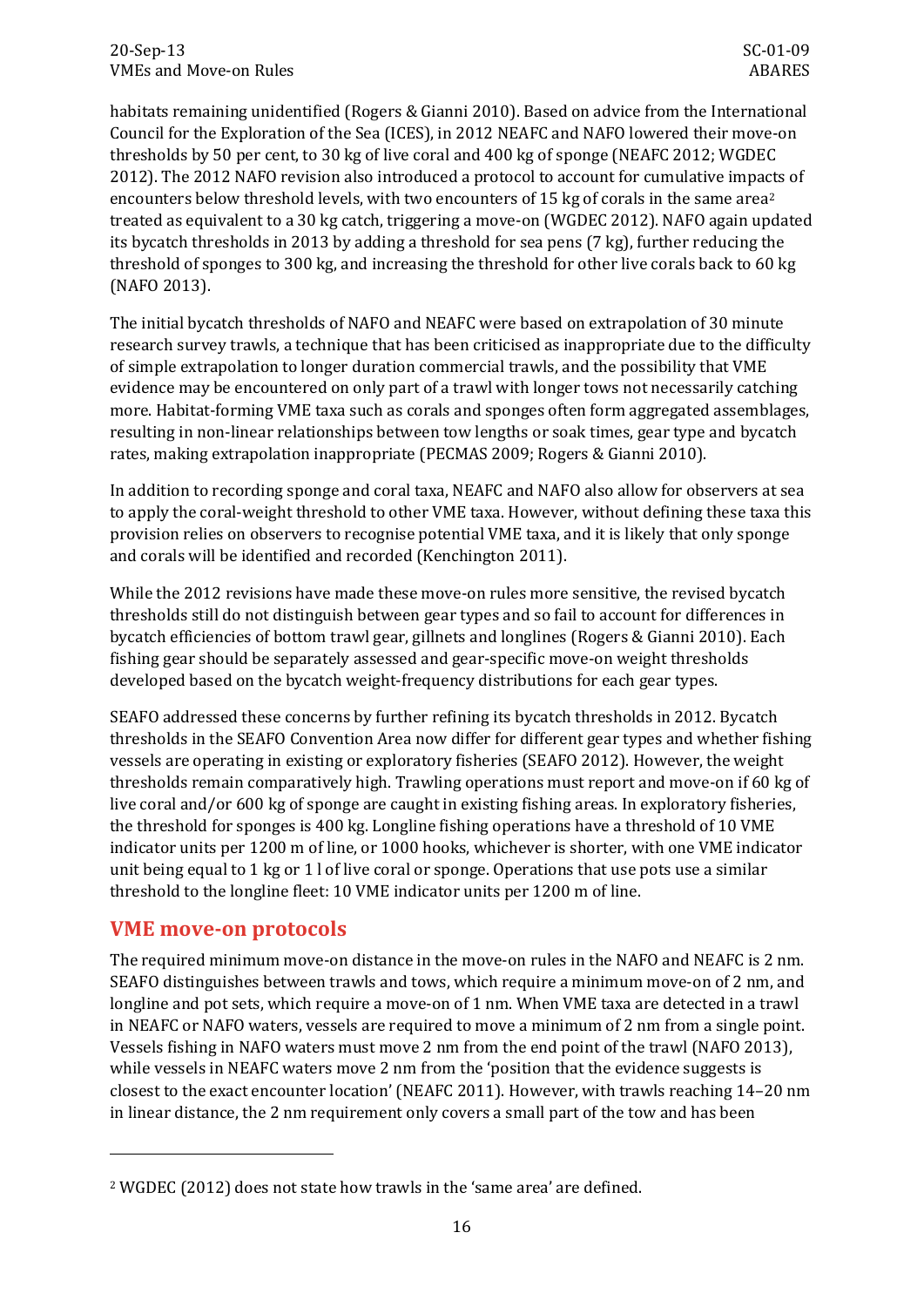criticised as being insufficient, potentially leaving VMEs exposed to subsequent fishing in areas open to fishing (Rogers & Gianni 2010). SEAFO has addressed this concern by requiring vessels to move 2 nm from the entire trawl track where the VME was encountered (SEAFO 2012).

The NAFO and SEAFO rules state that when a move-on is triggered, the vessel must move at least 2 nm in a 'direction least likely to result in further encounters' (SEAFO 2012; NAFO 2013). This wording remains open to interpretation, and is based on the skipper's 'best judgement' (SEAFO 2012; NAFO 2013). Formally, SEAFO required subsequent 'tows or sets to be parallel to tow/set when encounter was made' (SEAFO CM 12/08, see Kenchington 2011), but this requirement is no longer in place.

The Atlantic RFMO move-on rules make a distinction between existing fishing areas and previously unfished areas. When a move-on is triggered in historical fishing locations, the vessels must cease fishing and move the appropriate distance from the encounter location. SEAFO CMM 24/12 states that any further trawl or tow set must be set at a distance 2 nm from the entire trawl/tow track where the VME encounter was made (SEAFO 2012). Single or multiple VME encounter in discrete areas<sup>[3](#page-20-1)</sup> are then reported by the Executive Secretary to the relevant Scientific Committees, who in turn provide advice on a case-by-case basis to the Commission about the possible occurrence of VMEs (NEAFC 2011; SEAFO 2012; NAFO 2013).

When a move-on is triggered in previously unfished areas an interim closure is implemented immediately and remains in place until the data can be reviewed by the relevant Scientific Council. Should the Scientific Council advise that the area contains VMEs, the closures may be maintained until appropriate conservation and management measures have been adopted by the Fisheries Commission (NEAFC 2011; SEAFO 2012; NAFO 2013).

## **Protection of VMEs**

j

SEAFO has instituted some permanent spatial closures in known seamount areas, because of evidence that these areas contain VMEs. Since 2007, NEAFC has established several permanent spatial closures in areas where cold-water coral reefs, sponge communities and coral gardens have been identified. However, some areas in which there is strong evidence for the presence of VMEs remain open to fishing (Rogers & Gianni 2010).

NAFO has taken a systematic approach to the identification of VMEs. Research trawls and predictive habitat modelling have identified the likely locations of coral and sponge communities (Durán Muñoz et al. 2008; WGEAFM 2008). This work identified 11 areas with high likelihood of containing VMEs that were closed to fishing in 2009, bringing the total number of closed areas in the NAFO Convention Area to 18 (Rogers & Gianni 2010).

As a result of concerns related to gear loss and ongoing ghost-fishing, gillnetting has also been banned in NEAFC and SEAFO jurisdictional waters, providing further protection to habitats and biodiversity in the region.

# <span id="page-20-0"></span>General Fisheries Commission for the Mediterranean

In contrast to the measures implemented by other RFMOs, the General Fisheries Commission for the Mediterranean (GFCM) has done little in response to UNGA Resolution 61/105. The GFCM has not completed impact assessments of bottom trawl fisheries, and there are few data on VMEs or their distributions in the Mediterranean Sea (Rogers & Gianni 2010). While the GFCM

<span id="page-20-1"></span><sup>3</sup> There is no indication of how a 'discrete area' is defined.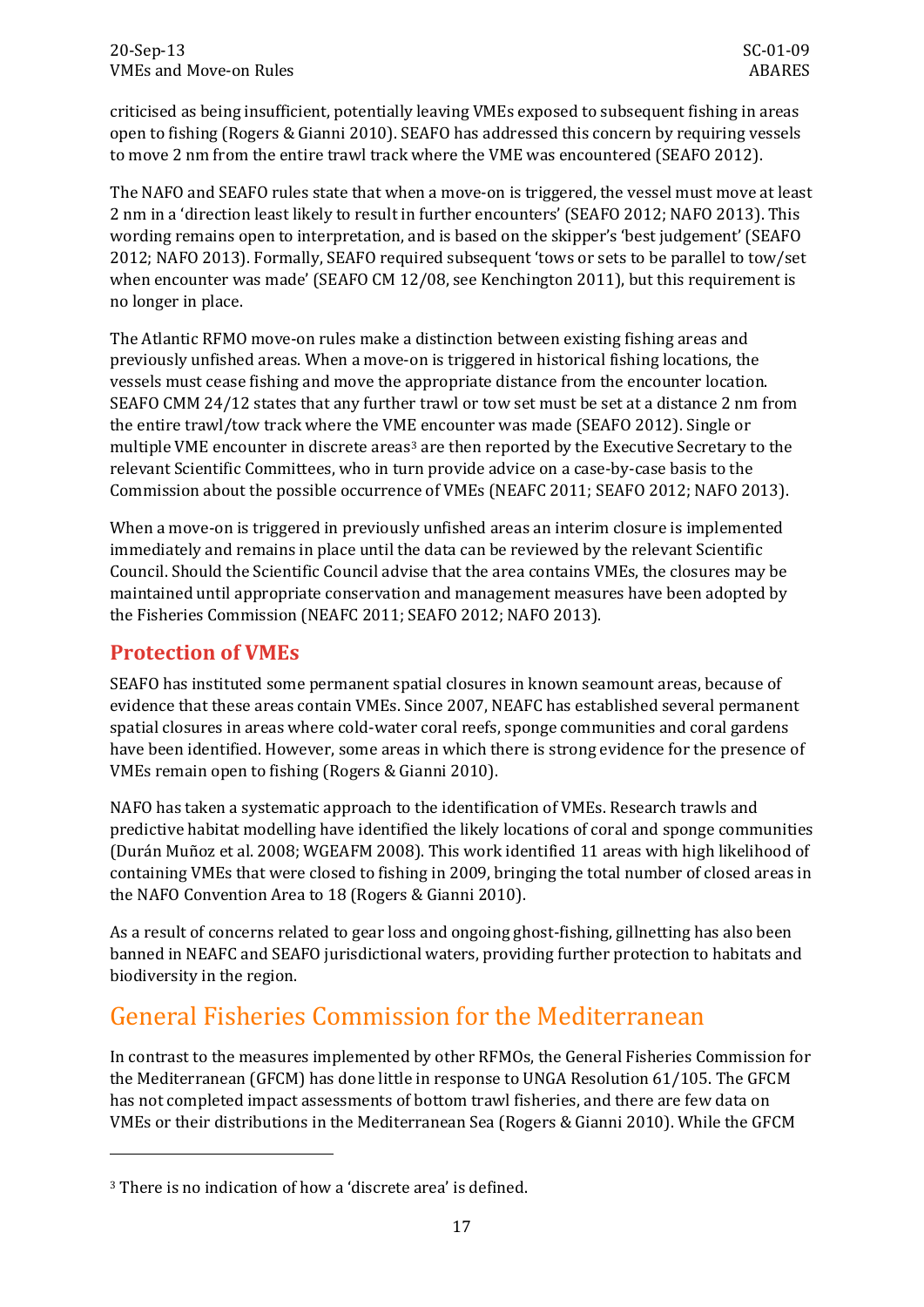has outlined criteria upon which it will assess potential VMEs, and has identified the need for the identification and preservation of VMEs, it has not outlined a systematic approach for undertaking this work (Rogers & Gianni 2010; GFCM 2013).

The GFCM relies largely on spatial restrictions on fishing effort to moderate potential impacts to VMEs. In 2005, the GFCM prohibited all bottom trawling below 1000 m, and in 2006 they closed three areas where VMEs are thought to occur.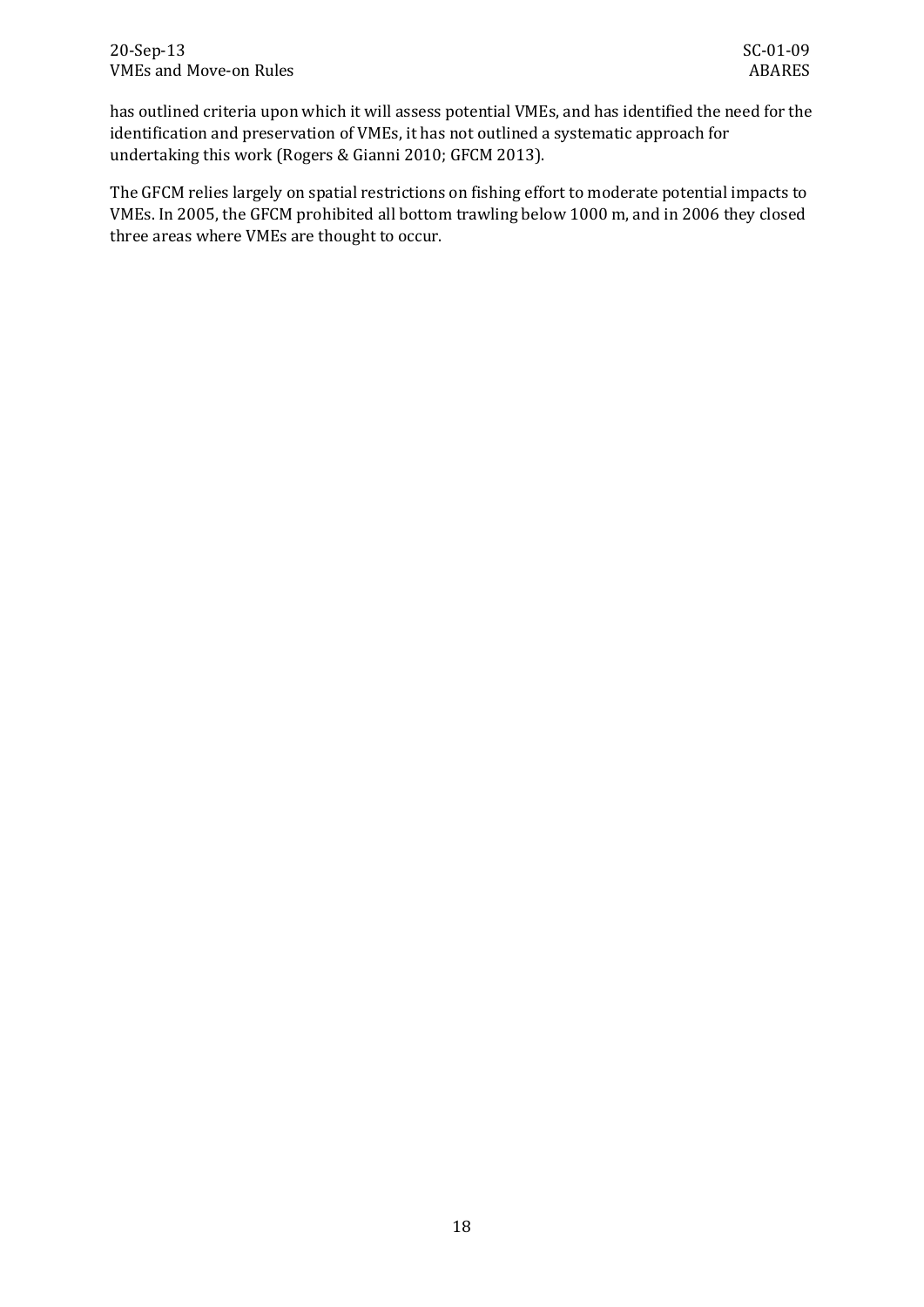# <span id="page-22-0"></span>**Discussion**

# <span id="page-22-1"></span>Key principles of VME identification

Ideally, areas containing VMEs should be identified using research surveys and non-destructive methods. However, such survey work is prohibitively expensive and the current protocols implemented by RFMOs have to be based on data collected during fishing operations. Reponses are therefore almost entirely reactive, with management responses triggered after VME indicator species are encountered by commercial fishing operations. This reliance on identification of VMEs in the bycatch of commercial fishing operations is flawed, as commercial gears have been shown to be inefficient samplers of epibenthic assemblages (Kaiser et al. 2006; Rogers et al. 2008; Kenchington 2011; Williams et al. 2011). However, in the absence of prohibitions on bottom contact gear or properly planned spatial closures, move-on rules are one of the few measures available to avoid areas showing evidence of VMEs. Combinations of predictive habitat modelling using presence data collected by these commercial fishing operations, combined with some limited ground-truthing using surveys, video recording on the headropes of trawls or acoustic detection of VMEs can then be used to integrate all available information to inform an evidence-based spatial closure planning process (Kenchington 2011). NAFO has systematically identified VMEs through the use of predictive modelling and mapping and has already implemented closures in areas with a high likelihood of supporting VMEs. Alternatively, the introduction of net acoustics may enable some fishing gears, targeting certain species to be kept just above the seabed, thereby avoiding contact with the bottom entirely (Auster et al. 2010).

In order to ensure that VME identification processes are appropriate for different regions, RFMOs and flag states should develop tailored lists of VME indicator taxa that may occur as bycatch in commercial fisheries in each region. The list of VME indicator taxa should be identified based on agreed VME criteria, and adjusted for regional, fishery and gear differences. Indicator taxa should be specified at an appropriate taxonomic level that ensures they reliably indicate the presence of VMEs, but still facilitate the rapid and accurate identification of these taxa by scientific observers at sea. In order to do this, RFMOs have approached the identification of VME indicator species in two different ways: the Atlantic RFMOs and Australia rely on rapid assessment of only two or three key very broad taxonomic groups (corals and sponges, with sea pens recently added to the NAFO protocols), while CCAMLR and New Zealand (in their SPRFMO trawl fishery) identify a more detailed list of VME indicator taxa.

Australia's move-on rules use broad taxonomic groupings (corals and sponges) as evidence of VMEs. The protocols implemented by the Atlantic RFMOs have attracted criticism for their reliance on such broad taxonomic groups which, coupled with high weight thresholds, can result in very insensitive rules that are seldom triggered, limiting the protective benefit of the measures (Rogers & Gianni 2010; Kenchington 2011). Ineffective move-on protocols allow continued impact on VMEs by allowing the continuation of fishing in areas that have shown some evidence of VMEs, but not triggered the thresholds. On the other hand, broad taxonomic groups might result in a move-on rule being triggered when, in fact, a VME has not been encountered.

Australia includes both live and dead coral as evidence of VMEs, which is more precautionary than the approach of those Atlantic RFMOs. By only considering live coral in their bycatch records the Atlantic RFMOs are disregarding the importance of dead coral structures. For many deepwater coral species, most of the supporting coral matrix is dead, with the live coral being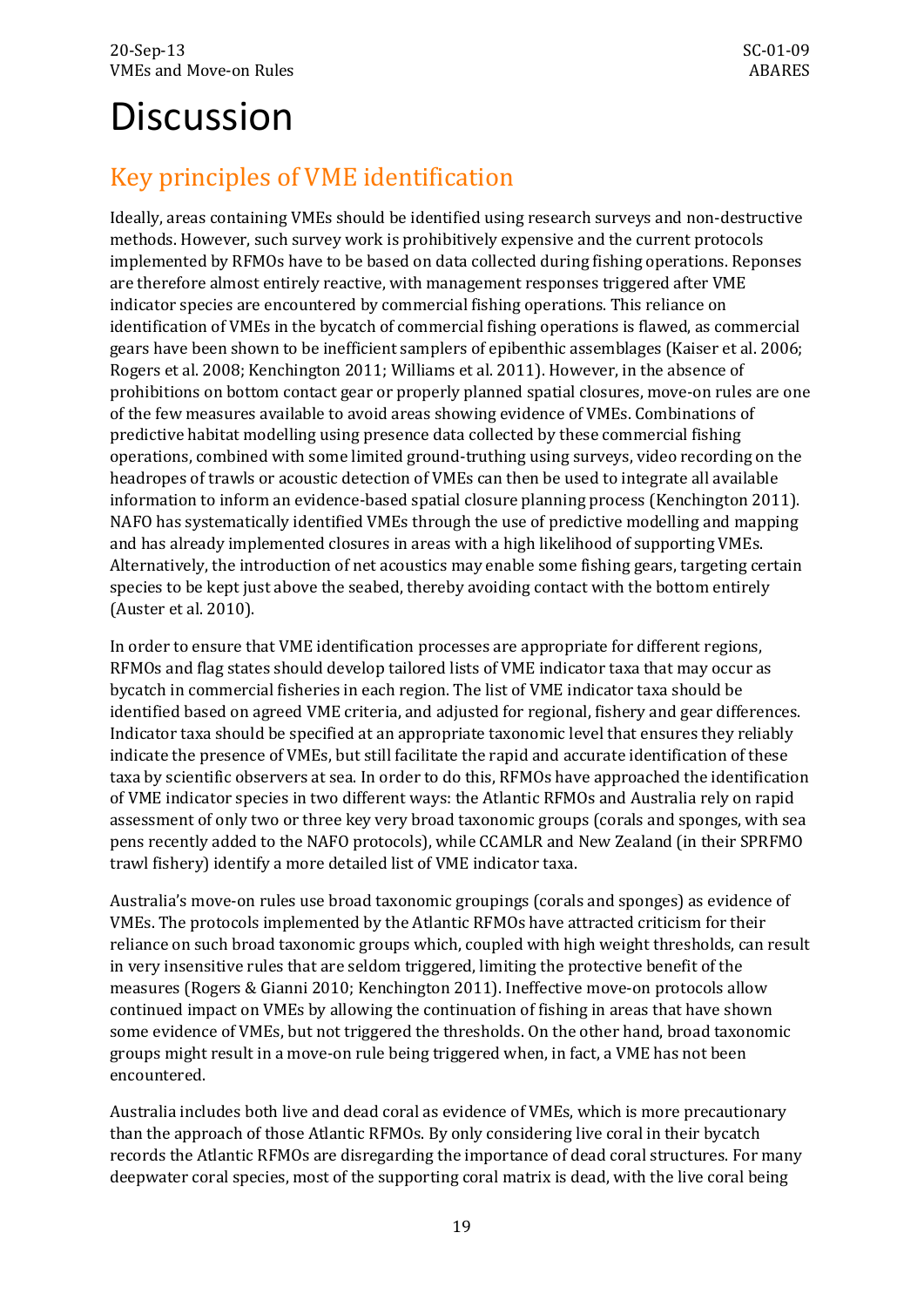limited to the tips of the organism. However, the supporting matrix is essential to survival of the growing tips. The structure and habitat provided by dead coral is also particularly important habitat for other species (as settlement substrata or refugia), such that damage to dead corals should also be considered to be impact on VMEs (Auster et al. 2010).

Preliminary analysis of scientific observer data provided by New Zealand (2002–12) indicates that nearly 40 per cent of trawls in the SPRFMO area encounter benthic taxa, while 4-8 per cent of all New Zealand trawls (2003–08) trigger a move-on rule (Parker et al. 2009b). By indentifying a wider variety of VME indicator taxa, CCAMLR and New Zealand have been able to implement a multi-species scoring system that allow for different weight thresholds for different taxa and inherently provides some measure of biodiversity, which would not otherwise be possible. This approach does require a higher degree of observer training to ensure the rapid and accurate identification of bycatch taxa at sea, but the taxa chosen by New Zealand have been chosen and grouped to facilitate easy identification. The use of historical bycatch weight data to inform weight thresholds also does not address the biological significance of different bycatch levels (Auster et al. 2010).

Given the continual improvement of the science that supports the development of VME move-on protocols, indicator taxa lists, taxa specific weight thresholds and gear specific thresholds should be periodically reassessed and adjusted. In particular, conservation groups criticised the high bycatch weight thresholds originally implemented by the Atlantic RFMOs (Rogers & Gianni 2010), resulting in these being revised a number of times. CCAMLR considers its list of VME indicator species to be a living document that requires continual reassessment and adjustment (CCAMLR 2009). Similarly, the SPRFMO Bottom Fishing Impact Assessment Standard (2012) explicitly states that, as the understanding on fisheries and their impacts is improved, so the standard should be updated.

Despite improving understanding of the characteristics and predicted distribution of VMEs and the impact of fishing gears, there remain high levels of uncertainty regarding the actual distribution and abundance of VMEs. Recognising this, Auster et al. (2010) suggest that moving to presence–absence based thresholds would be a more appropriate response to the expectations of UNGA Resolution 61/105, at least until these imperfect move-on protocols can be replaced by evidence-based spatial closures designed to protect known and highly diverse VME areas.

# <span id="page-23-0"></span>Attributes of effective move-on protocols

From the above evaluation of the various international move-on rules in effect, and from the other reviews and criticism previously published, key principles characterising an effective and responsible move-on rule can be identified. In doing so, an important question to be addressed is whether the move-on rule meet the UNGA requirement to prevent significant adverse impacts to areas known or likely to contain VMEs?

## **Identification and listing of regionally-specific VME taxa**

In providing guidance on characteristics of VMEs, and an initial list of taxa that might contribute to forming VMEs, the FAO deep-sea guidelines (FAO 2009) recognise that both the characteristics of VME species and resulting lists of VME taxa should be regionally tailored, to ensure that the taxa used to trigger move-on rules really are those that form VMEs in each region. In some of the earlier move-on rules, particularly those originally adopted by RFMOs in the Atlantic Ocean, little attention was given to this requirement, with resulting move-on rules simply referring to 'corals' and 'sponges', the two broad groups identified in the UNGA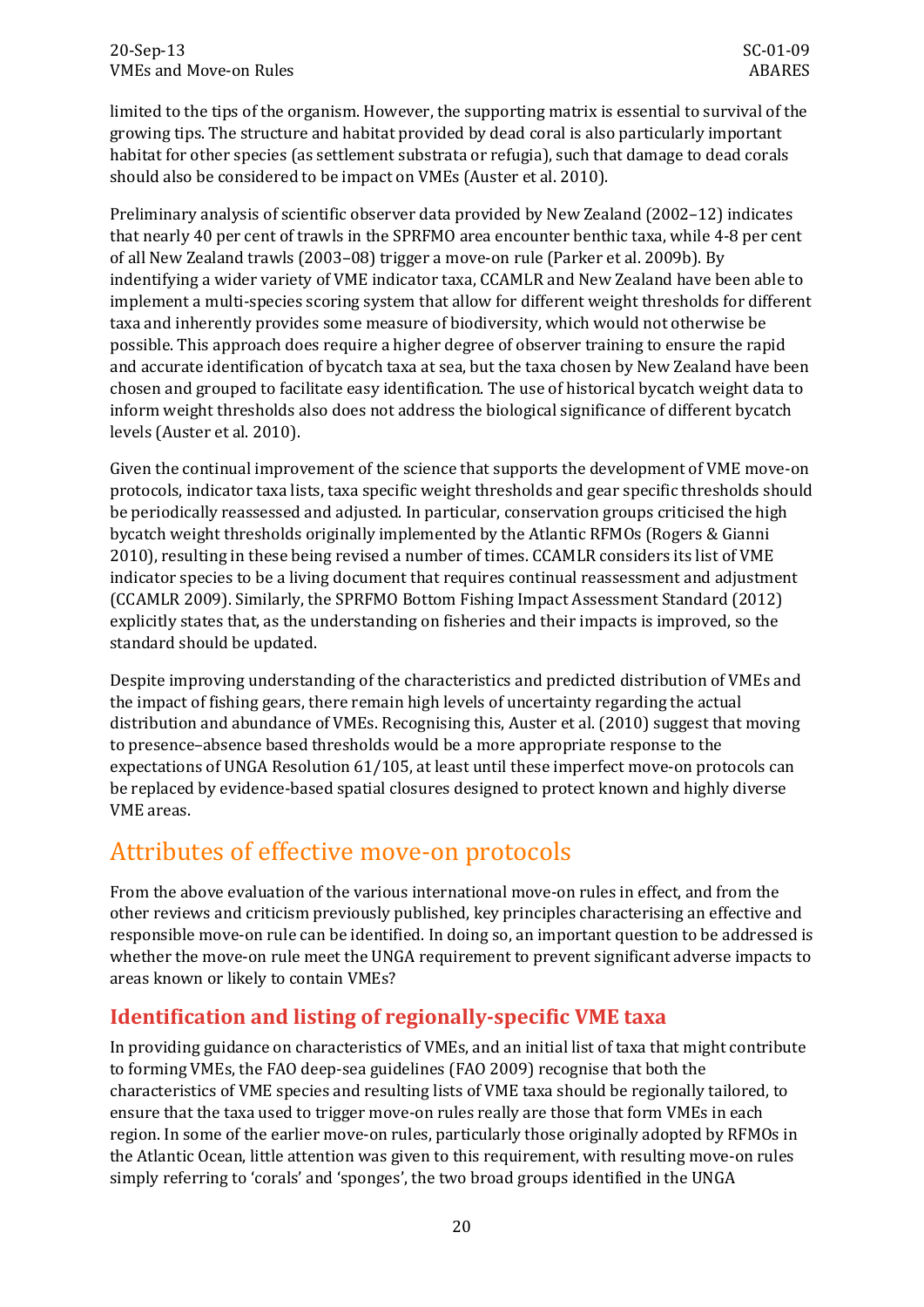resolutions and FAO deep-sea guidelines. Such approaches do not allow for different encounter thresholds to be tailored to the different bycatch weights and vulnerabilities of different taxa, and also do not facilitate incorporation of any biodiversity index.

The New Zealand list of SPRFMO VME taxa and the adopted CCAMLR list of VME taxa offer good examples of species lists that have been based on improved and expanded criteria for designating VME species, and which contain taxa that are known to contribute to VMEs in those regions, and are also captured by fishing gear. The CCAMLR list of VME taxa is probably the best international example of a list that has been based on a rigorous and workshopped process, evaluating all available information. However, having developed such a comprehensive and useful list of taxa, CCAMLR then does not take advantage of this in developing separate encounter thresholds for the different taxa, and does not incorporate a biodiversity index. The New Zealand VME Evidence Protocol for the SPRFMO area therefore offers the best example of a VME taxa list that has been used to develop different encounter thresholds based on the likelihood/typical weight of VME species likely to be retained in trawl nets.

## **Determination of weight thresholds constituting 'evidence of a VME'**

Having determined the most appropriate list of VME taxa for a region, the next step should be to determine appropriate and individual encounter thresholds for different taxa. Under the Atlantic Ocean RFMOs, this has been done by adopting different trigger weights for the two groups of organisms used in those move-on rules: sponges and corals. The most complex example of adopting different trigger weights for different taxa is provided by the New Zealand move-on rule in the SPRFMO area, which uses six different threshold weights, ranging from 50 kg for mixed sponges to 1 kg each for Antipatharia (black corals), Alcyonacea (soft corals) and Gorgonacea (gorgonians; Parker et al. 2009b).

An essential consideration arising from this principle is that encounter weight thresholds will need to be different for different gear types. Trawl nets have been shown to be able to capture far higher weights of many taxa than longlines. This has been reflected, to some extent, in the different threshold weights used for these two gear types in some regions. However, further consideration needs to be given to the analyses required to ensure that these thresholds are not just different for different gear types, but are based on analyses of bycatch weights by these gears in the regions concerned.

All fishing gears designed to capture fish are highly inefficient at capturing benthic organisms, particularly if these are flexible or fragile, and retained weights of these species can be very low, even in areas known to contain substantial coral and sponge communities. Setting threshold weights near the maximum weight of these taxa retained in nets or on lines will result in a moveon rule essentially designed to be triggered very seldom, despite repeated captures of VME taxa. Ministry of Fisheries (2008) and Parker et al. (2009b) provide one of the few examples of an analysis of cumulative weight-frequency distribution of catches of different VME tax in trawl nets. Such analyses can be used to set encounter weight thresholds at appropriate levels of sensitivity, specifically designing rules to trigger a move-on for a pre-determined percentage of the tows that actually capture VME species. For example, Parker et al. (2009b) derived the different weight thresholds for the different taxa in the New Zealand SPFMO VME Evidence Protocol from the 50th percentiles of the cumulative weight-frequency distributions of these taxa in historical trawl catch records.

In many cases (such as for Antipatharia, Alcyonacea and Gorgonacea in the New Zealand moveon rule), the weight thresholds are likely to be low. Given the difficulty of weighing bycatch at sea, this will probably result in the need to adopt some arbitrary minimum weight, such as 1 kg,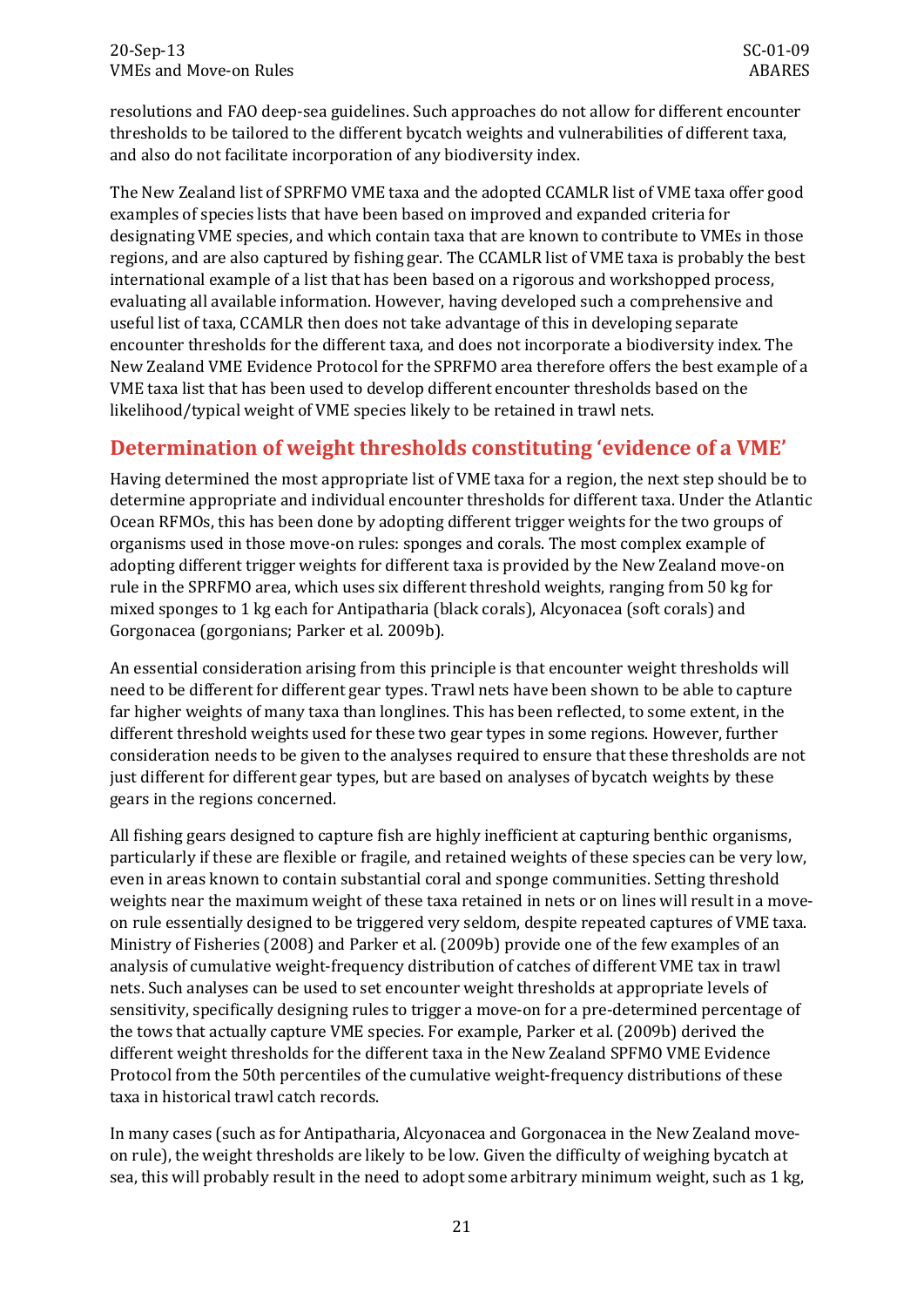for species whose capture weights are typically less than that. This is the case for almost all species caught on longlines. Under these circumstances, move-on rules could rather be considered to be based on presence-absence, with capture of any quantity of a designated taxon contributing to the evaluation of evidence of a VME. However, if presence-absence is to be used, then consideration must be given to how presence of different taxa might contribute to a VME score. Requiring a move-on in every case where presence of a single species is recorded once may be difficult to justify, with presence of a single species not necessarily indicating a VME. For such rules, presence of multiple species could be used to generate a biodiversity score (as done in the New Zealand rule), or multiple encounters within a small area could be considered to indicate a VME area (as is done by CCAMLR).

## **Move-on distances and closure size**

Move-on distances and the size of resulting spatial closures must be appropriate to the distance typically covered by the fishing gear concerned. For lengthy trawls it is difficult to determine the exact location of a VME encounter, as the retained bycatch could have been caught at any point along the trawl or line set, or at separate points at levels that individually, would not trigger the move-on-rule. Without adequate knowledge of VME patch size, it is also difficult to be sure VMEs are appropriately protected by the resulting closure (Kenchington 2011).

Move-on distances should therefore be based on an analysis of the frequency-distribution of tow and set lengths, and set to cover some acceptable percentage of trawls (such as the maximum length covering 90 per cent of fishing effort). The SPRFMO interim measures require a minimum move-on distance of 5 nm from the location of a VME encounter, but this has been rather differently interpreted by New Zealand and Australia. The New Zealand protocol initially required their fishing vessels to move-on 5 nm only from the location at which the trawl commenced, while the Australian protocol requires vessels to move 5 nm from any point along the trawl track, to account for the uncertainty of the exact location of the VME encounter (Kenchington 2011; Williams et al. 2011; AFMA 2013).

Analysis of tow lengths [\(Table 3,](#page-12-0) [Figure 1\)](#page-13-0) shows that 5 nm seems to be an adequate move-on distance for these fisheries. However, relating this to either the start or end of a longer tow is not appropriate, and will potentially leave part of the tow out of the resulting closed area. Where move-on rules are specified around a point, they should be based on the centre of the tow or set, with the move-on distance being adequate to ensure that most tows lengths will be less than the resulting closure.

Two of the Atlantic RFMOs require their fishing vessels to move 2 nm from a single point, either the best-guess VME encounter location (NEAFC) or from the end point of the trawl (NAFO). This has been criticised as being inadequate, given that trawls are known to extend to around 20 nm. This could be addressed by either increasing the move-on distance or by adopting similar protocols to those in the Australian fisheries, and requiring vessels to move-on the predetermined distance from the entire trawl track (Rogers & Gianni 2010). Either way, ensuring compliance with numbers of these small closures becomes geo-spatially complex, and more so with closures based on lines rather than single points.

## **Application and temporal scale of move-on closures**

The damage from fishing on VME habitats is cumulative, and repeated deployment of even low impact fishing gears on sensitive locations can result in long-term damage to vulnerable communities (Williams et al. 2011). Due to the long expected recovery time of habitat forming taxa (decades to centuries), temporary closures are unlikely to facilitate habitat recovery.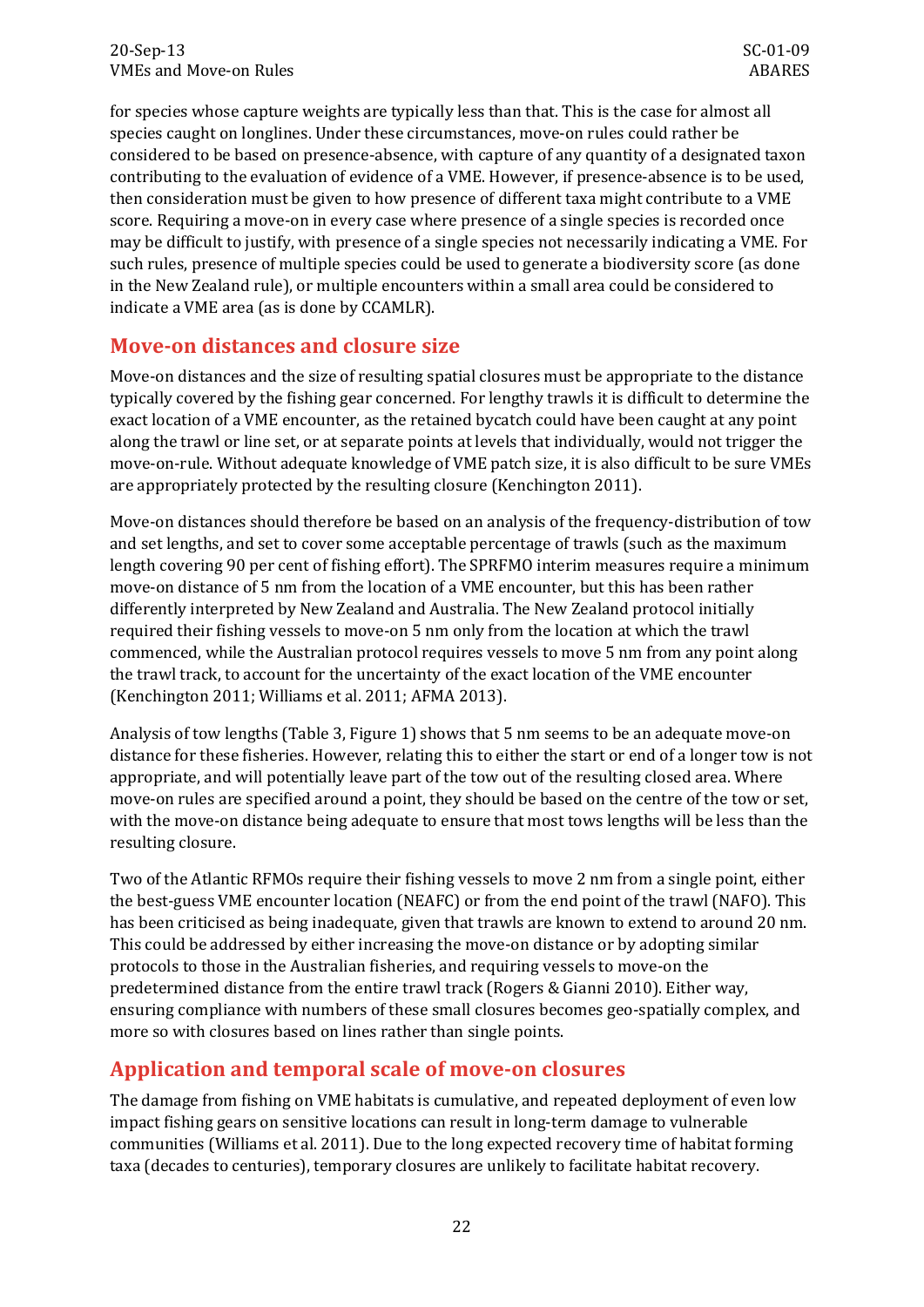In Australian, CCAMLR and exploratory Atlantic fisheries, move-on protocols require the immediate closure of the area concerned to all fishing activities in the event VME bycatch thresholds are breached, usually followed by subsequent scientific review to determine whether the area should remain closed or can be re-opened. In the case of Australian fisheries in the SPRFMO Area, the closure is implemented for all Australian fishing vessels for the remaining duration of the annual fishing permits. High-seas permits are reissued at the end of each calendar year and so closures might therefore be for a brief period or for up to 12 months, depending on when the closure is first implemented (Williams et al. 2011). However, the Australian Fishery Management Authority (AFMA) must assess whether the area should be reopened in subsequent fishing seasons.

New Zealand has a very different approach. Under their SPRFMO move-on protocol, closures only apply to the vessel concerned for the length of the current trip, allowing other vessels to continue fishing in that area, and for that vessel to return to the same location on a subsequent trip. This is explained as being largely due to the fact that New Zealand has about 40 per cent of the 20-minute blocks constituting their SPRFMO 2002–2006 trawl footprint, and so considers the move-on rule as a secondary measure applicable only on moderately-fished open blocks (Penney et al. 2009).

### **Observer coverage**

Adequate levels of coverage by fishery-independent observers are an essential component of effective move-on rules. The appropriate level of observer coverage will depend on the technical complexity of the move-on rule and compliance risks related to implementing the move-on rule. More complex rules requiring expertise to identify VME taxa are best dealt with by scientifically trained observers with time to accurately identify taxa to the required level. Fisheryindependent observers are also required if there is a risk that move-on rules will not be implemented or that fishers will not respond to them. High levels of observer coverage (such as the 100 per cent required for the implementation of the interim measures for bottom trawl operations in the SPRFMO Area) would be ideal. However, lower levels might be justified following risk-assessments to identify high risk areas or operations on which to focus observer coverage. This mirrors the approach to having lower observer coverage for bottom longlining, where the risks of benthic damage are considered to be lower than those of bottom trawling

### **Spatial management**

Move-on rules have been increasingly criticised as being an ineffective way of protecting VMEs (Weaver 2011) and there continues to be debate around whether the UNGA resolutions intended move-on rules to be permanent, and applicable everywhere, or a temporary approach until properly planned spatial closures can be implemented to protect highly biodiverse VME areas. CCAMLR and the Atlantic RFMOs have recently moved towards explicit spatial closures based on evidence of VME occurrence, possibly reducing the value and need for move-on rules. However, it is essential that such closures be based on scientific evidence and analysis of the known or likely distribution of VMEs in each region. For example, Kenchington (2011) has expressed concerns about the conservation value of the New Zealand spatial closures, given that these were not actually based on analysis of VME distribution, and are open to fishing by other flag states. It is therefore necessary for RFMOs to initiate processes to develop reliable predictions and analyses of VME evidence and VME distribution, and to then design and implement permanent spatial closures applicable to all participants, to protect key VME areas.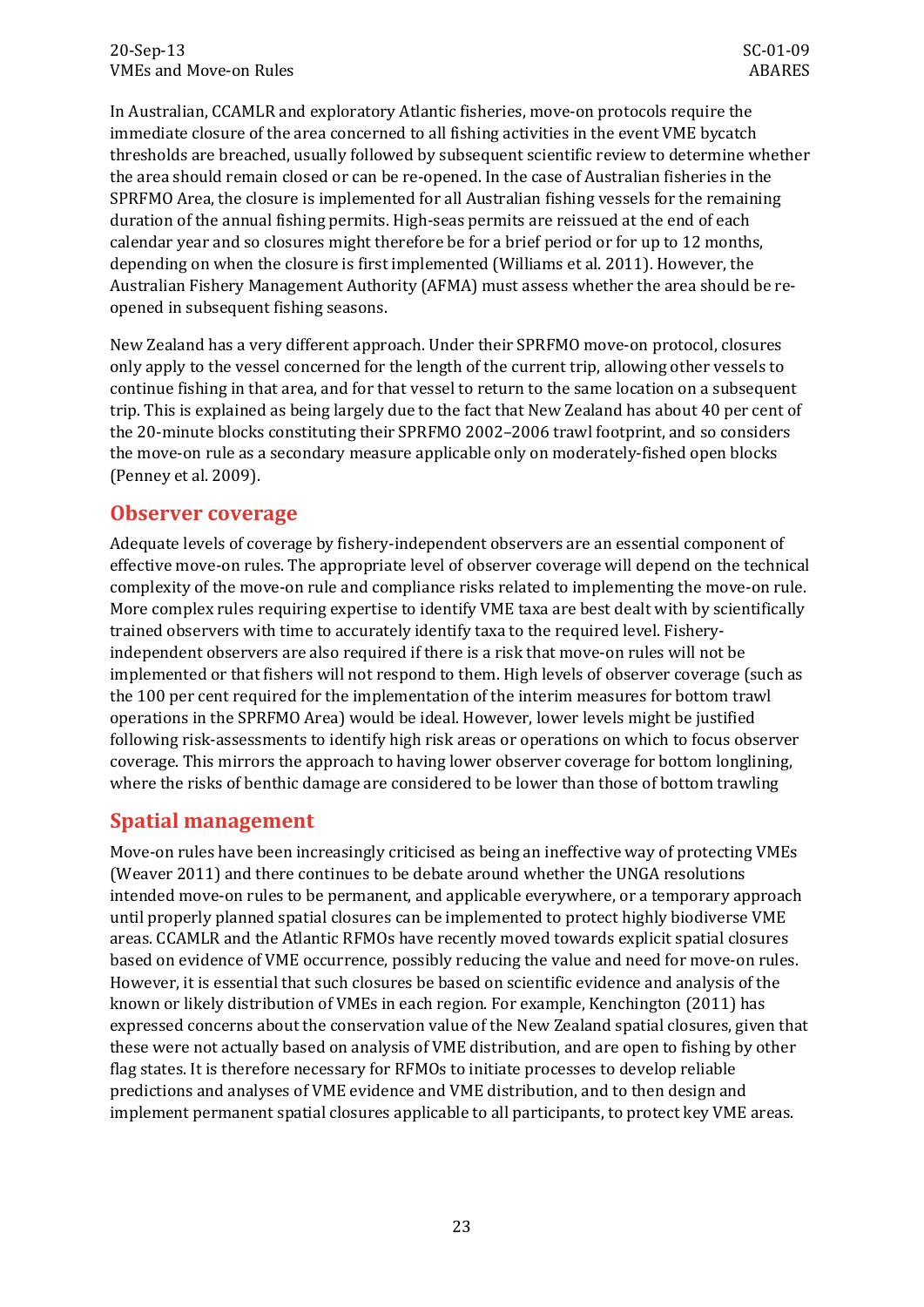## <span id="page-27-0"></span>Considerations for an SPRFMO move-on rule

Although SPRFMO did not enter into force until August 2012, signatory nations to the proposed SPRFMO agreed upon interim measures to protect VMEs in 2007 (SPRFMO 2007; MFAT 2013). However, interpretation of implementation of many aspects of these measures was left to the individual flag states. As a result, different flag-state move-on protocols have been developed by Australian and New Zealand. New Zealand has published a series of papers that explain their approach to VME move-on protocols for fisheries in the South Pacific Ocean (Parker et al. 2009b; Penney et al. 2009).

It is important to note that move-on protocols cannot always be considered in isolation; they are often one component of a package that includes measures such as fishing footprints, spatial closures, impact assessments and limits on catches or fishing effort. In particular, the SPRFMO Bottom Fishing Impact Assessment Standard 'aims to ensure that areas containing VMEs and low productivity deep sea resources are protected from significant adverse impacts due to bottom fishing, by ensuring that management decisions are informed by reliable and robust impact assessments based on the best data available' (SPRFMO 2012).

The approach that New Zealand has taken in developing a VME move-on protocol also contributed to the development of CCAMLR VME move-on protocols. CCAMLR was able to further develop the New Zealand protocol, particularly in regards to the list of species acknowledged to be indicative of VMEs or vulnerable themselves. Since its implementation in 2009, the New Zealand measures have not been updated, but may provide a useful example for the development of broadly applicable VME move-on protocols by SPRFMO, noting though that the New Zealand move-on protocol was only developed for trawl fisheries and would need to be substantially revised for longline fisheries.

During 1987–2012, New Zealand fisheries observers reported 4400 records of benthic bycatch species. Since New Zealand introduced their VME Evidence Process, scientific observers have been required to complete detailed Benthic Observations Forms, greatly increasing the number of benthic species recorded from recent trawls. Under the current list of VME indicator species used by New Zealand, over 1700 of these records would not be considered to be indicative of VME taxa. Consideration should be given to reviewing the New Zealand list of VME taxa with a view to revising and expanding it to include additional VME taxa, as was done by CCAMLR. While some species observed as bycatch in bottom trawls may not be individually indicative of VME habitats, these species may still be useful for the calculation of biodiversity indexes. By introducing additional indicator species, and subdividing coarse taxonomic groups, move-on rules could be made both more sensitive and more informative regarding the distribution of taxa being regularly encountered. Analysis of scientific observer records of benthic species caught in New Zealand fishing operations could be useful in revising and improving the list of VME taxa for the SPRFMO Area. By expanding the list of indicator species it may be possible to gain higher resolution in identifying VMEs and to avoid situations in which VME encounters are not registered due to different assemblages. Note, however, that New Zealand's current list of VME indicator taxa was compiled with ease of identification as a key criterion. Any expansion of the list must be carefully considered to ensure that classification protocols do not become overly complex and impractical for rapid, at-sea assessment. Excessive extension of taxonomic lists may increase the inaccuracy of at-sea identification by observers and overwhelm on-shore management (Kenchington 2011) while providing little benefit in meeting the stated objectives.

For example, CCAMLR (2009) suggested that there may be value in finer classification of sponges because of major differences in the ecology and distribution among sponge classes.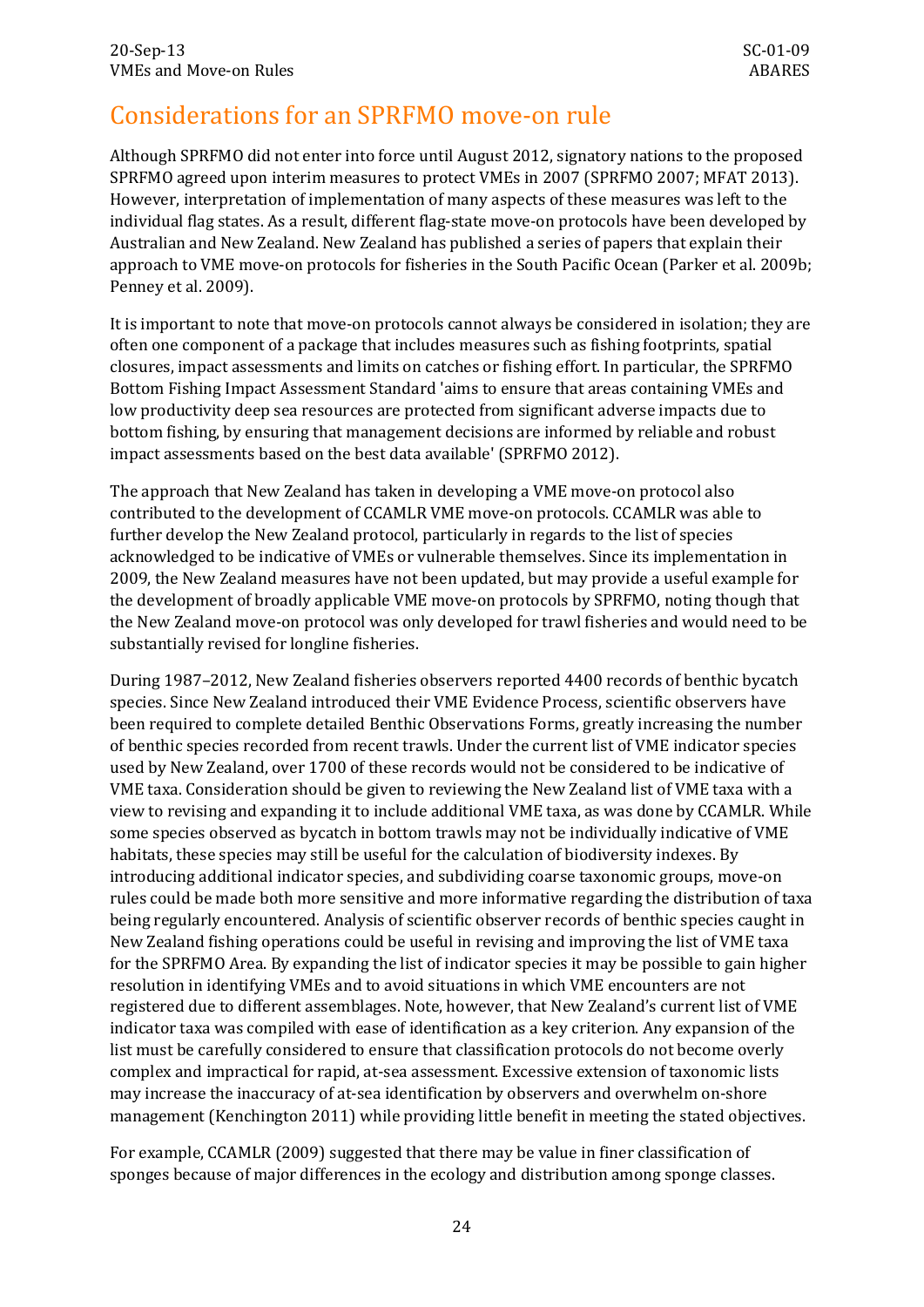#### 20-Sep-13 SC-01-09 VMEs and Move-on Rules and Move and Rules ABARES ABARES

Currently, New Zealand observers classify all sponges together at a phylum level. However, there may be merit in classifying sponges to Class level, as Hexactinellida or Demospongiae, which can still be fairly easily identified. In cases where lower level of classification is not possible, a phylum level code remains appropriate. It is unlikely to be possible to identify Hexactinellid sponges to Order, as microscopy is often required. Preliminary analysis of scientific observer data provided by Australia and New Zealand show that there is also a low rate of occurrence of Demospongiae in trawls. At the time the original list of indicator species was compiled, observer data was not at a sufficient resolution to conclude whether it was appropriate to split sponges into the separate classes. However, since that time, data collection has improved, and it may be appropriate to re-examine this classification.

Some groups of sea urchins may provide another worthwhile addition to the SPRFMO list of VME taxa. Currently, New Zealand does not include the presence of Echinoid sea urchins in their move-on rule. However, New Zealand's scientific observer data from 1987-2012 indicates that sea urchins are regularly encountered in trawls. CCAMLR considers pencil sea urchins (Order Cidaroida) as VME indicator taxa due to their longevity, slow growth and low potential for larval dispersal (CCAMLR 2009). There may be value in including sea urchins in VME taxa, classifying them as either Cidaroid urchins, or non-Cidaroid (including all other urchins, subclass Euechinoidea). Classifying non-Cidaroid urchins to lower taxonomic levels is complex due to constantly updated phylogenies, often based on molecular evidence. Further investigation into the ecology and biology of non-Cidaroid urchins may be necessary before they are added to a VME species list.

If a biodiversity index is to be included in a general SPRFMO move-on rule, the addition of species to the VME taxa list will require further consideration of the biodiversity threshold. According to New Zealand trawl data collected from May 2009 to July 2011 five trawls triggered the move-on rule (including one trawl that did not move on due to incorrect assessment). Of these, one trawl was triggered by biodiversity threshold alone (three species), while another triggered both the biodiversity and weight thresholds. Increasing the number of taxa groups identified as VME indicators, will probably require adoption of a higher biodiversity threshold, if all these species are to be counted towards a biodiversity score.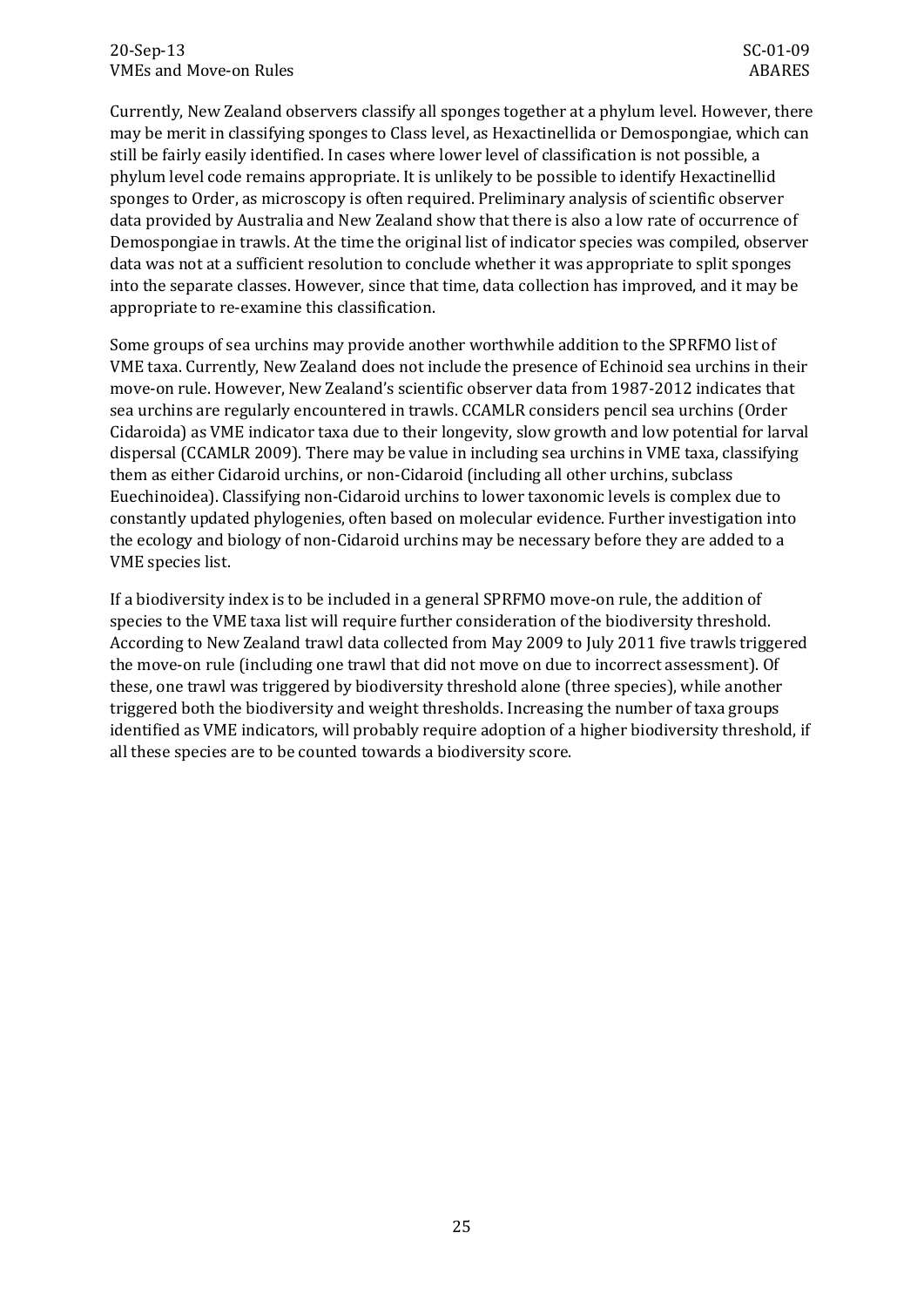# <span id="page-29-0"></span>Conclusions

In the years since UNGA introduced resolutions 61/105 and 64/72, the slow progress in protecting VMEs has increasingly criticised. Recently, RFMOs have continually improved the measures that have been implemented, and substantial scientific effort has been devoted to the predictive habitat modelling and identification of VMEs. Nonetheless, the current measures of most RFMOs still rely mainly on move-on rules and resulting reactive management responses to evidence of VME. Details of many of these move-on rules have also been criticised as being insensitive, resulting in move-on rules that are seldom, if ever, triggered, and which provide few data that can be used in subsequent analysis of likely VME occurrence.

New data and analysis techniques have the potential to improve the protection of VMEs, particularly to the extent that these contribute to the objective and evidence-based planning of spatial closure to protect highly diverse areas (Durán Muñoz et al. 2008; Kenchington 2011). The analysis of new and existing data from commercial fisheries should provide a basis for RFMOs to establish spatial management approaches that balance the requirement to protect VMEs with some level of ongoing fishing in these regions. Where this is not achieved through properly planned representative and adequate spatial closures, move-on rules will need to be designed to be sensitive, with a high likelihood of detecting and protecting areas likely to contain VMEs.

There is a trade-off in the taxonomic level to which VME taxa are identified. Higher-order taxa are easier to identify, but could include less-vulnerable species, or species not considered to contribute to VMEs (Parker et al. 2009b). Identification to species would allow for VME species to be individually accounted for, but is not feasible at sea. Regionally tailored VME taxa lists need to account for this by selecting the most appropriate taxonomic grouping. By introducing more taxonomic groups, and subdividing phyla into lower order classifications, it is possible to gain a greater understanding of the taxa encountered, and to derive more appropriate thresholds for each taxon. This also facilitates the evaluation of biodiversity. However, the expansion of species lists needs to be balanced with the practicalities of at-sea identification of bycatch species by scientific observers combined with their other duties (Kenchington 2011).

There is currently little consideration of the length or duration of fishing operations in move-on protocols. Generally, the same rule is applied, irrespective of the length or duration of the tow. CCAMLR has added a refinement by applying the move-on rule to individual segments (1000 hooks or 1200 m) of a longline set (CCAMLR 2010). It may, however, be appropriate to apply the same rule, irrespective of tow length, depending on the distribution of VMEs in a region. In particular, it is possible that VME evidence may be caught at one position on a long tow. Increasing the trigger thresholds for longer tows can result in such evidence being discounted (Kenchington 2011). Conversely, however, long tows may accumulate evidence over the duration of the tow, triggering the rule only a result of the length of the tow, where a shorter tow would not have accumulated sufficient material to reach the threshold.

Move-on distances need to be adequate to cover the majority of tow or set lengths. New Zealand requires a move-on minimum distance of 5 nm, while the Atlantic RFMOs require only 2 nm. These distances are calculated from a single point along the trawl track. They may be insufficient for the small proportion of tows that extend more than 20 nm. Australia has addressed this issue by requiring its vessels to move-on 5 nm from any point along the trawl track, addressing the matter of scale, as well as the uncertainty surrounding the exact location of the VME encounter.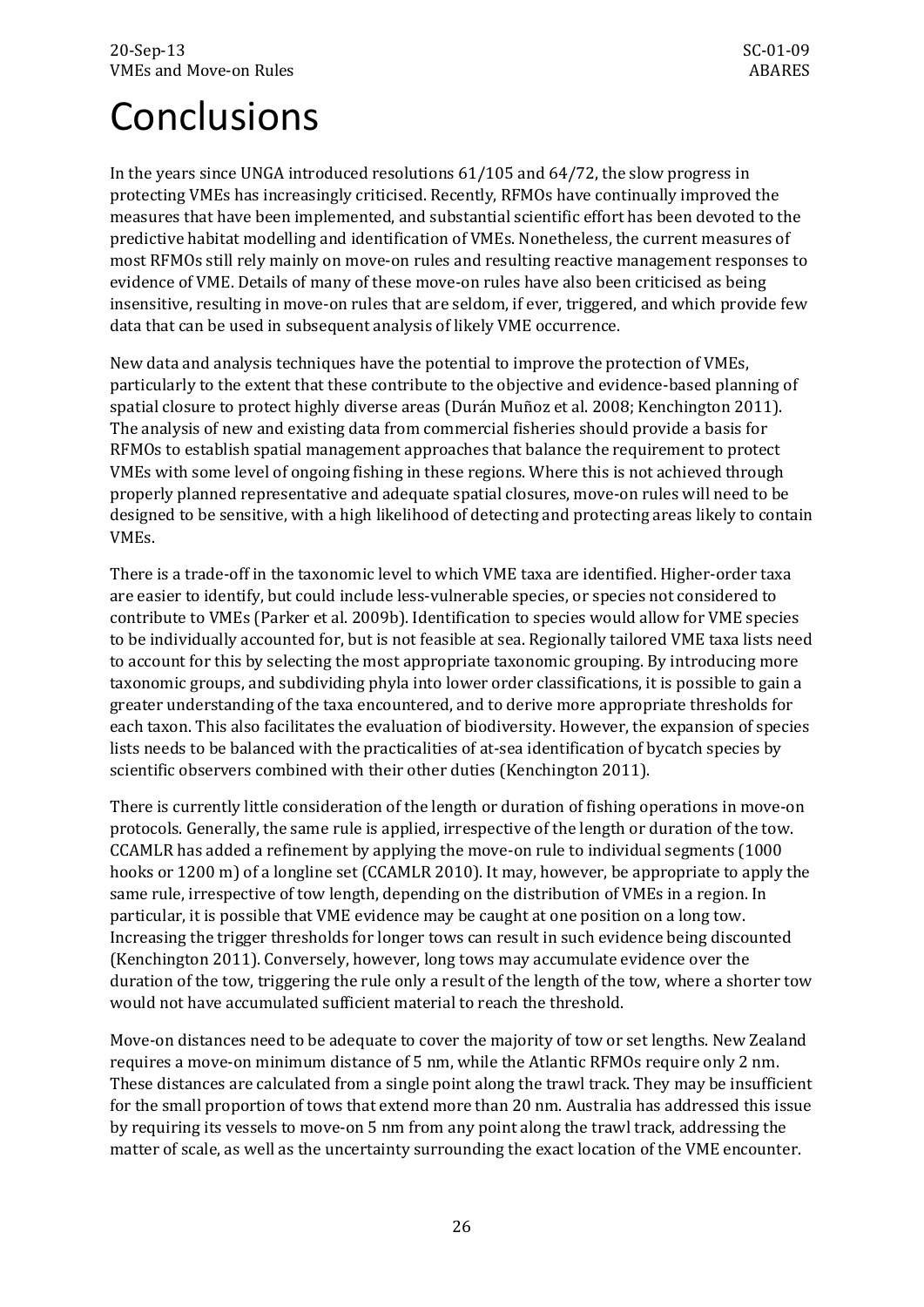Trigger thresholds usually need to be set specifically for different gear types, given the different average weight of VME species that different gears are able to retain. Benthic longlines are expected to encounter much lower rates of VME taxa than trawls, and therefore require comparatively lower bycatch weight thresholds if move-on rules are applied to be effective (Rogers & Gianni 2010; Kenchington 2011). However, there are difficulties with weighing small quantities of benthic organisms at sea, suggesting that, in such circumstances, a biodiversity index based on presence data may be more appropriate. For the same reasons, CCAMLR has adopted to a volume-based 'indicator unit' to measure evidence of VMEs in longline bycatch (CCAMLR 2010).

Ultimately, however, given all of the shortcomings of move-on rules based on commercial benthic by-catch data, it is difficult to escape the conclusion that the main value of move-on rules is as an imperfect interim data collection and protection measure, until regions of highly diverse VMEs can be identified and properly protected using evidence-based and objectively planned spatial closures.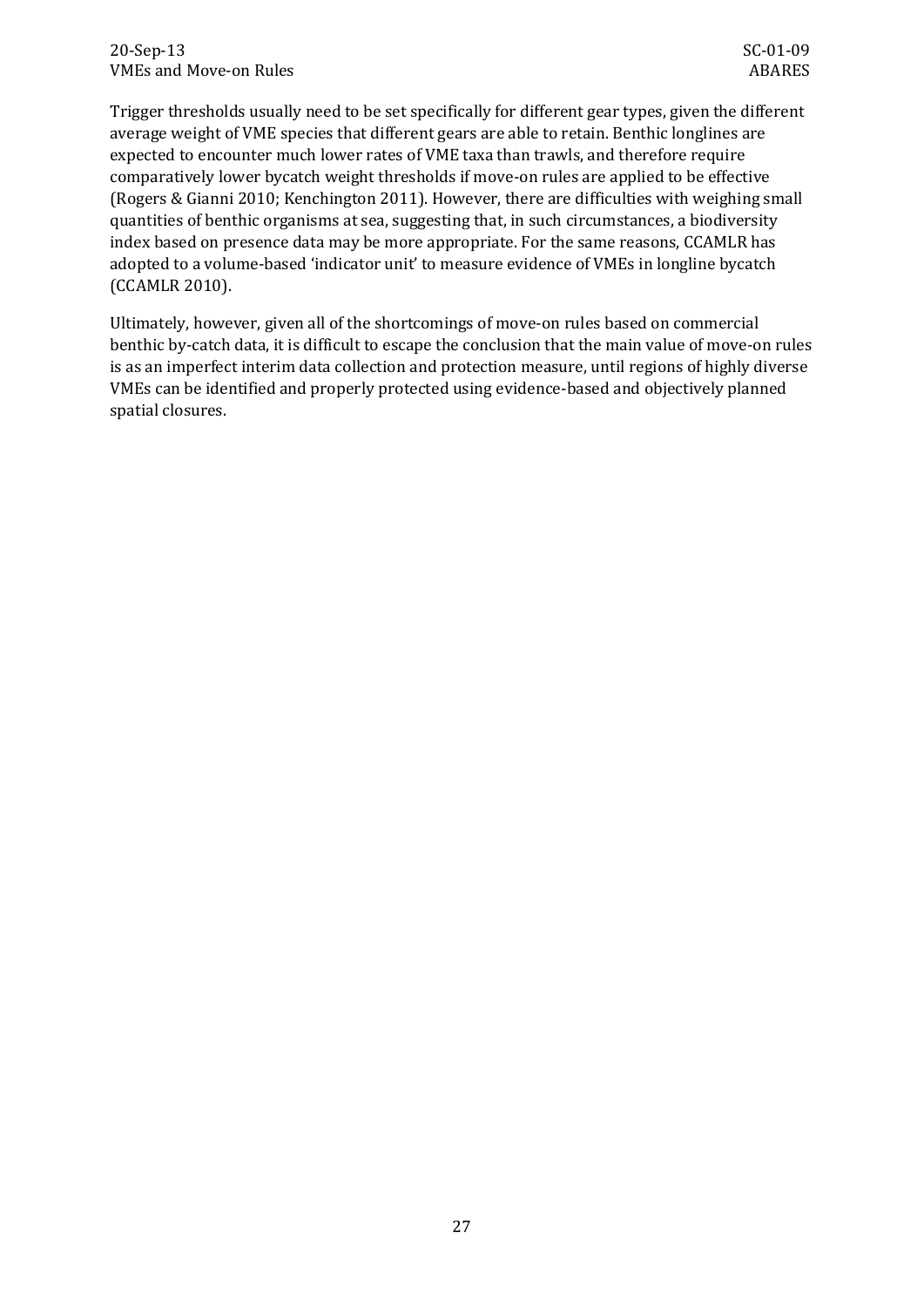# Appendix A Summary of VME move-on protocols

**Table A1 Summary of VME move-on protocols adopted by RFMOs and flag states**

<span id="page-31-1"></span><span id="page-31-0"></span>

| Organisations or<br>region                         | Indicator              | Move-on<br>threshold | Action                                                                                                                                                           | Closures<br>implemented to<br>protect VMEs | Comment                                                                                                                                                                                                                             |  |
|----------------------------------------------------|------------------------|----------------------|------------------------------------------------------------------------------------------------------------------------------------------------------------------|--------------------------------------------|-------------------------------------------------------------------------------------------------------------------------------------------------------------------------------------------------------------------------------------|--|
| <b>NEAFC 2012</b>                                  | Live corals and others | 30 kg per set        | Move 2 nm from the 'best guess'<br>location of the VME encounter and<br>report. If outside 'footprint',<br>temporary 2 mile radius of closure<br>to all vessels. | Yes >10 areas                              | In exploratory fisheries, closure<br>active immediately, and<br>reassessed at next PECMAS<br>meeting. In existing fishing<br>grounds, location reported and                                                                         |  |
|                                                    | Live sponges           | 400 kg per set       |                                                                                                                                                                  |                                            | potential closure assessed at<br>next PECMAS meeting.                                                                                                                                                                               |  |
| <b>NAFO 2013</b>                                   | Live corals            | 60 kg per set        | Move 2 nm from end of trawl/set<br>and report. If outside 'footprint',                                                                                           | $Yes > 10$ areas                           | In exploratory fisheries, closure<br>active immediately, and                                                                                                                                                                        |  |
|                                                    | Sea pens               | 7 kg per set         | temporary 2 mile radius of closure<br>to all vessels.                                                                                                            |                                            | reassessed at next Scientific<br>Council meeting. If VMEs are<br>found to occur, temporary<br>closure remains in place until<br>conservation measures are<br>instituted. If VMEs are found not<br>to occur, closure will be lifted. |  |
|                                                    | Live sponges           | 300 kg per set       |                                                                                                                                                                  |                                            |                                                                                                                                                                                                                                     |  |
| SEAFO existing fishing<br>areas (trawl) 2013       | Live corals and others | 60 kg per set        | Move 2 nm from end of trawl and<br>report. If outside 'footprint',                                                                                               | $Yes > 10$ areas                           | 2 nm move-on distance is from<br>any point along trawl track.                                                                                                                                                                       |  |
|                                                    | Live sponges           | 600 kg per set       | temporary 2 mile radius of closure<br>to all vessels.                                                                                                            |                                            |                                                                                                                                                                                                                                     |  |
| SEAFO exploratory<br>fishing areas (trawl)<br>2013 | Live corals and others | 60 kg per set        | Move 2 nm from end of trawl and<br>report. If outside 'footprint',                                                                                               | As above                                   | 2 nm move-on distance is from<br>any point along trawl track.                                                                                                                                                                       |  |
|                                                    | Live sponges           | 400 kg per set       | temporary 2 mile radius of closure<br>to all vessels.                                                                                                            |                                            |                                                                                                                                                                                                                                     |  |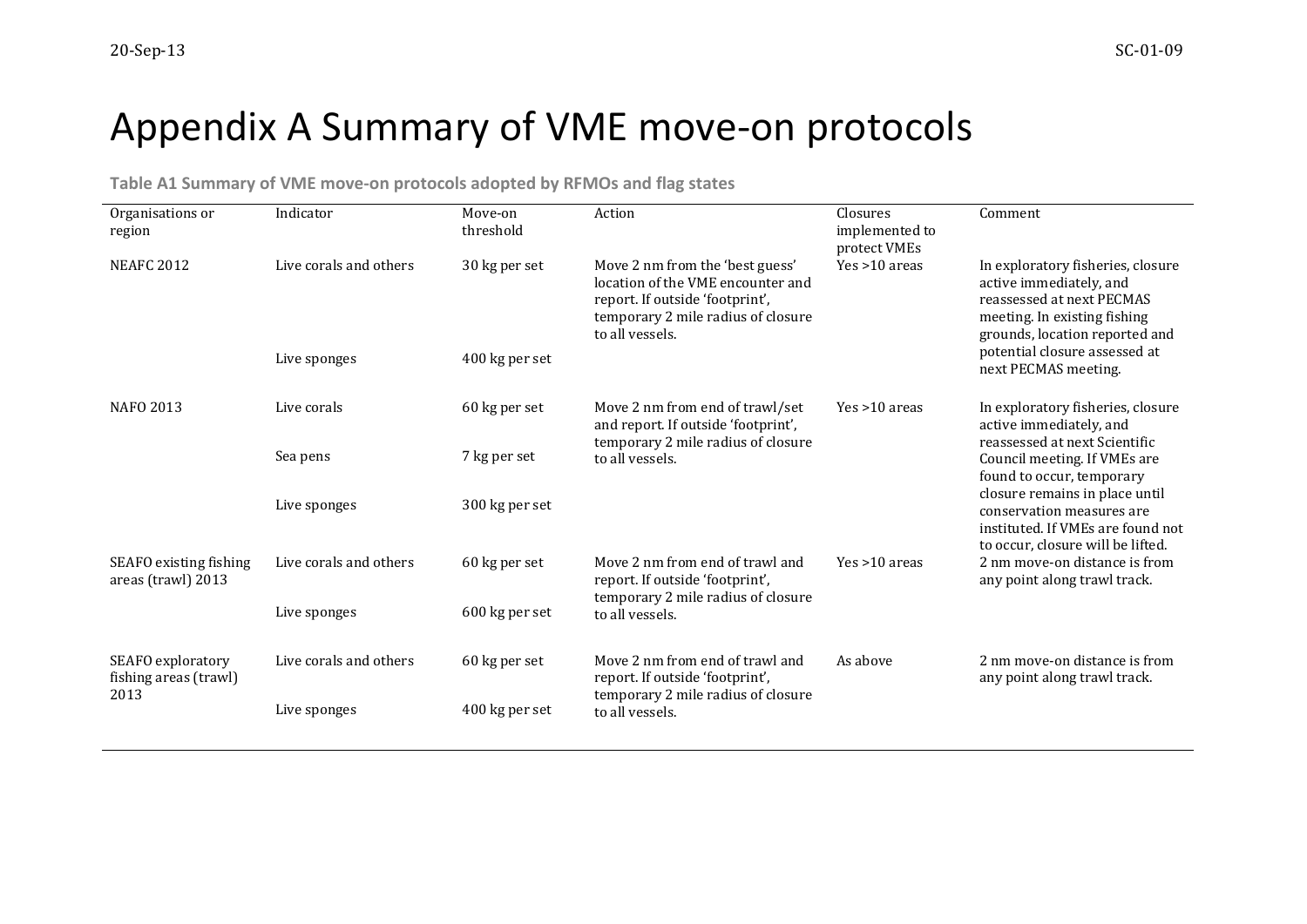| Organisations or<br>region                    | Indicator                                             | Move-on<br>threshold                               | Action                                                                                                  | Closures<br>implemented to<br>protect VMEs      | Comment                                                                                          |
|-----------------------------------------------|-------------------------------------------------------|----------------------------------------------------|---------------------------------------------------------------------------------------------------------|-------------------------------------------------|--------------------------------------------------------------------------------------------------|
| SEAFO longline and pot<br>operations 2013     | Live coral or sponge                                  | 10 indicator units<br>per line section             | Move 1 nm from the midpoint of<br>the line section where the VME<br>encounter was made                  | As above                                        | Line section is 1000 hook<br>section of line or 1200 m section<br>of line, whichever is shorter. |
| CCAMLR CCM 22-07                              | Taxa in CCAMLR Benthic<br>Invertebrate Classification | 5 indicator units<br>per line segment              | Report                                                                                                  | Yes                                             | Exploratory active bottom<br>trawling not active in                                              |
|                                               | Guide                                                 | 10 indicator units<br>per line segment             | Temporary 1 nm radius closure to<br>all vessels.                                                        |                                                 | Convention Area. Some areas<br>have special management plans<br>involving bottom trawling.       |
| Australian, south<br>Pacific Ocean (trawl)    | Live and dead corals and<br>sponges                   | 50 kg per set                                      | Move 5 nm from shot and remain<br>away for duration of permit. Area<br>closed to all Australian flagged | N <sub>0</sub>                                  | 5 nm move-on distance is from<br>any point along trawl track.                                    |
| Australian, south<br>Pacific Ocean (longline) | Live coral or sponge                                  | 10 kg per line<br>section                          | vessels of same gear type.                                                                              |                                                 | Line section is 1000 hook<br>section of line or 1200 m section<br>of line, whichever is shorter. |
| New Zealand, south                            | Live and dead sponges                                 | 50 kg per set                                      | Move 5 nm from start point of                                                                           | Yes. 20 areas closed                            | Move-on protocol only applies                                                                    |
| Pacific Ocean                                 | Live and dead<br>scleractinian corals                 | 30 kg per set                                      | trawl and remain away for duration<br>of trip. Area remains open to other<br>vessels.                   | as part of<br>representative area<br>programme. | to areas previously identified as<br>'moderately fished'.                                        |
|                                               | Live and dead gorgonian<br>corals                     | 1 kg per set                                       |                                                                                                         |                                                 |                                                                                                  |
|                                               | Live and dead<br>antipatharian corals                 | 1 kg per set                                       |                                                                                                         |                                                 |                                                                                                  |
|                                               | Live and dead alcyonacean<br>soft corals              | 1 kg per set                                       |                                                                                                         |                                                 |                                                                                                  |
|                                               | Live and dead hydrozoans                              | 1 kg per set                                       |                                                                                                         |                                                 |                                                                                                  |
|                                               | 11 named taxa, live or<br>dead                        | Presence of any 3<br>taxa in catch from<br>one set |                                                                                                         |                                                 |                                                                                                  |
| Spanish,<br>South Pacific                     | Live and dead corals                                  | 100 kg per set                                     | Move 2 nm from end of set and<br>report encounter to the Secretariat.                                   | No                                              |                                                                                                  |
|                                               | Live and dead sponges                                 | 1000 kg per set                                    |                                                                                                         |                                                 |                                                                                                  |

Source: Adapted from Kenchington (2011), and updated with current figures.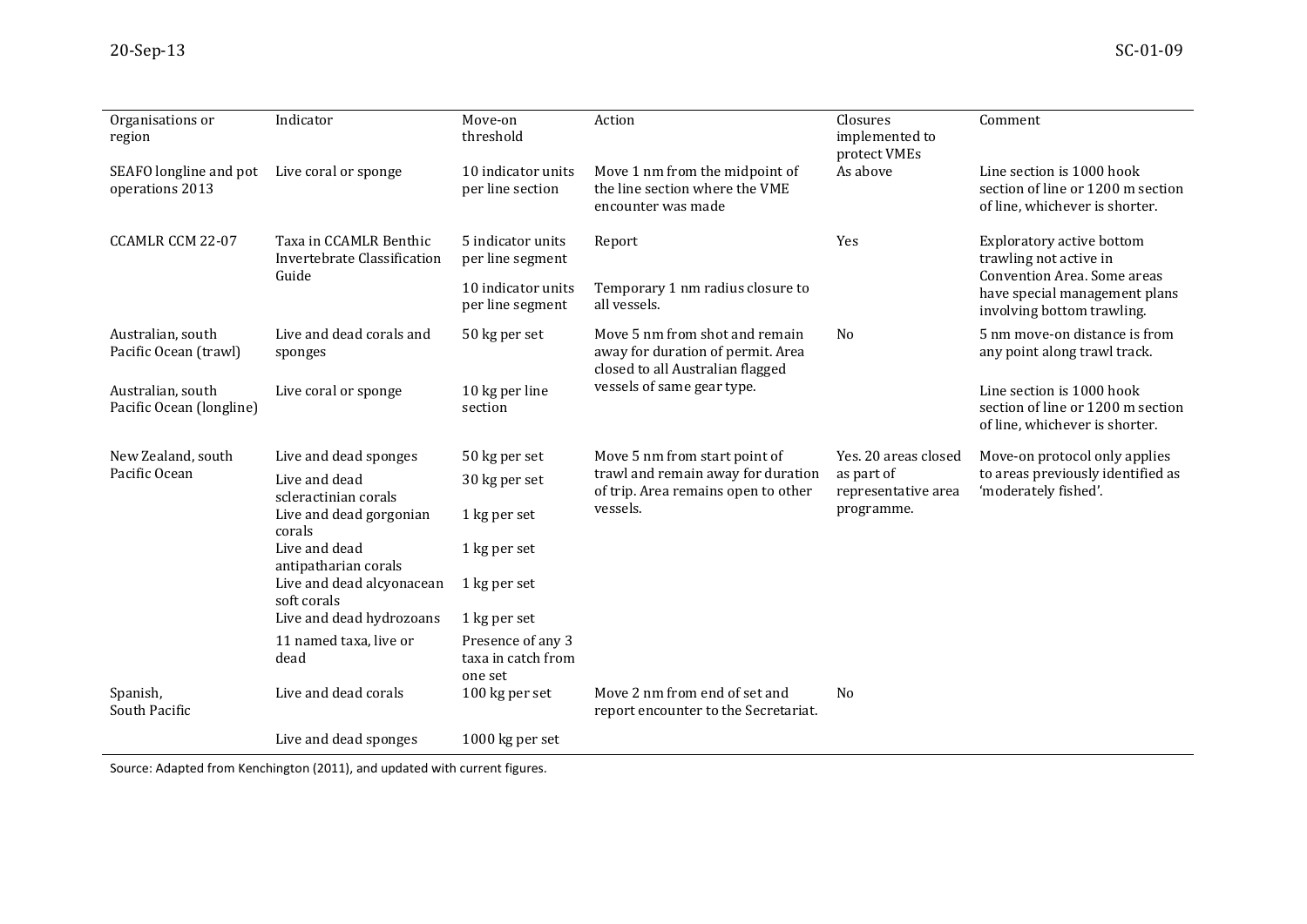# <span id="page-33-0"></span>References

- AFMA 2013, *High Seas General Condition*, Australian Fisheries Management Authority, Canberra, Australia.
- Auster, P.J., Gjerde, K., Heupel, E., Watling, L., Grehan, A. & Rogers, A.D. 2010, 'Definition and detection of vulnerable marine ecosystems on the high seas: problems with the "moveon" rule', *ICES Journal of Marine Science*.
- CCAMLR 2009, *Report of the workshop on vulnerable marine ecosystems*, SC-CAMLR-XXVIII/10, Commission for the Conservation of Antarctic Marine Living Resources, La Jolla, USA.
- —— 2010, *Conservation Measure 22-07 (2010) - Interim measure for bottom fishing activities subject to Conservation Measure 22-06 encountering potential vulnerable marine ecosystems in the Convention Area*, CCAMLR, Hobart, Australia, available at [http://www.ccamlr.org/en/measure-22-07-2010.](http://www.ccamlr.org/en/measure-22-07-2010)
- —— 2012a, *Report on Bottom Fisheries and Vulnerable Marine Ecosystems*, SC-CCAMLR-XXXI/Appendix F, Commission for the Conservation of Antarctic Marine Living Resources.
- —— 2012b, *Schedule of conservation measures in force 2012/13 season*, Commission for the Conservation of Antarctic Marine Living Resources, Hobart, Australia.
- Dunn, A., Parker, S.J. & Mormede, S. 2010, *Development of methods for evaluating the management of benthic impacts from longline fishing using spatially explicit production models, including model validation*, WG-FSA-10/29, Commission for the Conservation of Antarctic Marine Living Resources, 19 June 2009, Wellington, New Zealand.
- Durán Muñoz, P., Murillo, F.J., Serrano, A., Sayago-Gil, M., Parra, S., Díaz del Río, V., Sacau, M., Patrocinio, T. & Cristobo, J. 2008, *A case study of available methodology for the identification of Vulnerable Ecosystems/Habitats in bottom deep-sea fisheries: Possibilities to apply this method in the NAFO Regulatory Area in order to select Marine Protected Areas*, Ser. No. N5491 NAFO SCR Doc. 08/6, NAFO, May 2008, Dartmouth, Canada.
- FAO 1995, *Code of Conduct for Responsible Fisheries*, FAO, Rome, Italy.
- —— 2009, *International guidelines for the management of deep-sea fisheries in the high seas*, FAO, Rome, Italy.
- —— 2010, *Report of the FAO workshop on the implementation of the FAO international guidelines for the management of deep-sea fisheries in the high seas - Challenges and ways forward*, FIPI/R948 (En), Food and Agriculture Organization of the United Nation, Busan, Korea.
- GFCM 2013, *First GFCM Framework Programme (2013-2018) in support of Task Force Activities (FWP)*, General Fisheries Commission for the Mediterranean, Rome, Italy.
- Kaiser, M.J., Clarke, K.R., Hinz, H., Austen, M.C.V., Somerfield, P.J. & Karakassis, I. 2006, 'Global analysis of response and recovery of benthic biota to fishing', *Marine Ecology Progress Series*, vol. 311, pp. 1-14.
- Kenchington, T.J. 2011, *Encounter protocols for avoidance of harm to Vulnerable Marine Ecosystems: A global review of experience to 2010*, Department of Fisheries and Oceans Canadian Science Advisory Secretariat, Nova Scotia. Research Document 2011/009
- MFAT 2013, *Treaties and International Law - Convention on the Conservation and Management of High Seas Fishery Resources in the South Pacific Ocean (SPRFMO)*, New Zealand Ministry of Foreign Affairs and Trade, viewed 26 June 2013, available at [http://www.mfat.govt.nz/Treaties-and-International-Law/01-Treaties-for-which-NZ-is-](http://www.mfat.govt.nz/Treaties-and-International-Law/01-Treaties-for-which-NZ-is-Depositary/0-sprfmo-convention.php)[Depositary/0-sprfmo-convention.php.](http://www.mfat.govt.nz/Treaties-and-International-Law/01-Treaties-for-which-NZ-is-Depositary/0-sprfmo-convention.php)
- Ministry of Fisheries 2008, *Bottom fishery impact assessment: Bottom fishing activities by New Zealand vessels fishing in the high seas in the SPRFMO area during 2008 and 2009*, NIWA and Ministry of Fisheries, Wellington, New Zealand.
- NAFO 2013, *Northwest Atlantic Fisheries Organization Conservation and Enforcement Measures*, Serial No. N6131 NAFO/FC Doc. 13/1, NAFO, Dartmouth, Canada.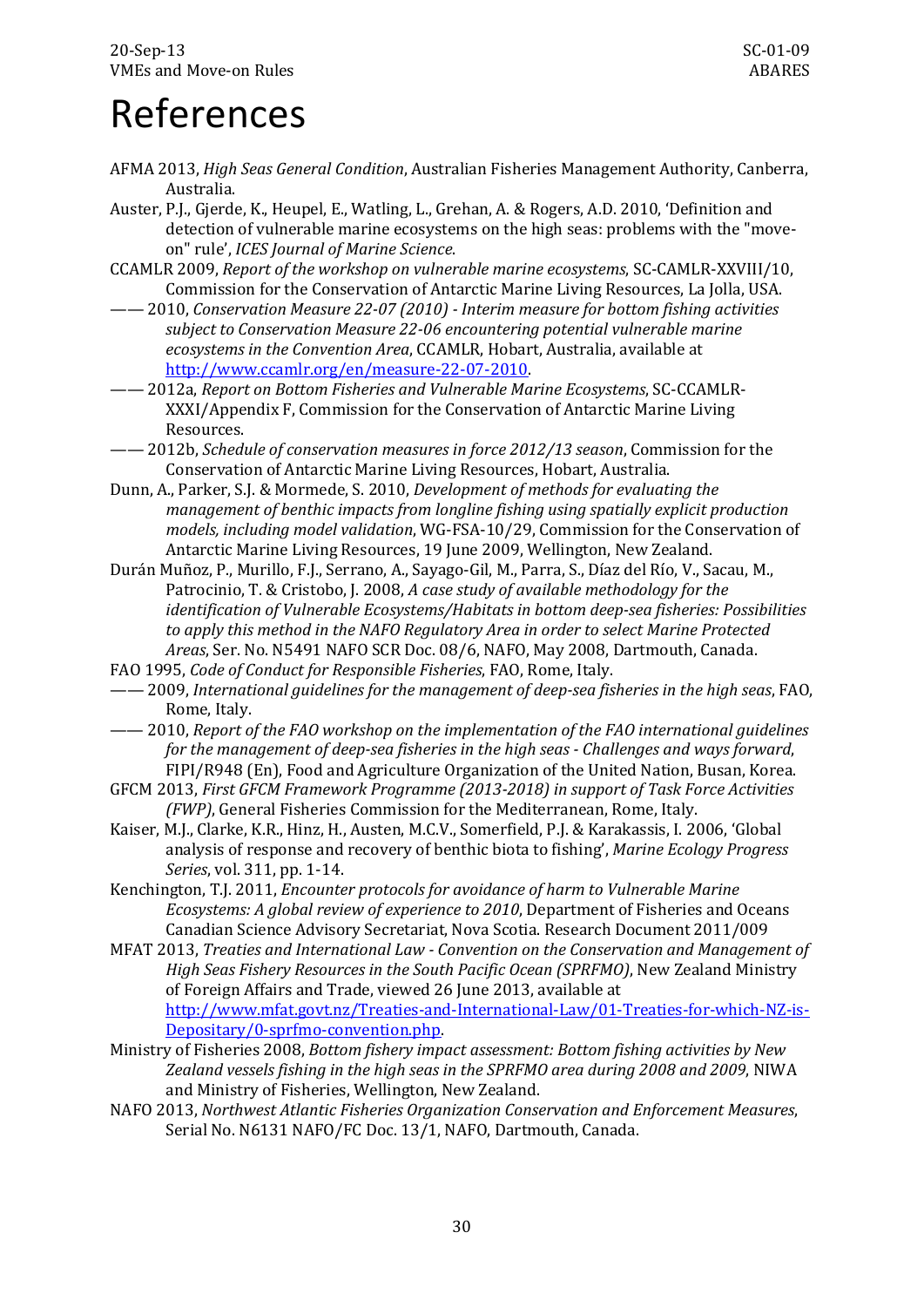- NEAFC 2011, *Consolidated text of all NEAFC recommendations on regulating bottom fishing*, North East Atlantic Fisheries Commission, 20 February 2011 (Amended 2013), London, UK.
- —— 2012, *31st Annual Meeting of the North-East Atlantic Fisheries Commission*, North-East Atlantic Fisheries Commission, London, UK.
- Parker, S.J., Cole, R.G. & Hanchet, S.M. 2010, *Further analysis of spatial patterns of benthic invertebrate habitats from fishery by-catch in the Ross Sea region*, WG-FSA-10/30, Commission for the Conservation of Antarctic Marine Living Resources, 19 June 2009, Wellington, New Zealand.
- Parker, S.J., Mormede, S., Tracey, D. & Carter, M. 2009a, *Evaluation of VME taxa monitoring by observers from five vessels in the Ross Sea region Antarctic Toothfish longline fisheries during 2008-09 Season*, Commission for the Conservation of Antarctic Marine Living Resources, 19 June 2009, Wellington, NZ. TASO-09/8
- Parker, S.J., Penney, A.J. & Clark, M.R. 2009b, 'Detection criteria for managing trawl impacts on vulnerable marine ecosystems in high seas fisheries of the South Pacific Ocean', *Marine Ecology Progress Series*, vol. 397, pp. 309-317.
- Parker, S.J. & Smith, M.H. 2011, 'Can toothfish catches be used to predict the presence of vulnerable benthic invertebrate taxa?', *CCAMLR Science*, no. 18, pp. 87-96.
- Parker, S.J., Tracey, D., Mackay, E., Mills, S., Marriott, P., Anderson, O., Schnabel, K., Bowden, D., Kelly, M. & Lockhart, S. 2009c, *CCAMLR VME Taxa Classification Guide*, Commission for the Conservation of Antarctic Marine Living Resources, Hobart, Tasmania.
- PECMAS 2009, *Permanent Committee on Management and Science of the North-East Atlantic Fisheries Commission*, North-East Atlantic Fisheries Commission, 28-29 September 2009, London, UK.
- Penney, A.J., Parker, S.J. & Brown, J.H. 2009, 'Protection measures implemented by New Zealand for vulnerable marine ecosystems in the South Pacific Ocean', *Marine Ecology Progress Series*, vol. 397, pp. 341-354.
- Rogers, A.D., Clark, M.R., Hall-Spencer, J.M. & Gjerde, K.M. 2008, *The Science behind the Guidelines: A Scientific Guide to the FAO Draft International Guidelines (December 2007) For the Management of Deep-Sea Fisheries in the High Seas and Examples of How the Guidelines May Be Practically Implemented*, IUCN, 2008, Switzerland.
- Rogers, A.D. & Gianni, M. 2010, *The Implementation of UNGA Resolutions 61/105 and 64/72 in the Management of Deep-Sea Fisheries on the High Seas*, International Programme on the State of the Ocean, London, UK.
- SEAFO 2012, *Conservation Measure 24/12: on Bottom Fishing Activities in the SEAFO Convention Area*, South East Atlantic Fisheries Organization, Swakopmund, Namibia, available at [http://www.seafo.org/ConservationMeasures/2013%20CM/CM24-12.pdf.](http://www.seafo.org/ConservationMeasures/2013%20CM/CM24-12.pdf)
- Sharp, B.R., Parker, S.J., Pinkerton, M.H., Breen, B.B., Cummings, V., Dunn, A., Grant, S.M., Hanchet, S.M., Keys, H.J.R., Lockhart, S.J., Lyver, P.O.B., O'Driscoll, R.L., Williams, M.J.M. & Wilson, P.R. 2010, *Bioregionalisation and spatial ecosystem processes in the Ross Sea region*, WG-EMM-10/30, Commission for the Conservation of Antarctic Marine Living Resources, 19 June 2009, Wellington, New Zealand.
- Sharp, B.R., Parker , S.J. & Smith, N. 2009, 'An impact assessment framework for bottom fishing methods in the CCAMLR convention area', *CCAMLR Science*, vol. 16, pp. 195-210.
- SPRFMO 2007, *Third International Meeting on the Establishment of the proposed South Pacific Regional Fisheries Management Organisation*, SPRFMO, 30 April - 4 May, Reñaca, Chile.
- —— 2008, *EU preliminary assessment of the risk of causing serious damage to VMEs and protocol of actions*, SP-08-SWG-DW-02, South Pacific Regional Fisheries Management Organization, Auckland, NZ.
- —— 2012, *Bottom fishery impact assessment standard*, Third Session of the Preparatory Conference, Santiago, Chile.
- UNCLOS 1982, *United Nations Convention on the Law of the Sea of 10 December 1982*, United Nations, New York, USA.